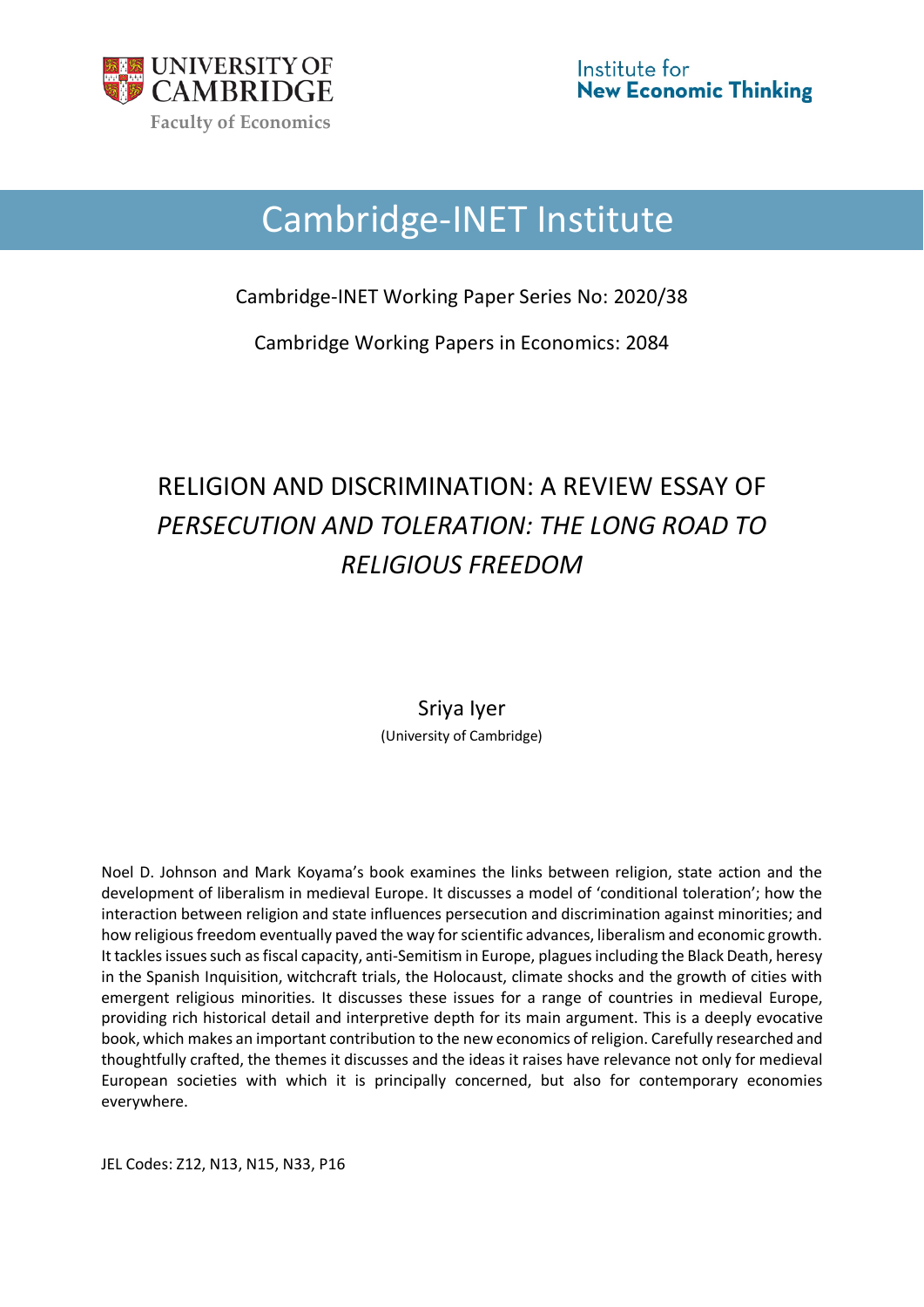### **Religion and Discrimination: A Review Essay of** *Persecution and Toleration: The Long Road to Religious Freedom*

**Sriya Iyer1**

#### **Abstract**

Noel D. Johnson and Mark Koyama's book examines the links between religion, state action and the development of liberalism in medieval Europe. It discusses a model of 'conditional toleration'; how the interaction between religion and state influences persecution and discrimination against minorities; and how religious freedom eventually paved the way for scientific advances, liberalism and economic growth. It tackles issues such as fiscal capacity, anti-Semitism in Europe, plagues including the Black Death, heresy in the Spanish Inquisition, witchcraft trials, the Holocaust, climate shocks and the growth of cities with emergent religious minorities. It discusses these issues for a range of countries in medieval Europe, providing rich historical detail and interpretive depth for its main argument. This is a deeply evocative book, which makes an important contribution to the new economics of religion. Carefully researched and thoughtfully crafted, the themes it discusses and the ideas it raises have relevance not only for medieval European societies with which it is principally concerned, but also for contemporary economies everywhere.

JEL codes: Z12, N13, N15, N33, P16

<sup>&</sup>lt;sup>1</sup> Faculty of Economics and St Catharine's College, University of Cambridge. si105@cam.ac.uk. I am grateful to the Editor Steven Durlauf for extremely helpful comments on this Essay. I also thank Andrew Tang for excellent research assistance and Chander Velu for very helpful comments.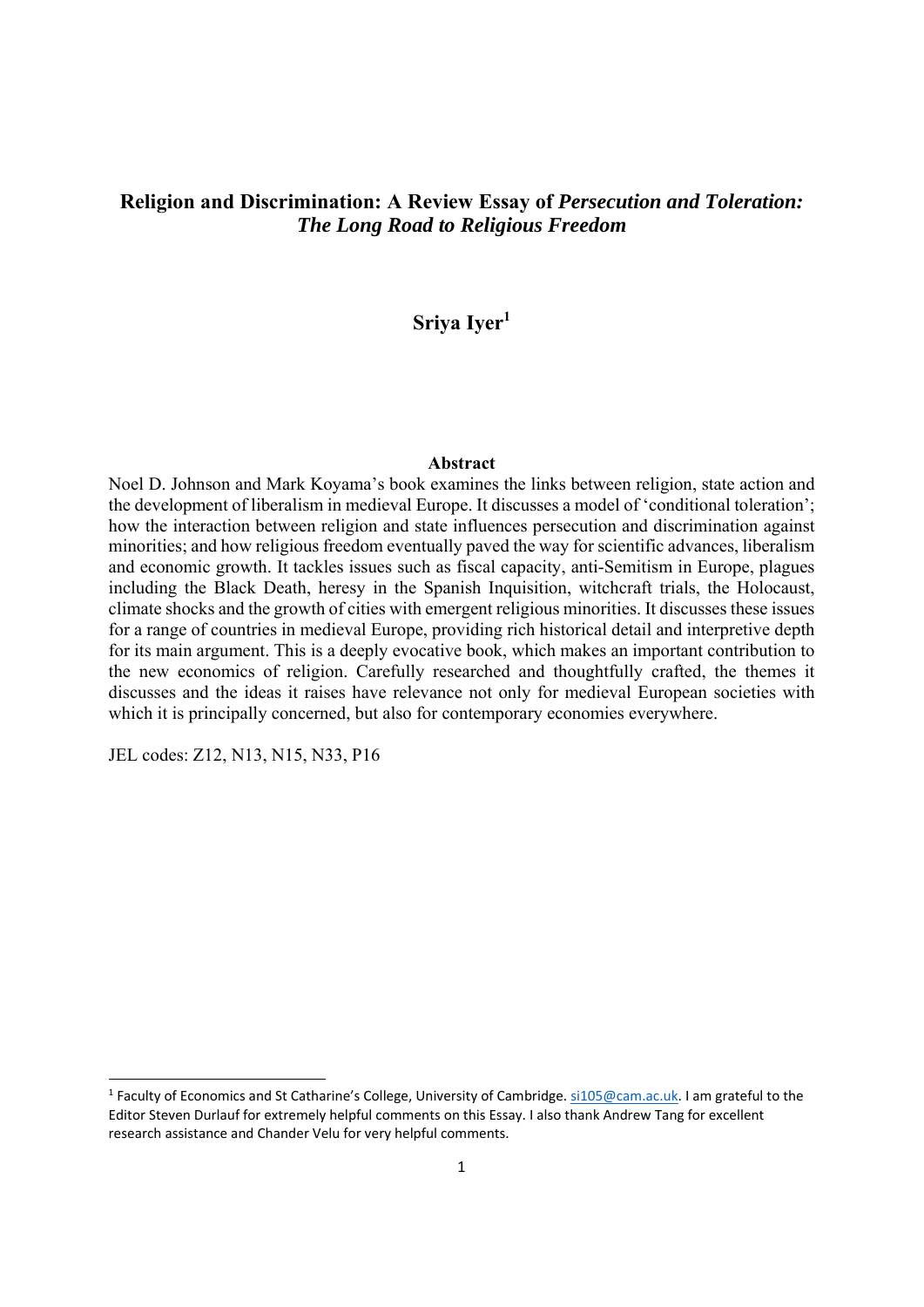On Easter Sunday in April 2019 in Sri Lanka there were widespread attacks on large Christian minorities in places of worship such as churches and places of recreation such as hotels. This incident, taking place on one of the holiest days of the Christian calendar, in a Buddhist country with significant Hindu and Muslim minorities, highlighted yet again the role of religious freedom and the persecution of minorities, the dominant theme of *Persecution and Toleration: The Long Road to Religious Freedom* (2019) by economic historians Noel D. Johnson and Mark Koyama. It underscores how religious freedom may have paved the way eventually for the development of liberalism, through the influence of state action. This is a beautiful book, carefully researched, thoughtfully crafted, and based on a decade of research by two distinguished economic historians of religion. The themes it discusses and the ideas it raises have relevance not only for medieval Europe with which is principally concerned, but for contemporary societies too.

While there are many definitions of it, in this Essay we define liberalism as a belief in freedom, democracy, equality and human rights. Religiosity is equally difficult to define, but essentially deals with strong religious feelings, beliefs, and may also be reflected in involvement in religious organisations. Religiosity has many dimensions to it including intellectual beliefs and doctrine, experiential and ritualistic practices, notions of moral purity, and other aspects.

Johnson and Koyama motivate their book simply: 'To put it bluntly, to understand the rise of liberalism, one has to study the history of religious freedom. And to understand religious freedom, one needs to study the historical relationship between religion and state.' (Johnson and Koyama (2019, p.xi). Their words seem to echo recent political events. On 5 August 2020 the Indian Prime Minister participated in a religious ceremony which initiated the process for the building of a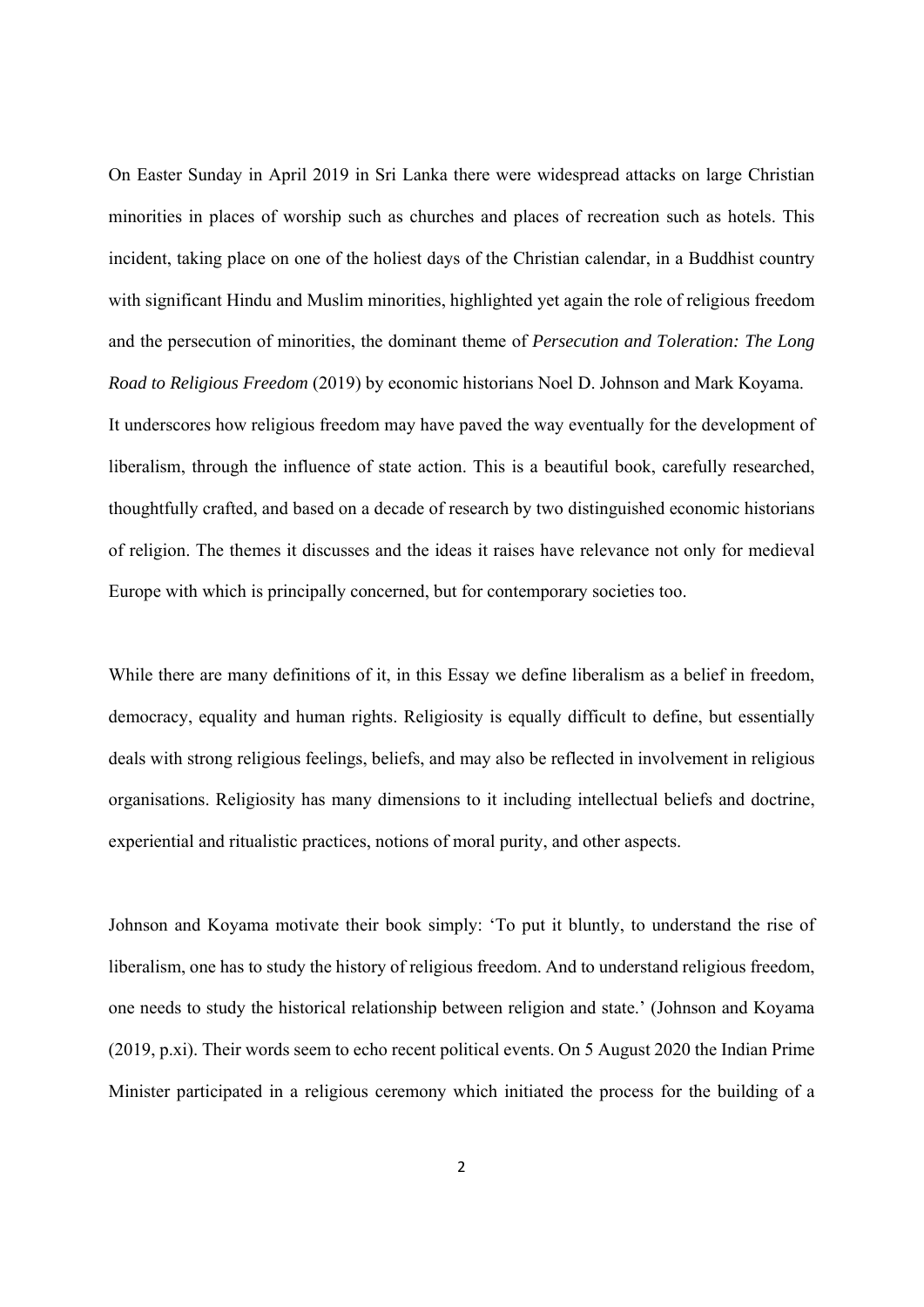temple to the Hindu god Sri Rama on a disputed religious site in the Indian town of Ayodhya which had had a mosque, the Babri Masjid, built on it for four centuries and which was destroyed in 1992. After a 27 year court dispute the Indian Supreme Court awarded the land to the Hindus as opposed to the Muslims, and a temple is now being built on this land, orchestrated by India's ruling political party. In a country that its founding fathers thought of in 1950 as inherently constitutionally secular and liberal, the connection between the majority Hindu religion and the Indian state, with each affording the other legitimacy in 2020, could not now be more absolute.

Across the world at the other end of the globe, no one could have failed to be moved by the tragic killing of George Floyd in the USA on 25 May 2020. Following that incident, there were widespread protests worldwide and especially in the USA. Many around the world wondered if the USA, valiantly still the home of the brave, was also still the land of the free? At a point in the protest, the American President was involved in an incident in which protestors from outside a Washington DC chapel were cleared in order for what journalists call a 'photo-op' – in this case, the President seen holding a Bible on the steps of a revered place of worship. The photo-up seemed to epitomise, all too poignantly for TV viewers across the world, the striking relationship between church and state, and the role of freedoms, religious or otherwise. In a time of such economic uncertainty and extreme protest, in some sense the powerful head of a developed nation was still trying to use religion visually and symbolically to legitimise his own position. Norris and Inglehart (2004) show that while all advanced industrial nations have become more secular during the past half century, the world as a whole now is also more religious in terms of individuals expressing a religious affiliation. Whether we are looking at Sri Lanka, India or the USA today, the ideas in Johnson and Koyama's book are very timely, and their words are prescient indeed.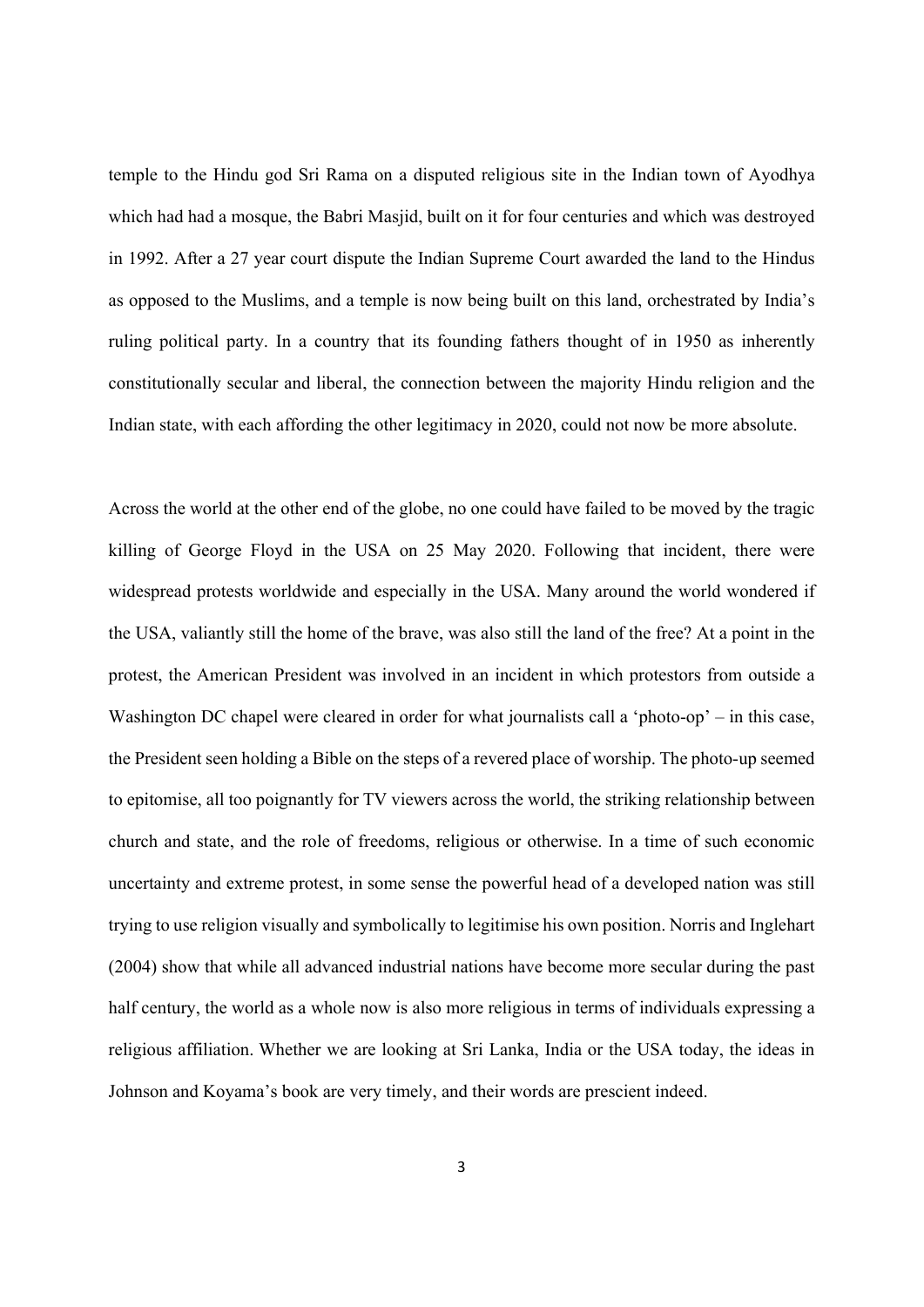*Persecution and Toleration* is divided into three main sections each with a range of chapters under the major sections – the first part where the authors explore a model of 'conditional toleration'<sup>2</sup> in Chapters 2-6; the second part where they explore the origins of religious freedom in Chapters 7- 10; and the third part in which they explore the implications of greater religious liberty in Chapters 11-16. In this Essay, I discuss the first part of the book in Sections 1, 2 and 3; the second part of the book in Sections 4 and 5; and the third part of the book in Section 6. Section 7 concludes.

The first part of the book explores the relationship between religion and state and enters into such difficult questions such as whether states have the power to regulate religious beliefs and practices. The book goes on to discuss the emergence of religious liberty as we know it today. In so doing the book also examines with forensic determination the whole issue of religious violence, especially anti-Semitism in medieval and modern Europe. Johnson and Koyama ask, 'But were people in medieval Europe, in fact, more prone to persecute religious minorities?' (Johnson and Koyama 2019, p.2). They argue that religious beliefs may not be the main driver of persecution, but how and when religious authorities provided or received legitimacy from political authorities instead drives the historical evidence and narrative on persecutions. The interaction between the power of religion and state capacity then drives attitudes towards religious minorities. This is a bold claim, but the authors provide a host of evidence from across European countries and across different time periods in European history to bolster this narrative. They also discuss identity rules and institutions as driving more the relationship between religion and state. Johnson and Koyama also highlight the diversity of the evidence – why some states engaged in religious persecution and

<sup>&</sup>lt;sup>2</sup> 'Conditional toleration' is defined as an equilibrium in which very weak states may rely on identity-based rules to govern their populations.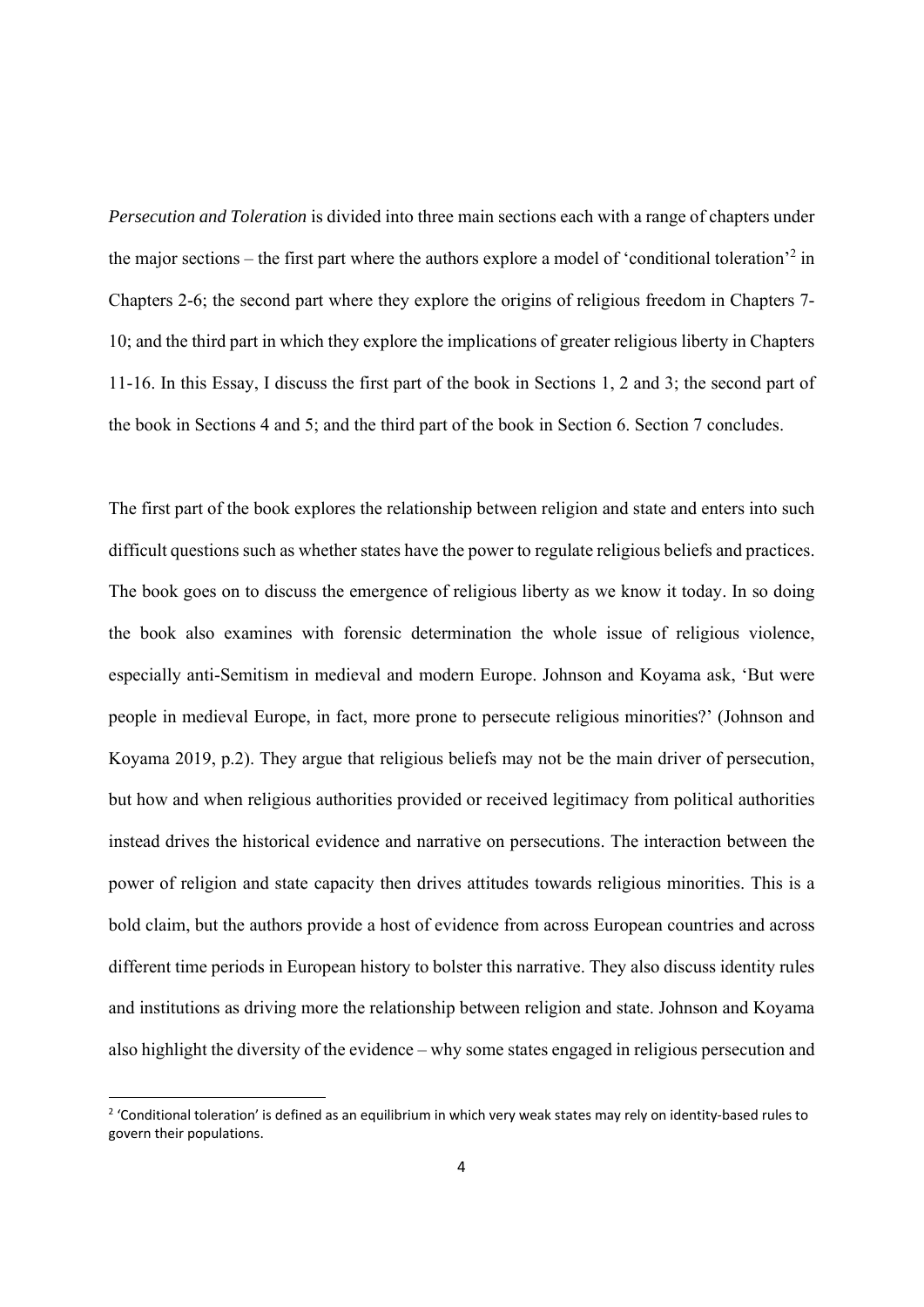others did not. They do suggest that as tax revenue needed to be marshalled this affected the state's ability to govern. This was especially so when there were exogenous shocks to state revenues such as the Black Death, which led to intense persecution; and climate shocks reflected in temperature changes which affected economic activity and again intensified persecution. This is also explored in the context of the development of Jewish minorities in cities, showing that from 1600 if European cities did tolerate their Jewish minorities, then this had a demonstrable effect on increasing city growth.

Koyama and Johnson provide several examples of identity rules that are evidence of conditional toleration, such as for example, Frankfurt's Jews, or relations between Protestants and Catholics before the Thirty Years War. In some sense, what they describe is an historical form of 'social distancing': political authorities maintaining order by keeping groups which had different religious beliefs both physically and legally separate to one another. This was then reformed in subsequent centuries, for example Joseph II's Edict of Toleration of 1782, which allowed assimilation of the Jewish community, less discrimination and freedom of religion. Yet there were also direct interventions in religious customs, for example, the Marriage Patent of 1786 intervened in Jewish family law. What is striking is how similar these examples resonate with debates in contemporary India, Pakistan and Bangladesh, and more widely in South Asia in the mid-1990s and early 2000s about Muslim family law, epitomised in the case of Shah Bano, and the issue of the 'triple talaq' divorce in Muslim personal law (Iyer 2002). The key point here is that religious freedom acted as a precursor then for liberal freedoms more generally, even if this did not preclude religious persecution later on. In the context of discussions of religious liberty, Koyama and Johnson also show that this could be related to the state's fiscal capacity and administrative capacity as well,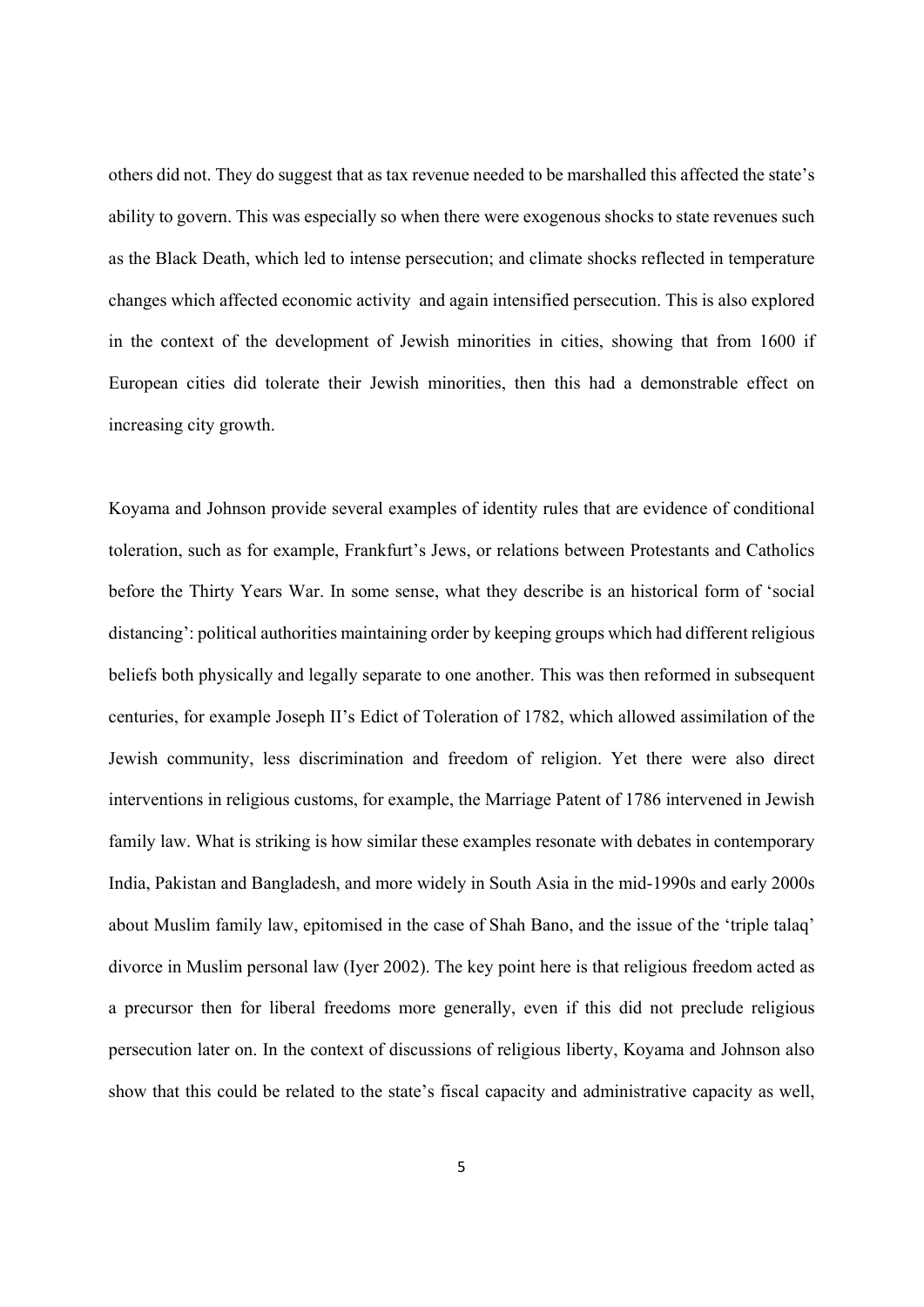which deals with both how the state raises tax revenue and enforces rules in a manner that is consistent. They make the interesting point that while contemporary states rely on nationalism and democratic ideals to gain legitimacy, medieval states gained that legitimacy through religion, aiding both tax revenue collection and adherence to the laws of the land.

In comprehending their argument though, I wonder to what extent contemporary states are the same as European medieval states in some respects. Consider for example the recent protests in India at the end of 2019 and the beginning of 2020 over the Citizenship Amendment Act which brings into sharp focus again the question of religious freedom and religious persecution in South Asia and how this might be related to state action. India's Parliament passed an Act in December 2019 essentially offering amnesty and citizenship rights to non-Muslim illegal immigrants from the three neighbouring countries of Pakistan, Bangladesh and Afghanistan. The Bharatiya Janata Party (BJP) government claimed that this would help people fleeing religious persecution. Most of the population of India (of all religions) thought otherwise, and opined that the Act marginalises the 150 million strong Muslim community in India, even as it purports to help fleeing religious migrants. Widespread liberal-led protests from Indians of all religions across the country followed in what was probably one of the largest democratic protests in the history of the sub-continent in recent times. State action through laws in this instance opened up the debate once more about religious persecution in an economy that will arguably be a future super power of the 22<sup>nd</sup> century. The actions of the Indian state directly affected both religion and religious freedoms here.

The issue is relevant more widely to other countries of course. Moore (2000) asks a fundamental question – why do people persecute others, and suggests that a conception of moral purity may be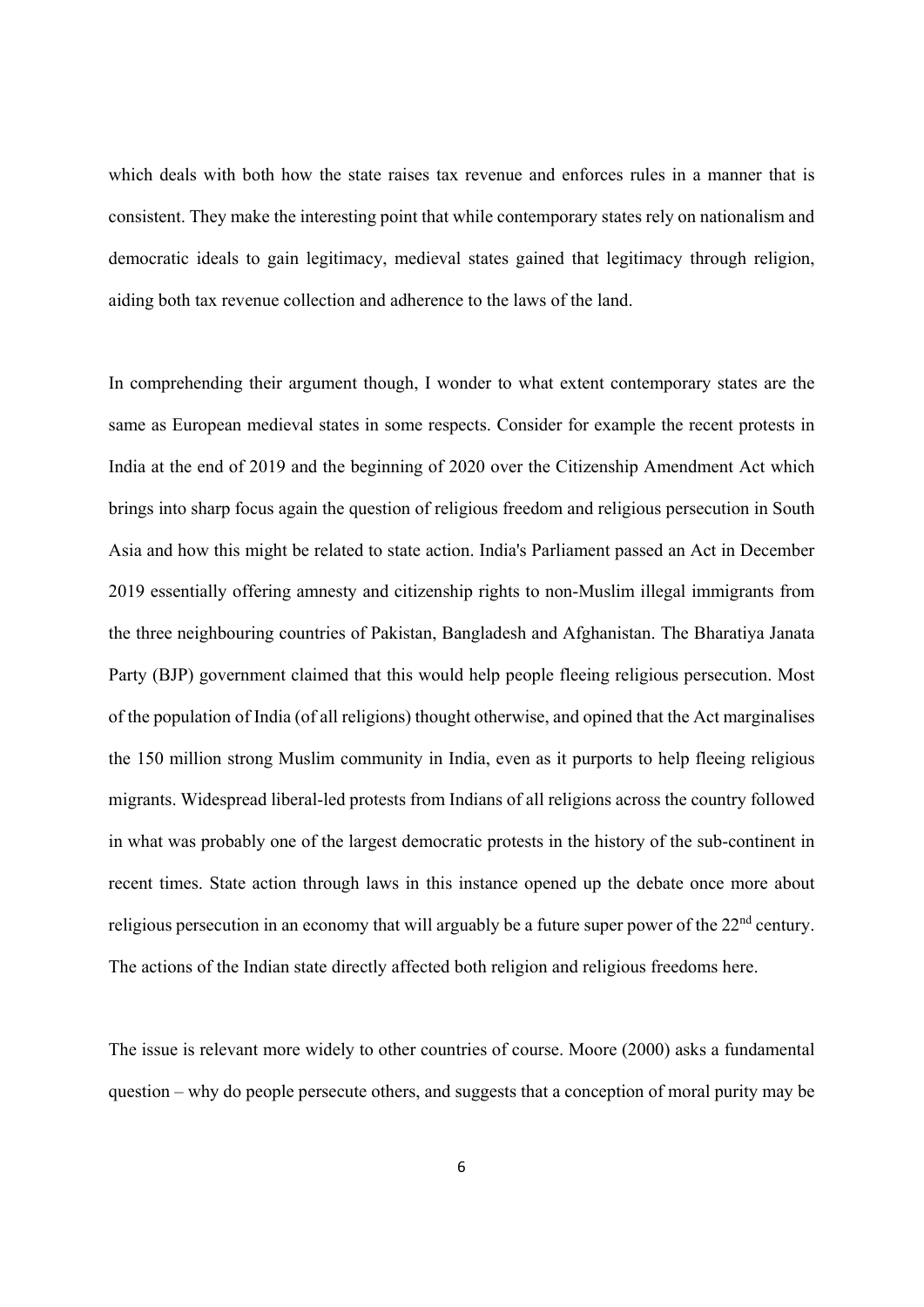important here. The idea is that people persecute those whom they perceive as 'polluting' because of their religious, political or economic ideas. Monotheism may also be an important factor here because in polytheistic cultures, people may be more accustomed to and hence more tolerant of a plethora of deities, sects and cults.

In terms of empirical findings, Akbaba and Fox (2011) presented a new dataset on Religion and State-Minorities (RASM) that codes religious discrimination by governments against 566 minorities in 175 countries. It includes 24 specific types of religious discrimination coded yearly from 1990 to 2002. Religious discrimination is defined as the absence of 'the human right of religious freedom which includes limits on religious practices such as worship as well as limits on religious institutions such as churches and mosques which are not placed in the majority group.' They show that both majority and minority identities are of consequence for the treatment of religious minorities. In another study, Esteban, Levy and Mayoral (2018) examine the effect of religiosity on redistribution and legal restrictions on personal liberties. They take on board both how a more religious individual will less enjoy liberties prohibited by his or her religion; and they take into account the higher negative externality to the individual when others practice those liberties. This study also shows that high religious intolerance due to negative externalities affects both inequality and fiscal outcomes due to a repression of liberties and lower taxes.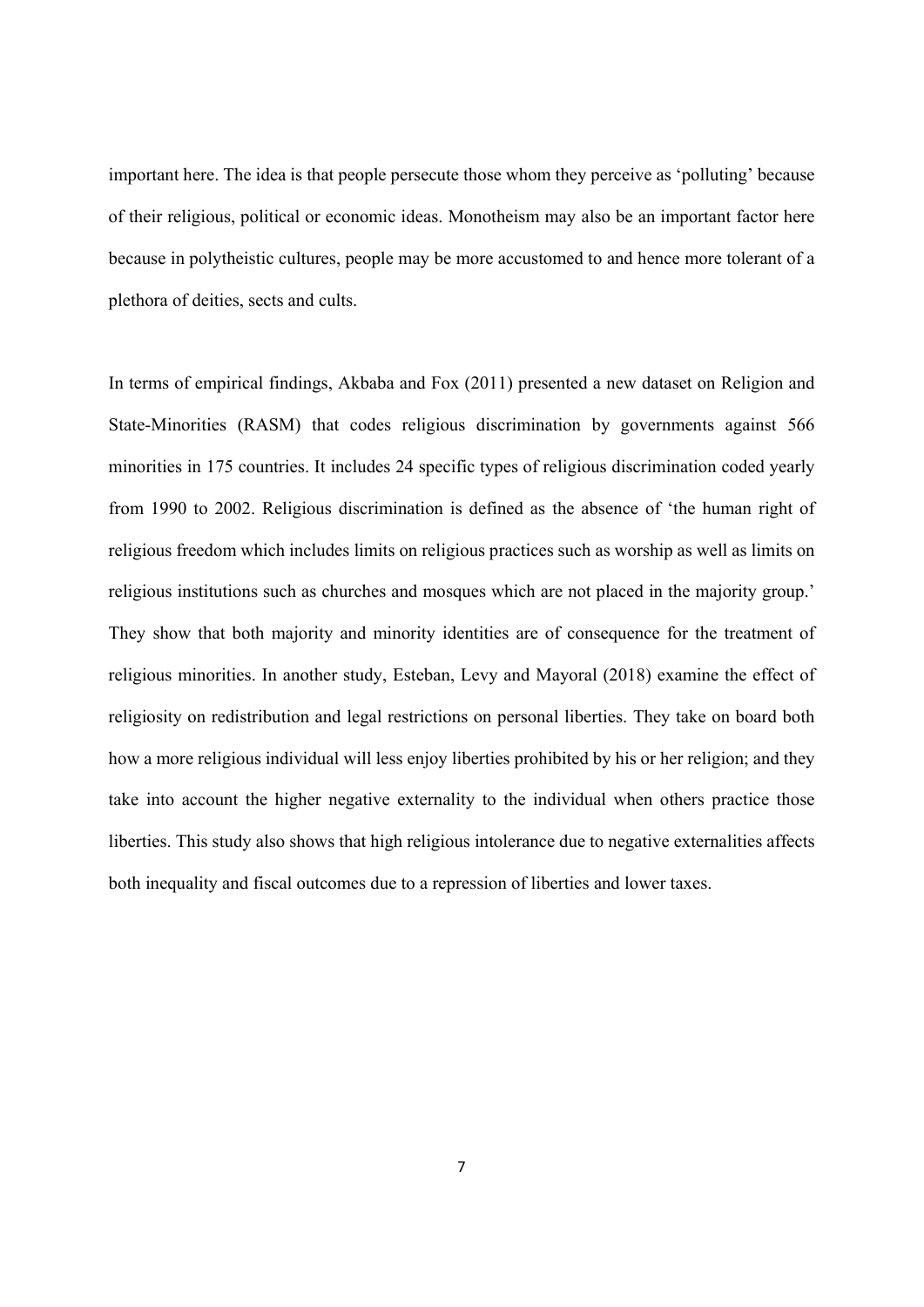#### **1. Conditional Toleration between the Church and the State**

The first part of *Persecution and Toleration* from Chapters 2-6 describes a model of 'conditional toleration' in which three factors – identity rules, state capacity and using religion to legitimize political authority, act to create a conditional toleration equilibrium. Johnson and Koyama conceive of 'conditional toleration' essentially as an equilibrium in which very weak states may rely on identity-based rules to govern their populations. This is an equilibrium because no one (either the religious authority or the political authority) has an incentive to deviate from it. They also argue that this equilibrium is self-reinforcing on the assumption that states then come to rely on these identity rules to enforce their actions, which then means they need to invest less in state capacity, or better fiscal and legal institutions, in order to govern. In the event of an economic shock, this could then led to religious persecution. However as rulers needed more by way of finance and started to invest in fiscal and legal capacity in later centuries, and also faced more heterogeneous populations as they expanded their territories, they could rely less on religious identity to enforce rules. Through the process of state building, there was evidence of religious violence.

Theoretically, what is the relationship between religion and state? Coşgel and Micelli (2009) postulate that an alliance with the church may benefit the state because firstly, religious goods pacify the populace, allowing the state to extract more resources before citizens revolt; and secondly, tax evasion declines when the state is seen as more legitimate. An independent church provides the first benefit but not the second benefit. If church doctrine is favourable to the state, seizing control of the church may then maximise the net benefit for the state. If church doctrine is unfavourable to the state, then suppressing the church may maximise the net benefit to the state.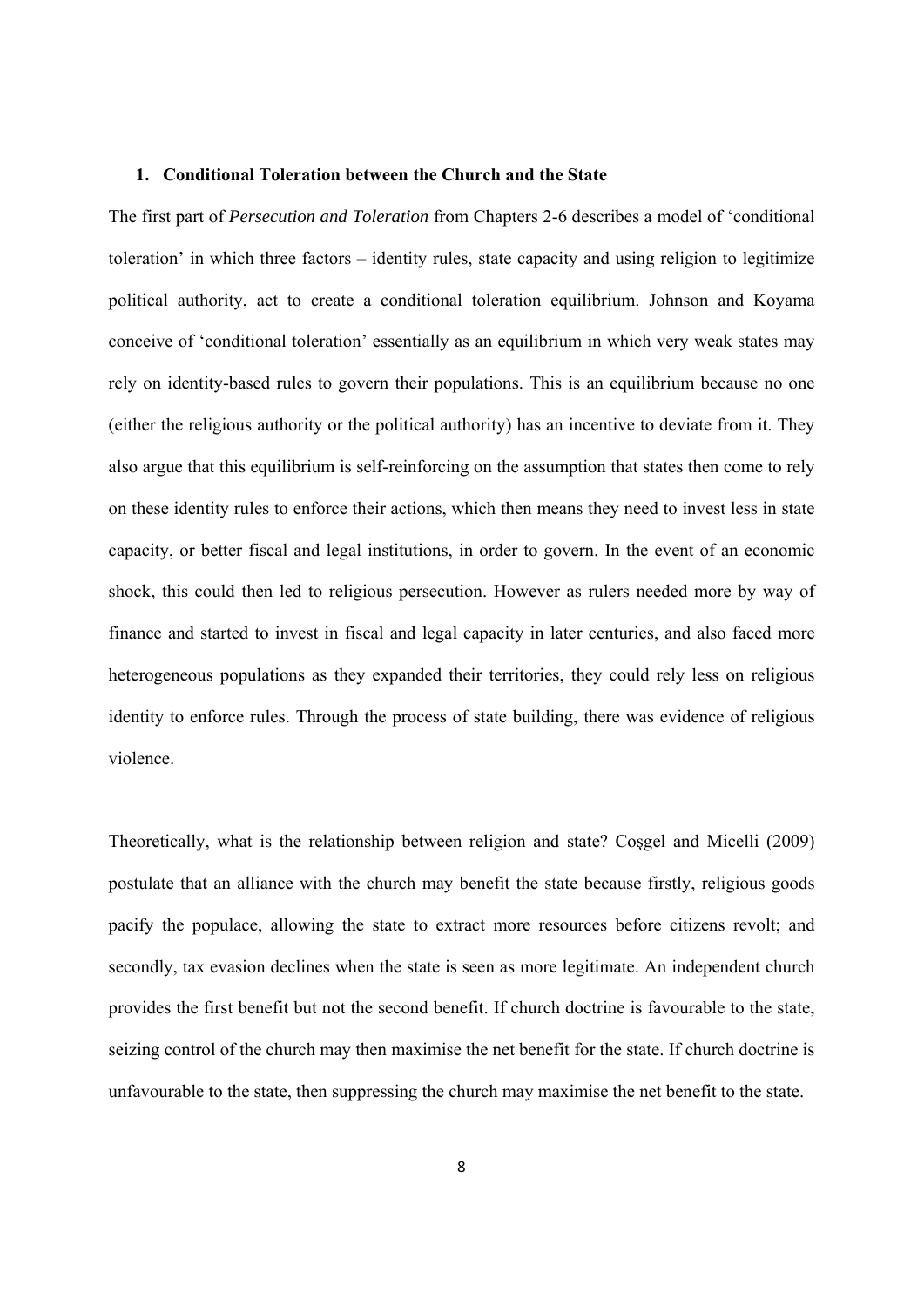What is the connection between the state and liberty; and what is the power of religion here? In their recent book on the narrow corridor to liberty, Acemoglu and Robinson (2019) argue that there are various types of states including the 'Shackled Leviathan' where society controls the despot, and this paves the way to liberty, for example in the case of the USA and the UK. But this corridor to liberty is 'narrow'. These authors argue that the state acquires greater capacity not when it is dominant but when it is in the corridor because of 'The Red Queen' effect: the process of competition, struggle and cooperation between state and society. In this view, Europe moved into the narrow corridor because of the distinctive balance created by the combination of Roman and Germanic tribal institutions. China never moved into the narrow corridor because societal participation in politics was stamped out. The strength of states depend on structural factors that make the corridor more or less narrow. States may stay in the corridor through the Red Queen effect because if the state takes on more power, then ideally society should take on more power as well. In another recent book, the historian Scheidel (2019) argues that with the fall of, and 'escape' from, the Roman Empire, there was competition among states, which also encouraged a great deal of diversity on various dimensions both political and scientific. This propelled Europe to economic growth in comparison to other parts of the world that had more traditional empires that were the outcomes of war and conquest. What is the power of religion here? Psychologists and political scientists suggest that human cooperation is fostered by ideas about big gods, high gods, good gods, bad gods, angry gods and other kinds of gods (Johnson 2016; Shariff, Henrich and Norenzayan 2010). Temperature shocks or changes in rainfall patterns, drought or famine are long associated with propitiating the gods across a host of cultures. So the fact that weather patterns and religious beliefs are intertwined is also a key facet of life across agricultural and other societies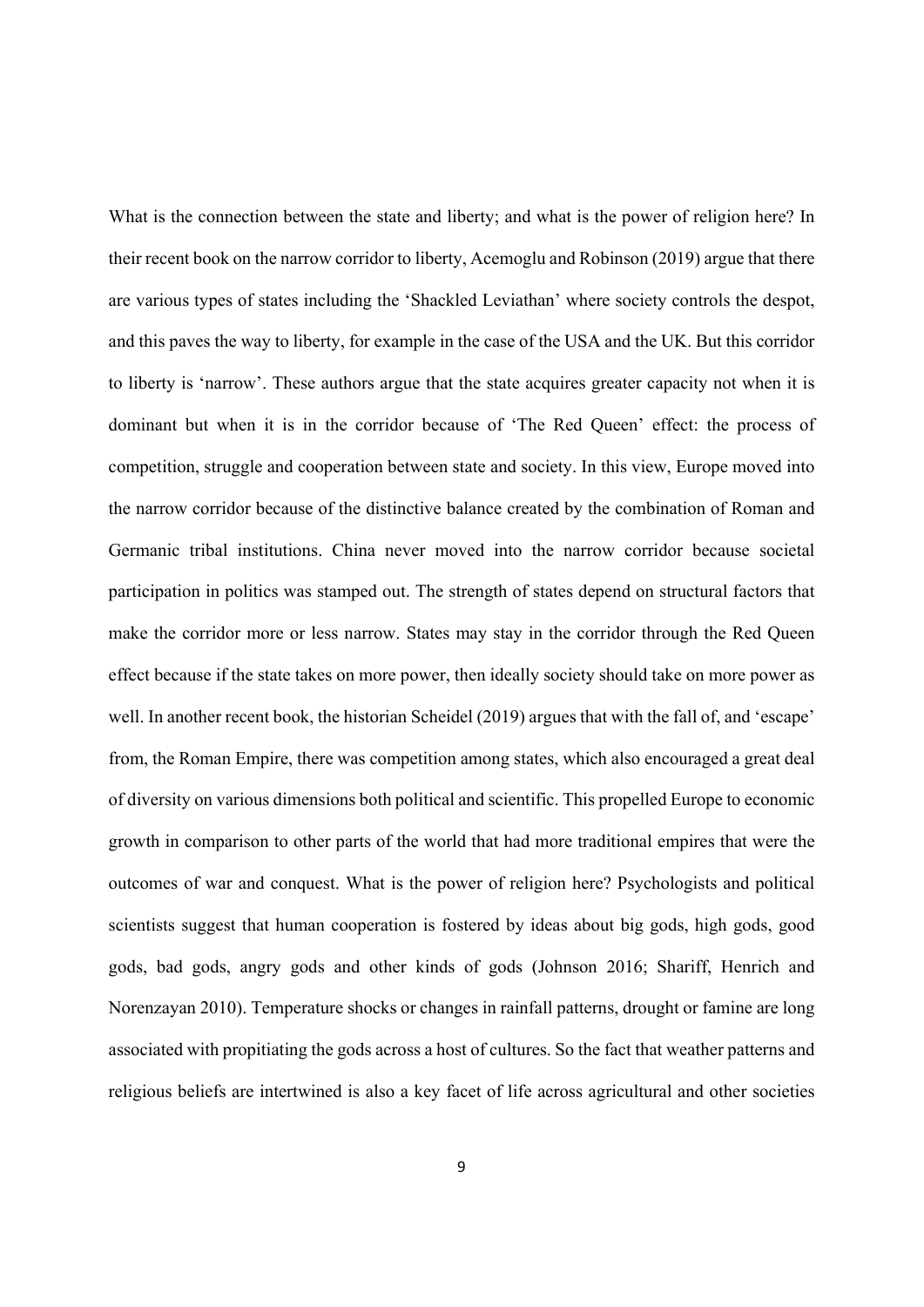since time immemorial (see a lovely description of this in Vedic India in Bellah (2011) and a more contemporary take in Ticku, Iyer and Shrivastava 2020). Powerful rulers too in history have often been viewed as having religious sanction, so for example there are many tales from Indian mythological folklore in which Hindu kings are viewed as great only because they have the legitimacy of the gods.

Take for example in Indian mythology the tale of King Bali and the Vamana Avtaar of the Hindu god Vishnu, which is regarded as the fifth reincarnation of Vishnu who is said to have come down to earth to help his devotees in crises. Legend has it that the Hindu god Vishnu came down to earth as a dwarf 'Vamana' and then became 'Trivikrama' - the one who conquered the three worlds of the Earth, the upper worlds and the nether worlds. He is said to have grown to gigantic size while suppressing the King Bali, conquering the entire Universe with just three paces of his slender foot. The reason that such tales and folklore are important is because if humans believe in a higher being and the presence of these higher, great gods, then this enables cooperation, as both the threat of punishment and the desire for favour from these gods becomes crucial for existence. This also explains why religious members may distrust those who do not profess religion, or who may practice a different religion to themselves. Religious authorities offered great legitimacy in the premodern world (Bellah 2011); and in the modern world entered into arrangements with political authorities to gain revenue and the continued devotion of their devotees. Equally, to that extent there is also great toleration for religion per se from powerful rulers who are also usually keen to derive legitimacy from it.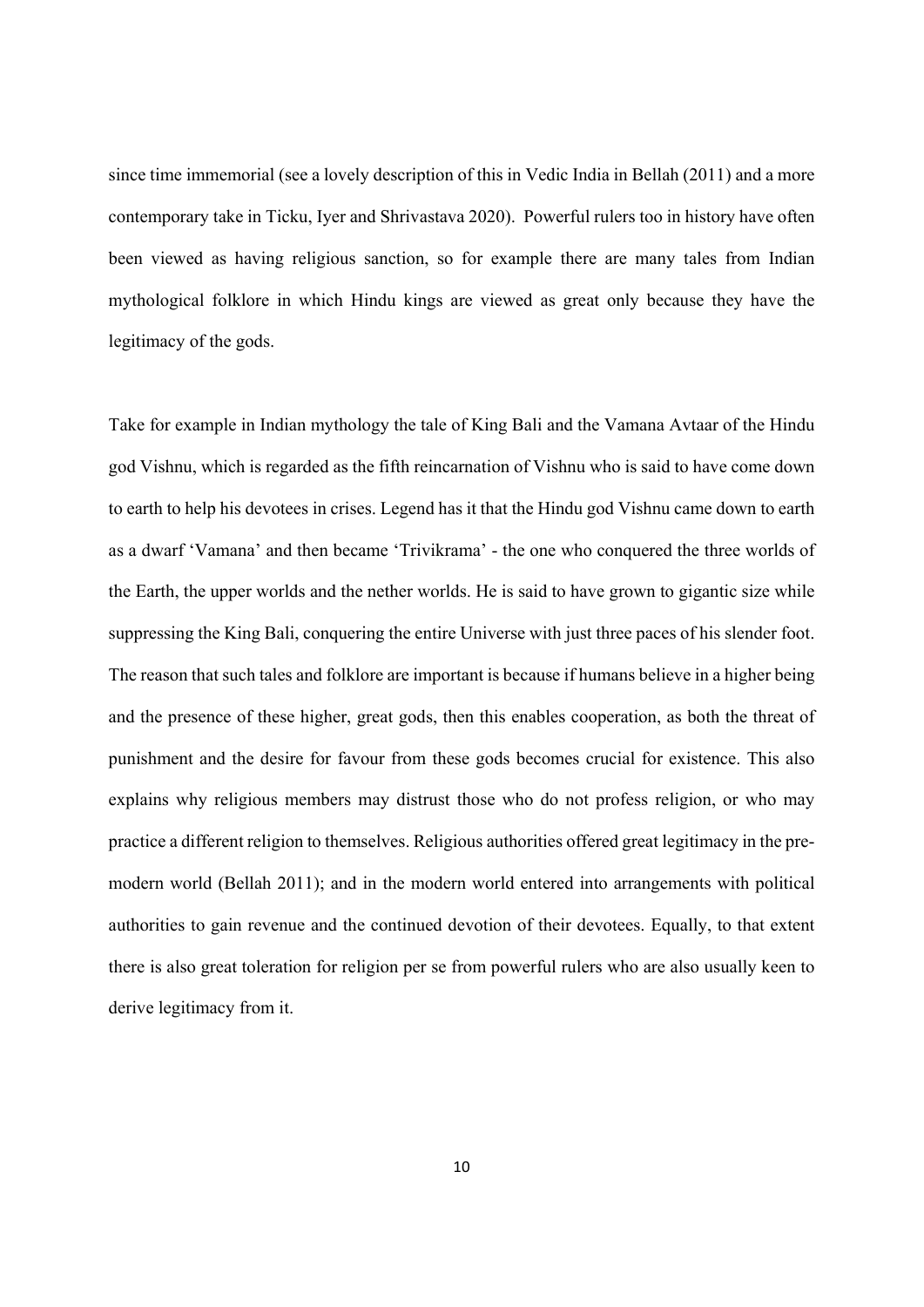A further role for religious authorities even today is that in the absence of formal welfare states they provided in the past, and continue to provide even today, a range of welfare services directly to populations including education, healthcare, employment, food distribution, childcare and other services (as documented in contemporary modern India in Iyer 2018). This was also true in English history (Szreter and Ishkanian 2012) and, as Johnson and Koyama also document, of the Catholic Church in medieval Europe. As they point out, medieval Catholic society was divided into three groups – the peasantry, the aristocracy and the clergy; and these identity rules further generated economic rents. Hence, the combination of identity rules and legitimacy constitute a selfreinforcing equilibrium. One issue to consider here is Catholic church attendance in this period. For example, in Iannaccone, Finke and Stark (1997), which focusses more on modern times nevertheless medieval Europe is a counterexample in this analysis because these authors argue that there were very low rates of Catholic church participation throughout medieval Europe. In this paper, religion is modelled as a commodity: an object of choice and production. They also find demand-side explanations (e.g. the average person's desire for supernatural comfort and explanations) for religious change unconvincing because they argue that demand does not vary much empirically. They argue that supply-side explanations are more convincing because simple deregulation does explain religious trends and the competitiveness of religious markets. These findings are subject to debate of course.

And this plays out differently in large and small societies as some societies need religion more to offer legitimacy. In large societies, there is a need for usually a monotheistic religious faith to offer legitimacy, while in small societies there may be many small gods, so no one religion has the power to offer legitimacy. This argument probably holds for some religions but not in the case of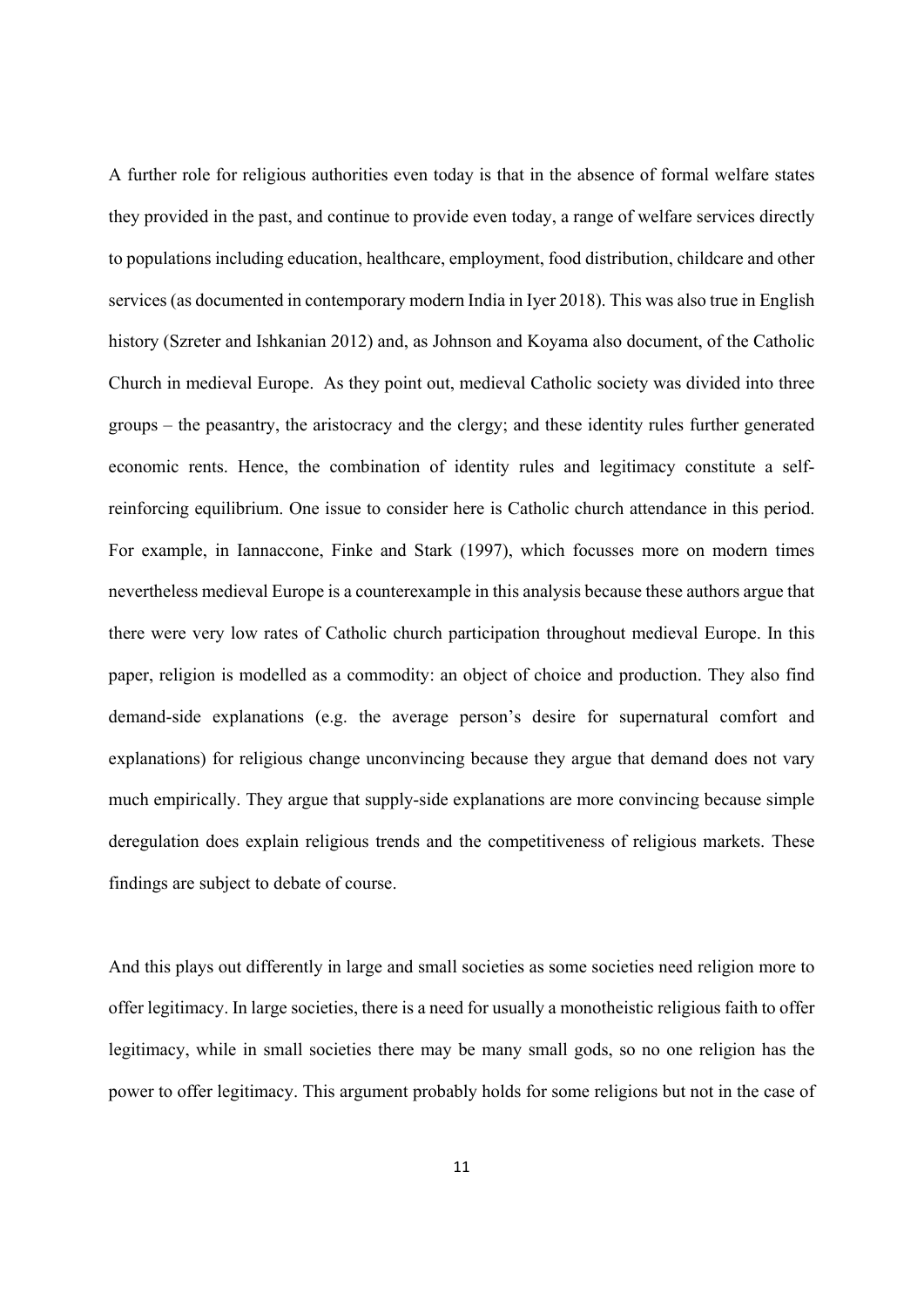Hinduism, where there are a series of small gods that are within a hierarchy, and located in a polytheistic whole that comprises a religious faith in itself. In this context, political leaders will engage in religious persecution of any dissenters until it is too costly for them to do so, without compromising their own political position. And in turn as political authorities become more secure and stronger, they do not need religious legitimacy to quite the same degree, perhaps because they can then appeal to other forms of legitimacy such as nationalism or democracy, as is evident in recent political events in the USA and Europe. This may also be a reason for example why in both China and Japan that have strong states, political authorities do not need to appeal to religious authorities for legitimacy, to quite to same degree as with the medieval European experience.

Hence, the argument goes that state building itself will be associated with an increase and then a subsequent decrease in religious persecution. Hence, Johnson and Koyama's conditional toleration argument has two parts to it in terms of the empirical implications – first, that political legitimacy will be tied to identity rules; and second, that as secular rulers become less and less reliant on religion to provide them with legitimacy, the role for identity rules will also cease to be so important. They provide the useful example of Roman society which was replaced by many kingdoms which relied on identity rules.

This argument about state capacity is also related to other recent economic analyses of it. For example, Besley and Persson (2011) examine what forces shape the building of different state capacities and why these capacities vary together. Investments in fiscal and legal capacity are complementary so when incumbents have strong motives to invest, there will be a joint expansion of the two. They also consider what factors drive political violence in its various forms. Non-tax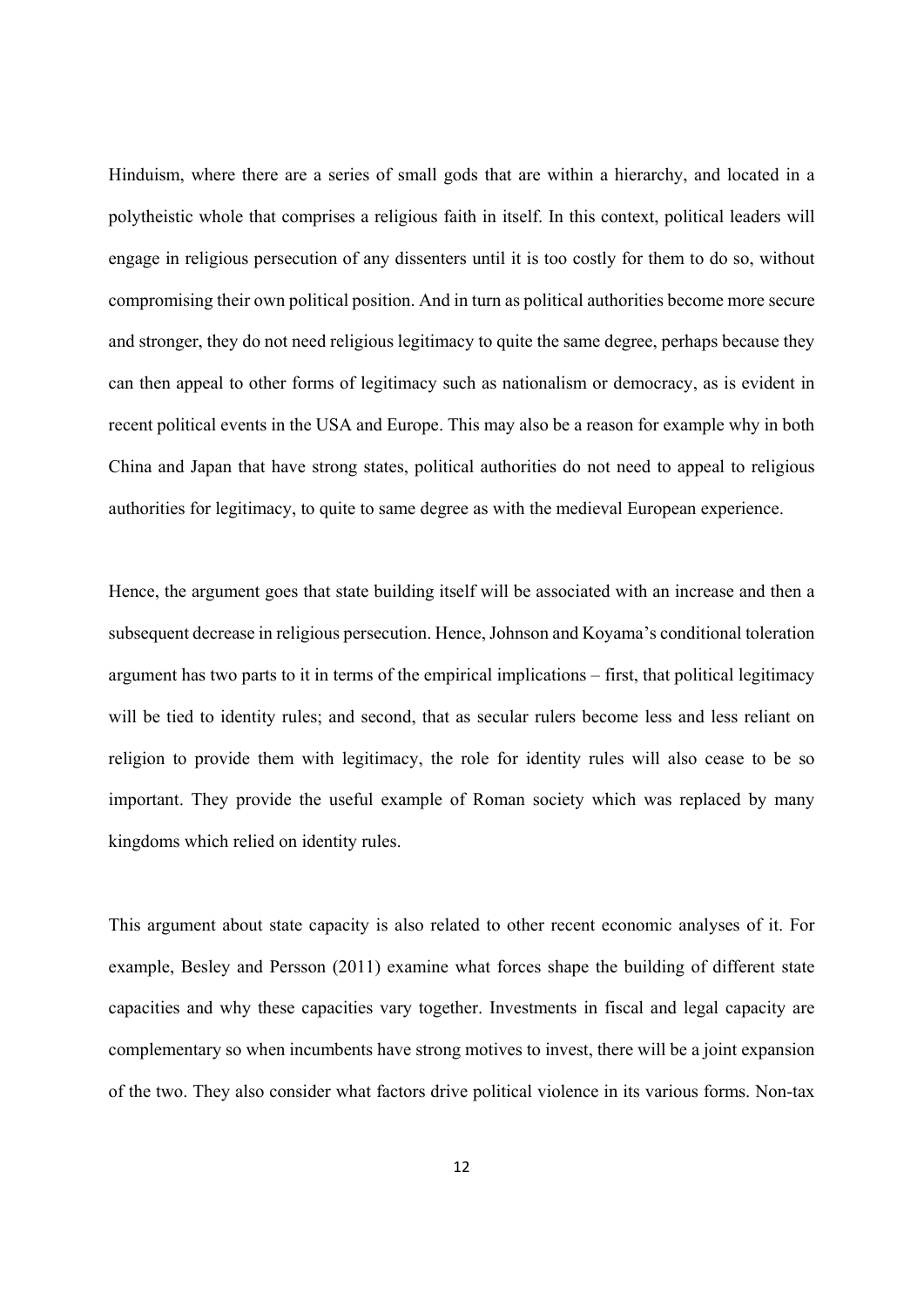government revenues (e.g. resource rents) trigger violence when there are weak common interests or there are non-cohesive political institutions. They also explain what explains the clustering of state institutions, violence and income, mainly due to common determinants and positive feedback loops.

There may also be crucial preconditions to tolerance and intolerance. For example, Scribner (1996) highlights that in 16<sup>th</sup> century Germany tolerance was pragmatic to ensure economic prosperity, social stability and cohesiveness. But the same secular and political considerations could lead to intolerance if it was politically expedient to single out a scapegoat group to distract attention from more divisive issues.

In other contexts there are also examples of 'pragmatic toleration'. For example, Christman (2015) studies Antwerp from 1515-1555 which was awash with heterodox religious sentiments which received tacit consent of city magistrates despite the harsh anti-heresy edicts of Charles V. 'Pragmatic toleration' was purely economic and political – to promote the prosperity and defend the autonomy of their city. As such, toleration was selective – less economically valuable inhabitants were prosecuted, partly as a diversionary tactic to protect others. In England, Grell (1991) investigates the Glorious Revolution and the Toleration Act for the development of religious and intellectual freedom in England. The Toleration Act was crucial for the development of religious freedom in England, which was initially limited to Protestant Nonconformists and then came to include under its umbrella Catholics, Jews, and anti-Trinitarians.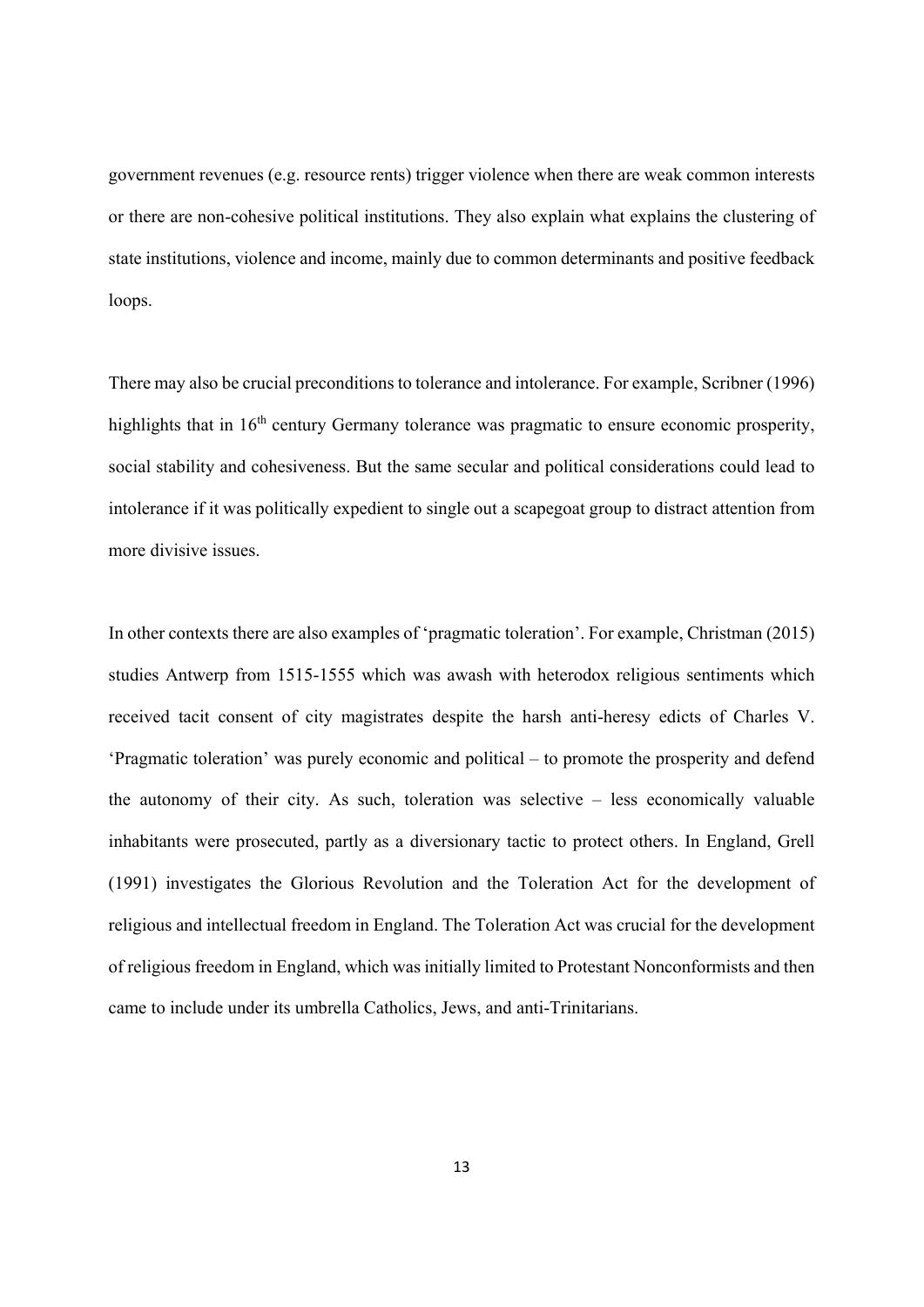Having said that, from 1096 to 1271 mainly, but also extending after this period, there are the Crusades, a series of eight major religious wars, which were influenced by religious motivations and were very violent, essentially orchestrated by the Latin Church (Riley-Smith 2005). They consisted of repeated campaigns to the Levant and Eastern Mediterranean territories that sought to recover the Holy Land from Islamic rulers. In the 13<sup>th</sup> century, Crusades were also launched against other groups viewed as threatening to Christian communities including the Albigensian Crusade (1208-29) which targeted the heretical Cathari or Albigensian sect of Christianity in France, and the Baltic Crusades (1211-25) which targeted pagans in Transylvania. Ultimately, support for the Crusades declined in the  $16<sup>th</sup>$  century, mainly due to the rise of the Reformation.

After 1100, things in medieval Europe do begin to change slowly, and Johnson and Koyama then draw upon a series of three examples to illustrate the relationship between church and state. They look at France, the Holy Roman Empire and England. France illustrates how religion is used to endorse political legitimacy by creation of a 'royal religion' (Johnson and Koyama 2019, p.59). The Holy Roman Empire shows the breakdown of the relationship between Church and state; and the English case illustrates how religious legitimacy was not needed for political legitimacy before 1400, and how this changed thereafter. Evidence is provided of how England and France indulged in persecution of Jewish populations in the late middle ages; as well as the Holy Roman Empire which committed the worst atrocities in this respect, although it is to be acknowledged that states in the Holy Roman Empire were not coordinated and atrocities were specific to certain places. Reading this discussion, one is reminded of Voltaire's famous remark that 'The Holy Roman Empire was neither Holy nor Roman, nor an Empire' (Renna 2015). This is closely related to other studies of heresies for example by Ames (2015), who compared medieval heresies in Christianity,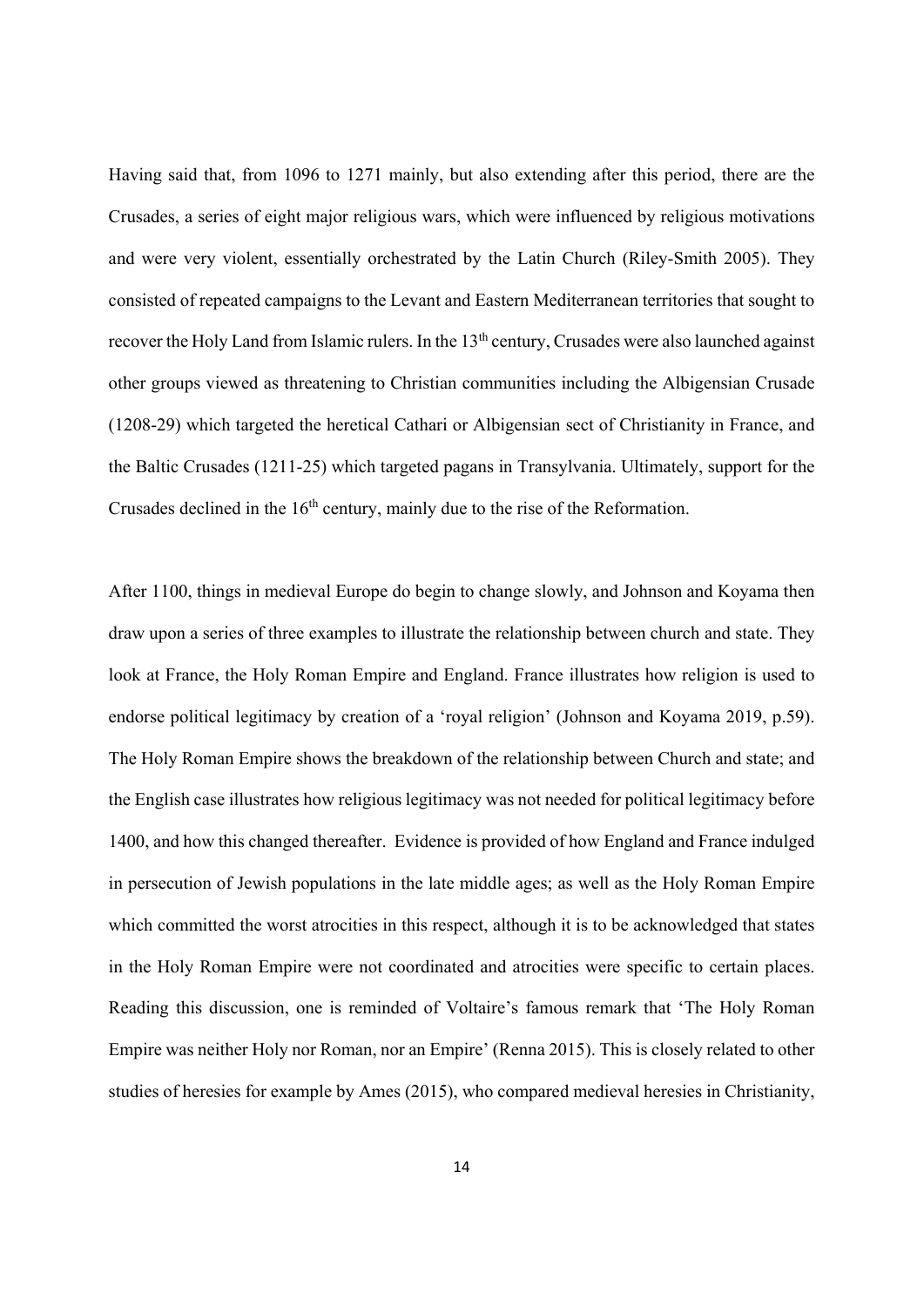Judaism, and Islam from the  $4<sup>th</sup>$  to the  $16<sup>th</sup>$  centuries across countries as diverse as England and Persia. Her study shows that although Jews, Christians, and Muslims in the Middle Ages were divided in many ways, they shared a common concern that God was offended by wrong belief. She argues that all these lands engaged in persecuting heretics as it legitimised their respective political authority and gave the impression that they were defenders of the faith. Conversely, there is the argument also about claims of universality and the desire to convert others because Jews were exclusionary and Christians and Muslims were not.

An alternative view of religious toleration comes from Zagorin (2003) who argued that the  $16<sup>th</sup>$ century was the most intolerant in Christian history with thousands executed as heretics. There is no doubt, as discussed previously, that the Crusades of previous centuries were associated with great religious violence. Castellio, influenced by Erasmus, championed religious toleration, criticising the Catholic Church and then the Protestants who saw themselves as the sole custodians of religious truth. Other proponents of religious liberty included Roger Williams, John Locke and Pierre Bayle. He argues that Dutch society became bourgeois and preferred order, so Calvinist leaders became more tolerant. Of course, this is slightly at odds with the Johnson and Koyama thesis who would probably contend that this focusses too much on ideas and not enough on the changes in institutional factors that brought those ideas to prominence.

To comprehend better how the conditional toleration equilibrium operated in practice, it is important to examine the case of religious minorities and Johnson and Koyama explore the condition of Jewish minorities in medieval Europe, to which we now turn.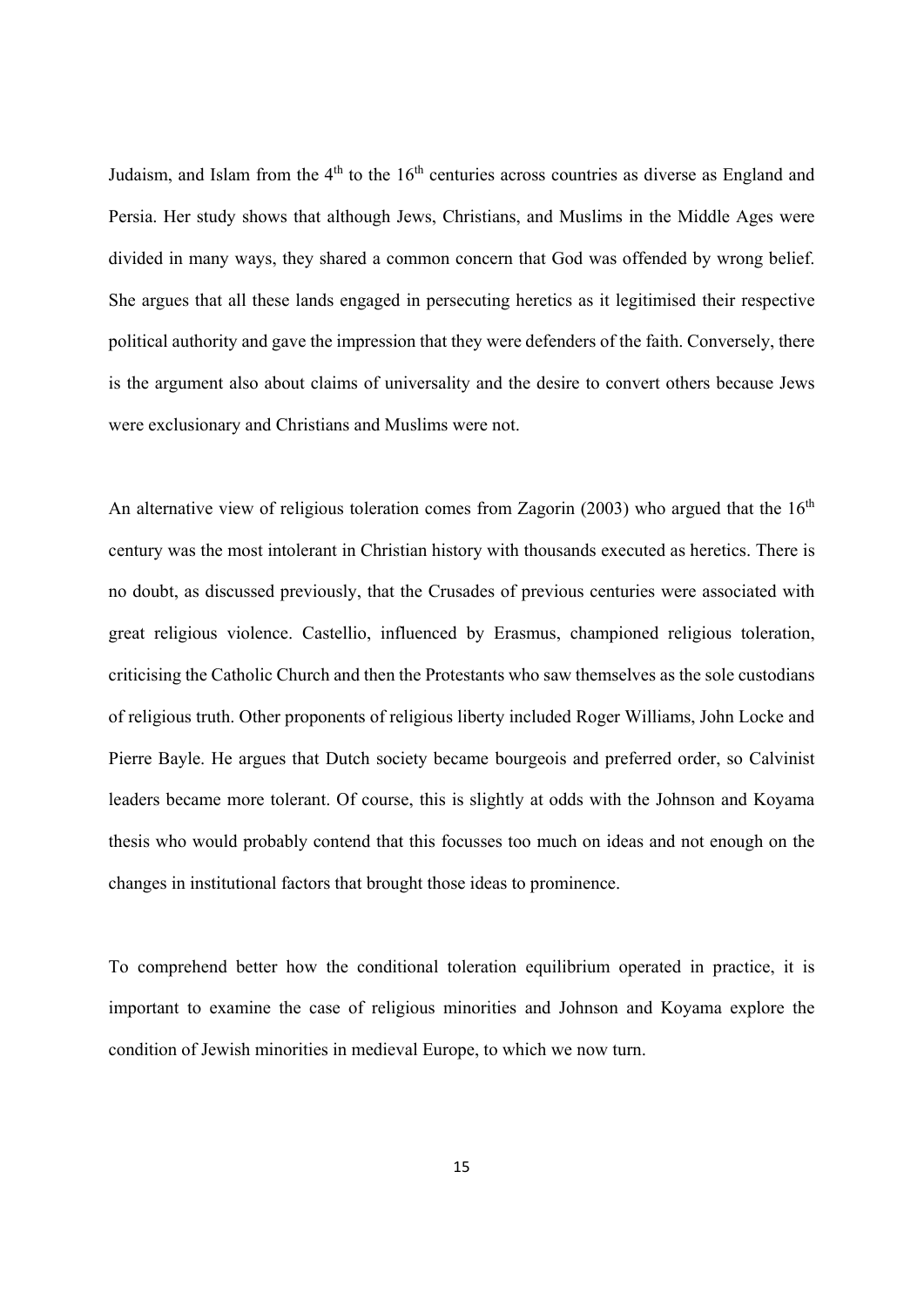#### **2. Anti-Semitism in Medieval Europe**

Stacey (2000) points out that in the medieval English state, prior to the 1270s, anti-Semitism had served more often as a language of political opposition to the Crown – Jews were a principal target of anti-royalist violence. It was not until the reign of Edward I that the discourse of anti-Semitism was co-opted by the Crown as a political force to be deployed in the state's interests. Nirenberg (1996) examined specific attacks against minorities in fourteenth-century France and Aragon, Catalonia, and Valencia, arguing that these attacks that ranged from massacres to verbal assaults against Jews, Muslims and others — were perpetrated by interest groups which manipulated the discourses on minorities. Becker and Pascali (2018) using data from about 1000 cities, demonstrate that the Catholic usury ban and higher literacy rates gave Jews a specific advantage in moneylending. However, after the Protestant Reformation in 1517, these advantages were lost in Protestant regions, reflected in persecutions of Jews and anti-Jewish publications becoming more common in Protestant areas, demonstrating that Jews living in Protestant regions were exposed to an increase in anti-Semitism.

In Chapter 4, Johnson and Koyama tackle the difficult and complex issue of discrimination against the Jews and anti-Semitism in medieval Europe. Instances of anti-Semitism existed along with cooperation among Christians and Jews. The authors do document the increase in anti-Semitism after 1100. They ask why relations towards Jews became more hostile even as the church and the state at this time entered into alliances that were beneficial to both (Johnson and Koyama 2019, p.77)? One factor they explore is whether access to Jewish moneylending provided greater revenue. This is because the state could be seen to protect vulnerable Jews from anti-Semitism in exchange for which it extorted greater revenues in the form of taxes from this community. The Church at this time also prohibited usury towards others of the same religion, but this did not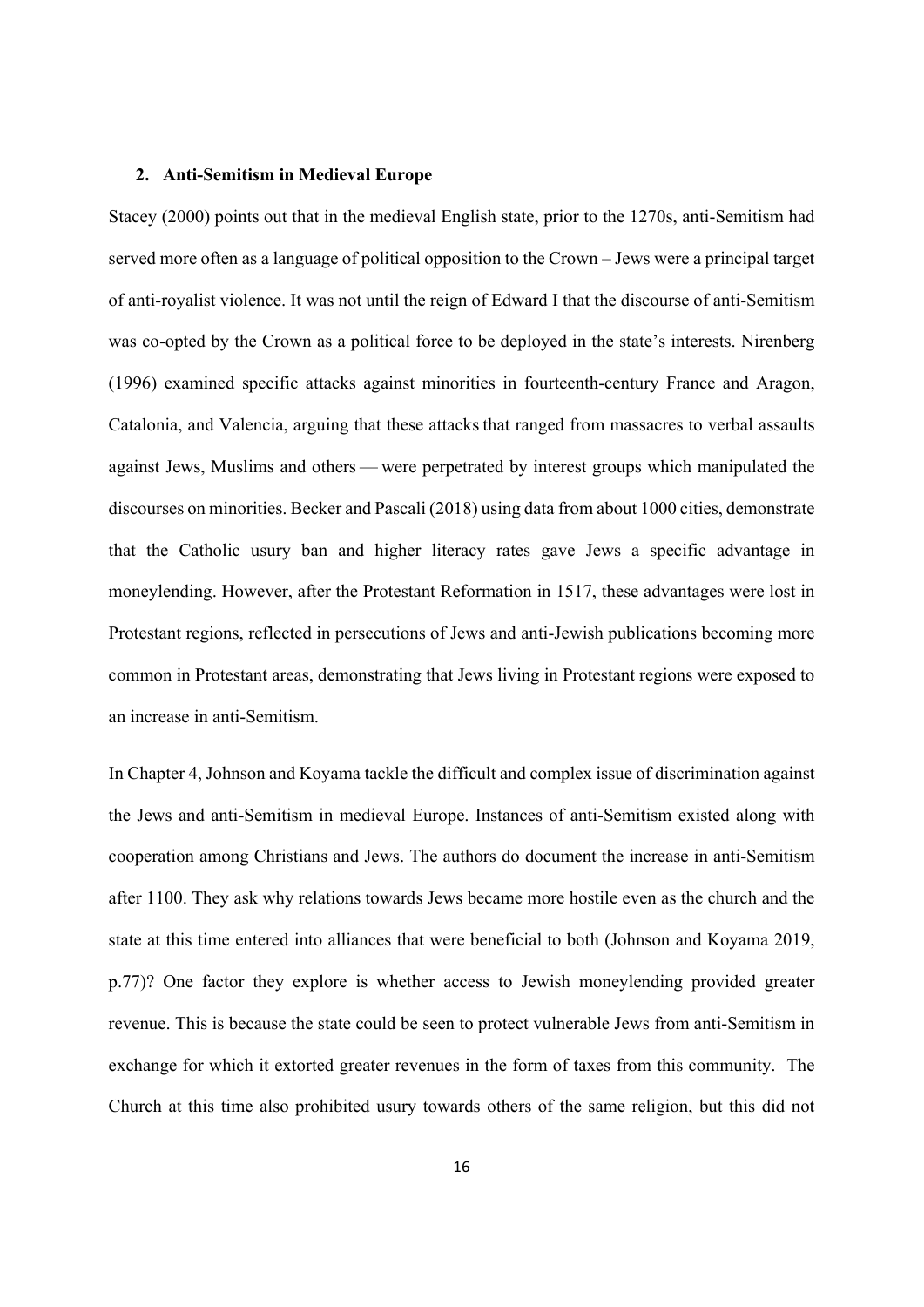preclude Jews lending to Christians, and charging interest, and vice versa, but these usury prohibitions were more strictly enforced after 1200. The consequence was that Christian moneylending diminished and Jewish moneylending became more widespread with the state using the Jews as 'fiscal sponges' and the quintessential Jewish moneylender (Johnson and Koyama 2019, pp.81-82), epitomised for example in the immortal character of Shylock in Shakespeare's great play *The Merchant of Venice*. The implications for the conditional toleration equilibrium is that the differential treatment of the Jews was used by rulers in a manner which meant that they did not have to invest so much in state capacity, but this was at the expense of the economic and social vulnerability of the Jewish community.

#### **3. Climate Shocks, the Black Death and Religious Discrimination**

The conditional toleration equilibrium and treatment of minorities was also affected directly by adverse economic, climate and health shocks, which on the whole tend to increase religious persecution. Chapters 5 and 6 of *Persecution and Toleration* explore the interesting area of climate shocks, economic shocks and religious persecution in the context of the Black Death as well. These chapters have the most relevance to contemporary events, as well as to other parts of the world beyond medieval Europe. The main purpose here is to look at what happens to the conditional toleration equilibrium when there are economic shocks that affect the population and the state. These shocks are measured by temperature variations across cities in Europe. The idea is very relevant to other contexts – for example, Ticku, Iyer and Shrivastava (2020) demonstrate that large temperature deviations show the extent to which Hindu temples were desecrated in medieval India, and how this mechanism explains better the reason behind desecration of Hindu temples rather than more traditional historical arguments such as looting. In the same way, Johnson and Koyama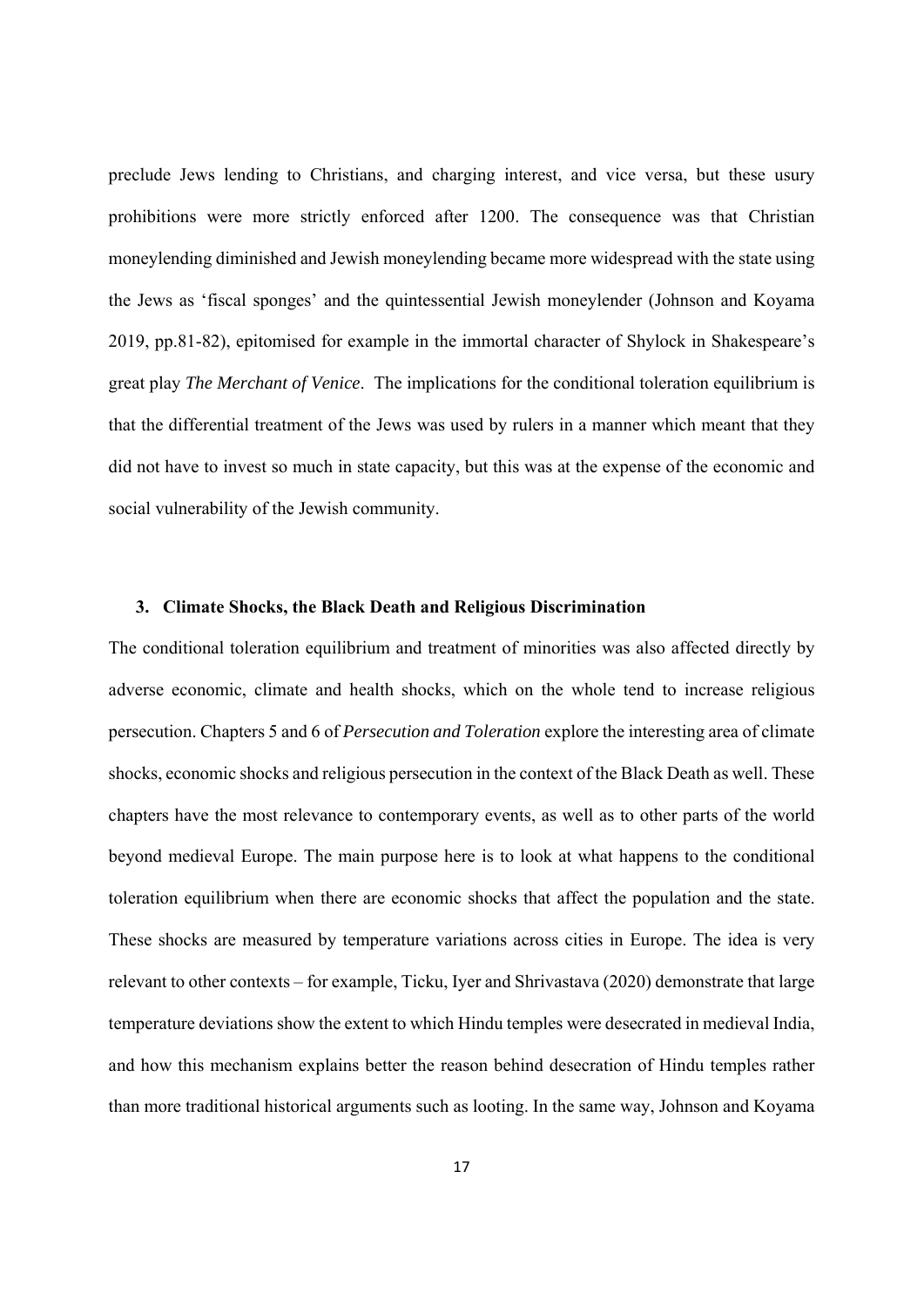are showing here that unusually hot and cold summers between 1315 and 1321 created a famine in Europe that affected 60% of all livestock, soon followed by civil unrest across northern Europe (Johnson and Koyama 2019; p. 96). Citing episodes such as the *Pastoureax* episode in France, the authors point out that the conditional toleration equilibrium was under stress when economic shocks occurred, and this frequently manifested itself in anti-Semitic actions. The main finding of this literature is that colder temperatures increased religious persecution; and if rulers were very weak or were less able to absorb supply shocks, they pre-empted persecution of Jewish communities in expectation of future violence. Hence, using a difference-in-difference methodology, the authors are able to show that the temperature-persecution relationship is exacerbated in areas with weak states (Johnson and Koyama 2019, p. 97). Specifically, a onedegree decrease in average temperature leads to a 3.2 percentage point increase in the probability of religious persecution.

In other work Finley and Koyama (2018) argue that based on the persecution of Jews during the Black Death in the Holy Roman Empire, legal and political fragmentation is associated with more intense persecutions. Their findings are significant for three reasons: first, this is important for the history of Jewish communities in Europe – large numbers of Jews left Germany with significant economic consequences. Secondly, it explains why central Europe remained politically fragmented and thus lacked legal centralisation with rule of law until the 19th century. Third, there are implications for understanding what makes minorities vulnerable to persecution – in the absence of the rule of law, minorities are better protected under a single autocrat compared to situations of contested power.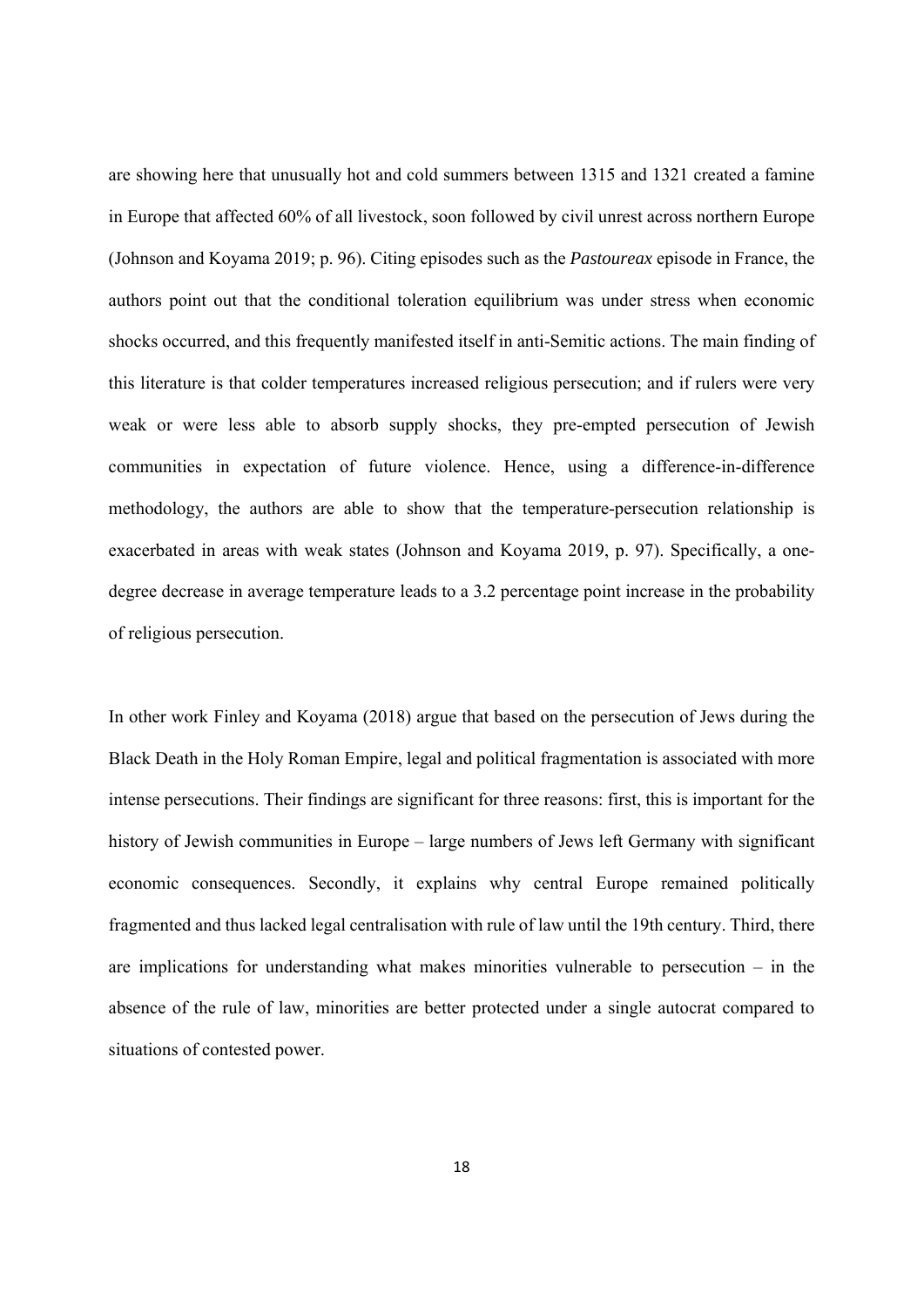It is indeed tempting to compare the discussion of the Black Death in *Persecution and Toleration*, and its consequences, to the incidence of Covid-19 and its consequences that we are all experiencing at present. I believe that it is no unnatural coincidence that religious and racial persecution that have been witnessed in 2020 is also in no small measure due to the large-scale global economic shock that the Covid-19 pandemic has entailed. Covid-19 may be a 'time for prayer' for many populations the world over (Bentzen 2020), but I wonder, and more research needs to be done on this matter, to what extent it may also be remembered tragically as a 'time to persecute'. The Black Death, as with the current crisis, in some quarters was regarded as an act of God, so propitiating the gods through processions and rituals to beg for forgiveness was an important religious consequence. Yet, the Black Death did not discriminate in its victims, and the clergy died in higher numbers because they were likely to minister to the community. Hence, it was not always easy to attribute solely a religious cause to the disease and deaths.

There is an interesting, albeit brief discussion in the book of guilds in medieval Europe, with the view that religion did have a role to play in supporting guilds' economic functions, in return for which the guilds upheld religion, notably by excluding Jews and other religious minorities, women and others (Ogilvie 2019). The Black Death affected economic institutions such as guilds, who then adopted some religious services to sustain cooperation in interactions. As expected, the Black Death was also accompanied by persecution of the Jews in Germany between 1348 and 1350 (Voigtländer and Voth, 2012) and within the Holy Roman Empire which was now politically vulnerable as well. If Jews offered specialised economic services which were valuable, then they were less likely to be persecuted. The only major Jewish communities left after the Black Death pogroms were in Spain and Italy, which bears witness to the extent of religious persecution that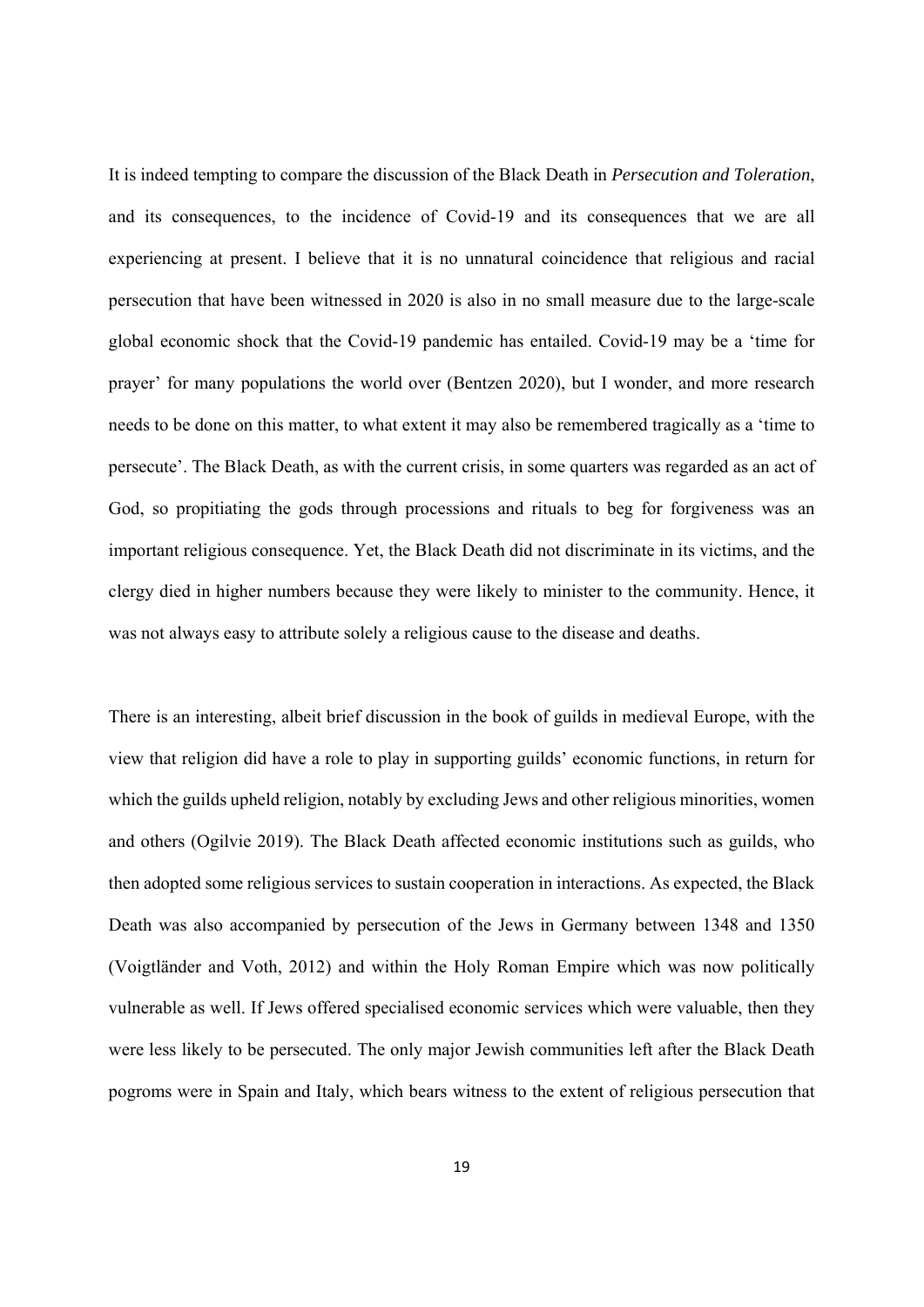tragically took place at this time. A reason for this is also related to theoretical work from Saleh and Tirole (2018) in other contexts which examine conversions in the context of early Islam and which develops an optimal taxation framework that allows for unwanted groups or identities – the ruler levies both a uniform tax and a discriminatory tax. On the downward-sloping side of the Laffer curve, the more the ruler taxes his more favoured group, the more hostile he is to the unwanted group, but the result is reversed for the upward-sloping side. Hence, this study argues that more religious unwanted populations face a higher discriminatory tax.

Another important idea in *Persecution and Toleration* is that if persecution diminished for whatever reason, then this cannot be taken as evidence that there was greater religious freedom more widely. The authors talk about the Donatist Controversy in North Africa in which a religion like Christianity which did not fundamentally believe in religious persecution, subsequently did persecute dissenters.

Hence, in Chapters 2-6 of the first major part of their book, Johnson and Koyama describe the conditional toleration equilibrium, why it was an equilibrium for so many years, and how that equilibrium began to change. They do this in the context of discussions about anti-Semitism in medieval Europe, climate shocks and the Black Death. The argument is that as the need for legitimacy from religious authority to political authority changed with investments in state capacity, which was also affected by external shocks, this in turn affected the status in society and persecution of religious minorities. The second major part of the book goes on to discuss the diminution of religious persecution and the birth of religious freedoms, to which we now turn.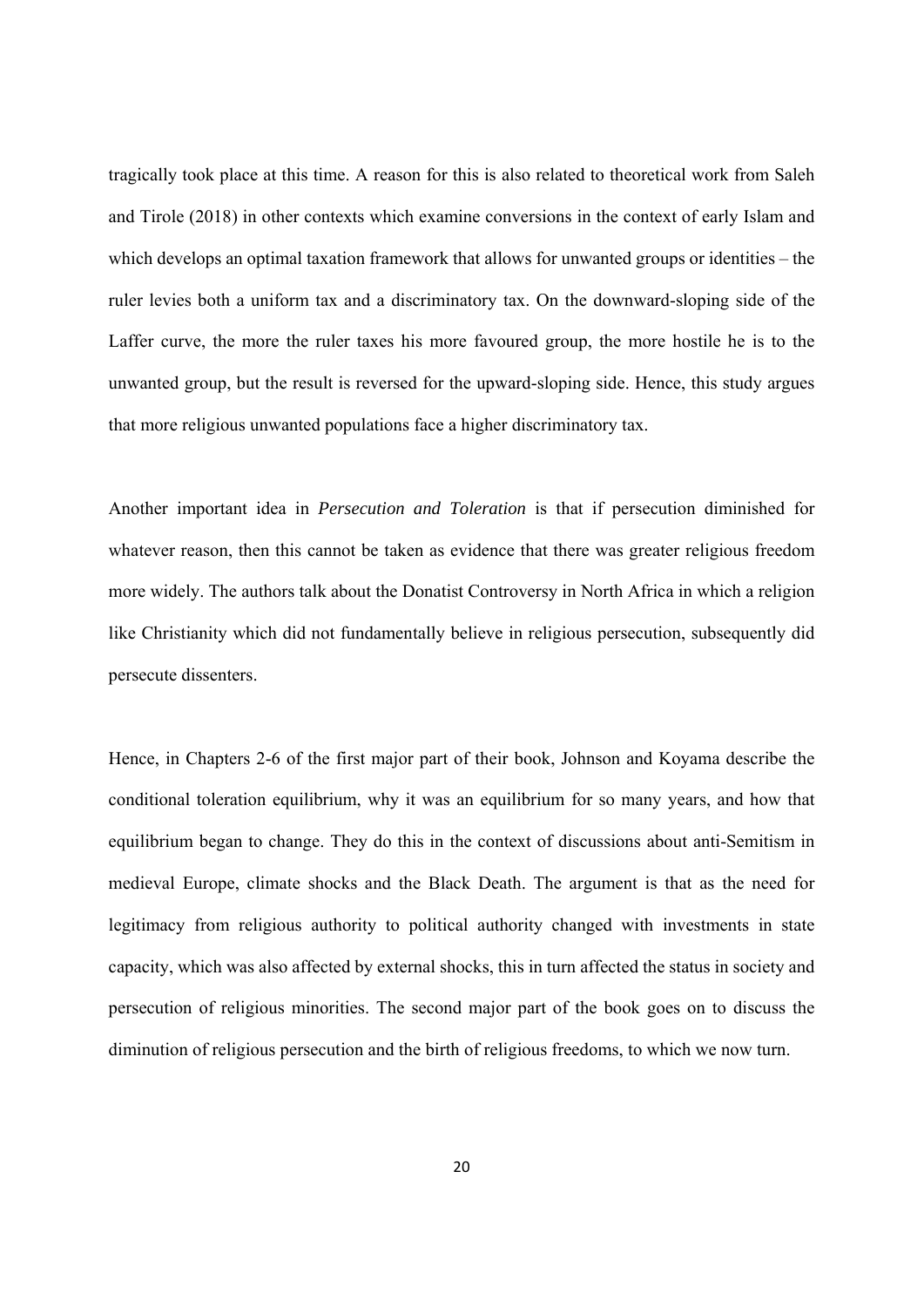#### **4. New Model of Religious Liberty**

The second substantive part of the Johnson and Koyama book, from Chapters 7-10, deals with the evolution of religious liberty and the origin of religious freedoms. In this second part, the authors examine how the conditional toleration equilibrium altered after 1500, with a major focus on the effect of the Protestant Reformation. The main argument made in this part of *Persecution and Toleration* is that the Reformation undermined the conditional toleration equilibrium by significantly increasing religious diversity across Europe. Against a backdrop of low state capacity, identity rules and developments in new technology, initially governments tried to persecute heretics on a large scale, but this was more successful in some countries than others. Eventually, economic, revenue and productivity concerns changed the state's dynamic with religious minorities.

The  $16<sup>th</sup>$  century onwards saw religious persecution that followed the Reformation. By the  $18<sup>th</sup>$ century however, in Britain, the Dutch Republic and in France, there was much more religious diversity which meant that uniformity could not be imposed so easily in these states; tolerance towards minorities then increased. One factor that aided this was the development of the printing press which enabled new religious ideas to be disseminated quickly and at very low cost. Lower reliance on religion as a form of legitimacy then meant that successful states needed to invest in state capacity, new laws, and civil bureaucracies. Initially there was greater religious persecution; and then this was followed by greater tolerance which started with The Peace of Augsburg in 1555. In England at this time, for example, Henry VIII appropriated the religious institutions' revenues and continued to persecute based on the new Protestant religion which he adopted. By 1560 when the Reformation could not be stopped, there were moves to recognise Protestant beliefs for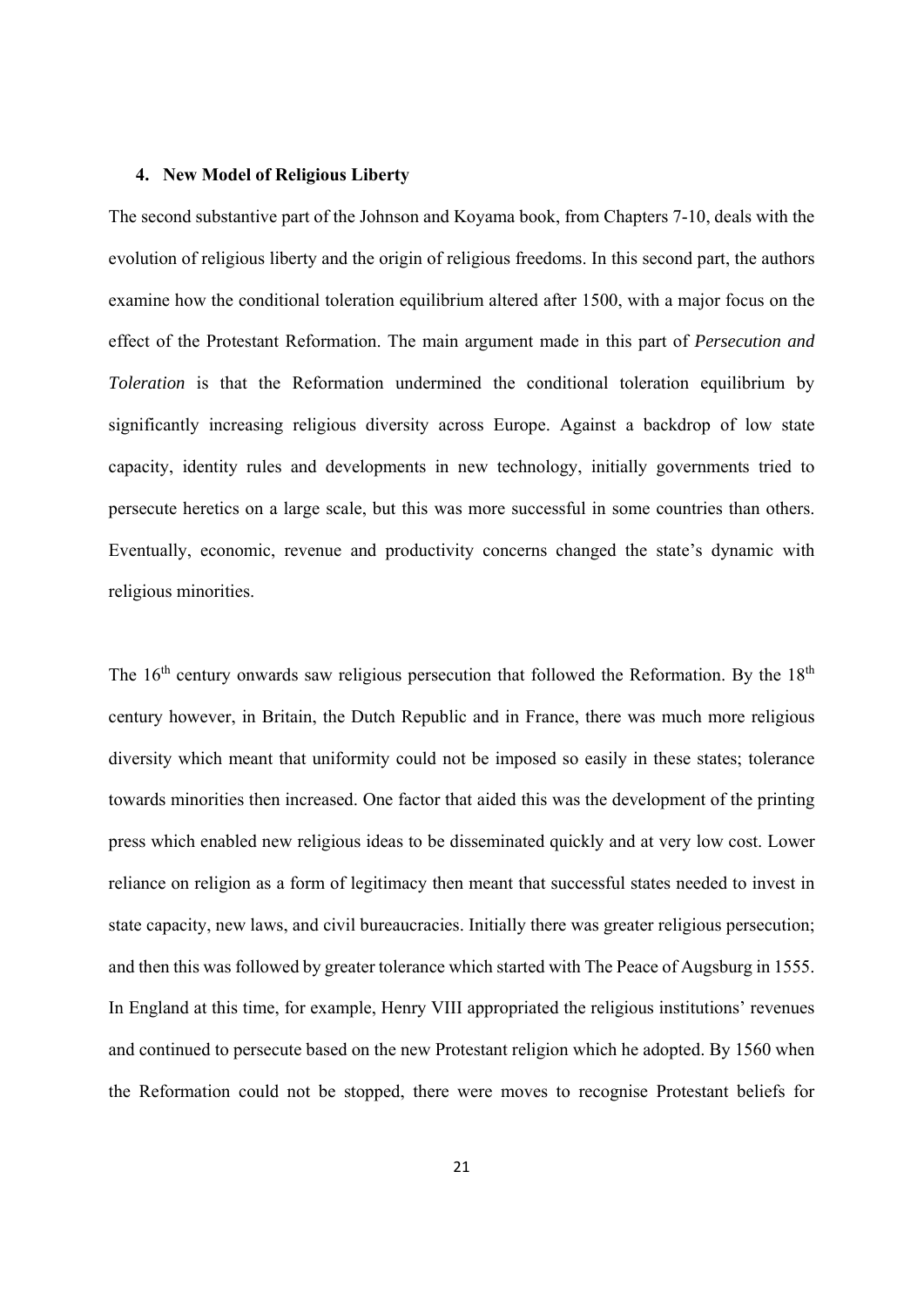example, Catherine de Medici in France who passed an edict to allow people to practice their own faith at home (Johnson and Koyama 2019, p. 139). Elizabeth I of England was not interested in religious freedom per se but her Act of Uniformity of 1560 first made church attendance mandatory in England. The Church of England became very powerful at this time, and establishes itself, but Johnson and Koyama point out that the 'The new religious equilibrium established in England after 1563 and France after 1598 proved to be *self-undermining* rather than *self-enforcing'* (Johnson and Koyama 2019, p.143; italics in original).

Garrioch (2014) examines religious freedom in France between 1685 and 1789, arguing that there are two interesting questions with respect to religious freedom here. First, how did the Huguenot population in Paris survive and grow despite harsh anti-Protestant laws? He points out that there were several factors including own resistance, going underground and emigration, as well as the situation being too difficult to police. There was also little support from Paris Catholics including police and citizens (so there was no one to report the Huguenots). The second interesting question here is why Catholic attitudes changed from hostility to acceptance. Again, there are many explanations provided including secularization, the Catholic Reformation and scientific advances.<sup>3</sup> Studies by Hylton (2011) have questioned the purpose of a government's protection of religious liberty, evaluating arguments such as protection of freedom of belief and expression; and the direct economic consequences of state regulation of religion, investigating that effect on corruption, economic growth, and inequality. The results are very telling indeed; and suggest that laws burdening religion increase corruption, reduce economic growth and widen inequality.

<sup>&</sup>lt;sup>3</sup> As well as demographic, social and economic changes such as high mobility (which could not enforce religion), high levels of education (the creation of new ideas) and the Enlightenment.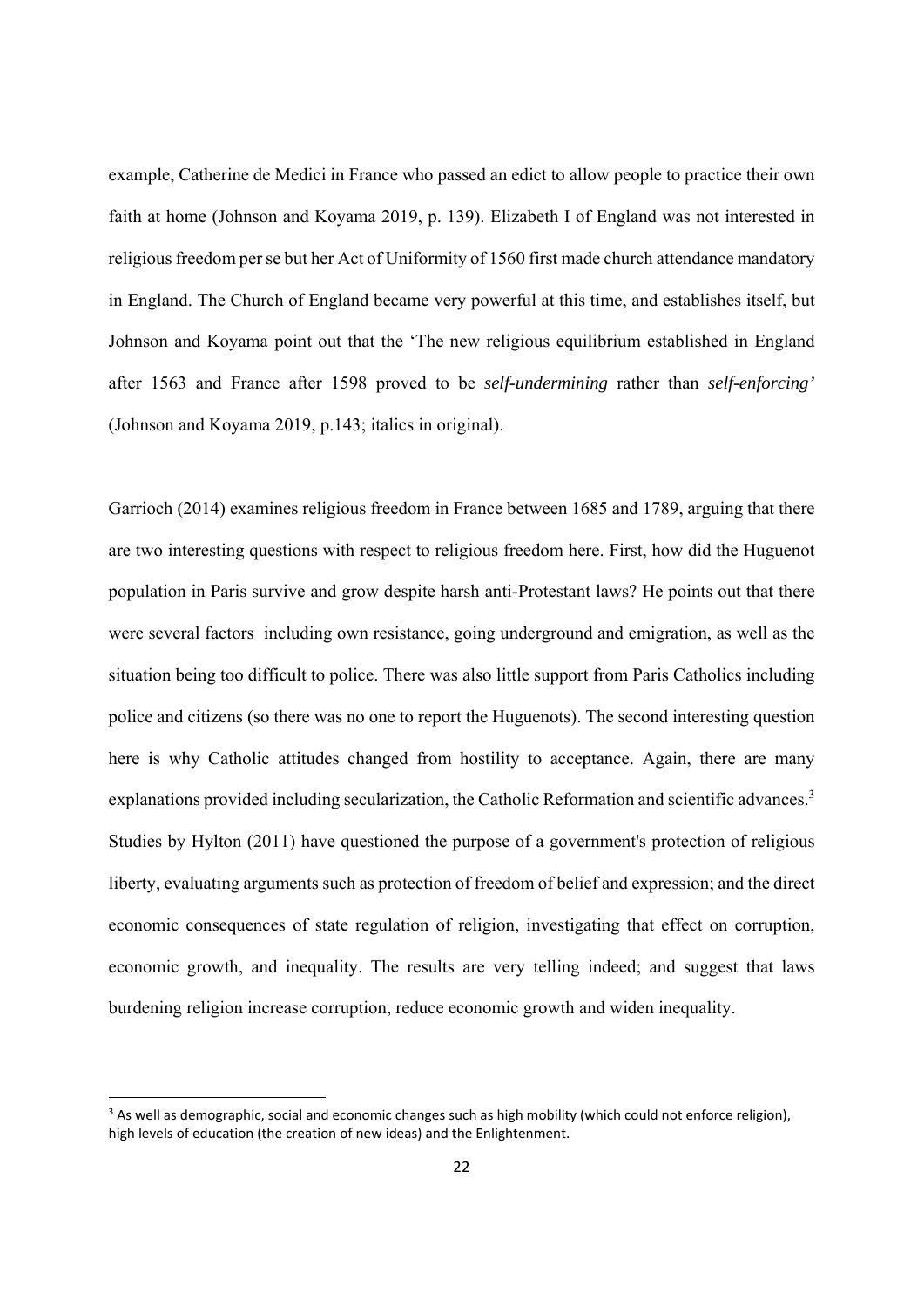#### **5. Cuius Regio, Eius Religio4**

Various historical instances contributed to the undermining of the conditional toleration equilibrium, including the rise of the Reformation and the onset of notions of religious liberty. Central to this, was how states thought of the religion of the land – which moved from being only devoted to the Catholic Pope to the religion of the monarch – *cuius regio, eius religio*. This had implications for religious tolerance, the treatment of religious minorities and religious persecution across medieval European kingdoms. Chapters 8-10 discuss examples from different European nation states.

Iyigun (2015) makes an interesting point in this context about monotheistic religions versus polytheistic religions that has relevance both for Europe and the Middle East. He argues that monotheism is good for social stability because of its 'One True God' dogma, creating societies that last longer and expand more. Because of their durability and size, monotheistic polities eventually come into contact with each other and conflict is inevitable. He makes the point that the Reformation was successful as secular rulers did not have resources to suppress the Protestant movement because resources were geared towards preventing further Ottoman incursions. Religious pluralism within Christianity accompanied European political fragmentation and competition and it preceded the run up to the continent's sustained economic development.

In Chapter 8, Johnson and Koyama discuss the case of religion legitimising the rule of the Umayyads in Spain and their ability to oppose threats to their religion, in this case Islam. Eventually Spain was reconquered by Christian kingdoms. One consequence was an occupational

<sup>4</sup> Translated from Latin as 'Whose Realm, His Religion'.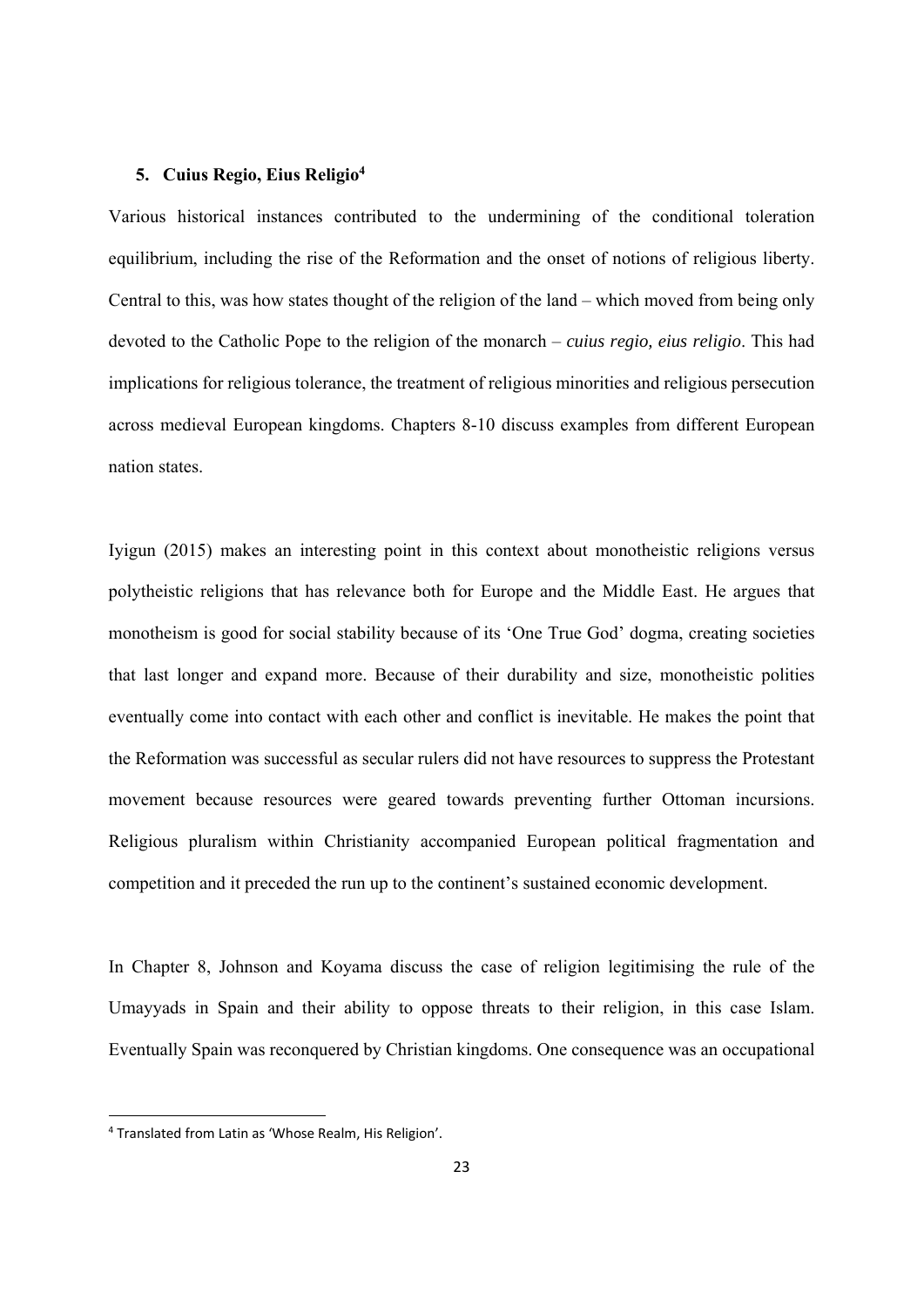division of labour which resulted. To a development economist, this looks very much like the Indian caste system of occupational stratification. In Spain, as Johnson and Koyama point out, Christians were nobles, church people and military people. Jews were in finance, crafts and academia; the Muslims were employed in agriculture and craft occupations. What is striking is how much like a medieval 'caste system' this in fact looks like, and it is an interesting consequence of the historical developments in Spain in this period. Until the 14th century, anti-Semitism in Spain was not common, largely driven by the important economic roles that Jews played in the Spanish economy at the time. However, the Black Death seems to have changed this good equilibrium and there was much more anti-Jewish violence after 1391, and there were forced conversions on a significant scale now, with positive economic implications for the 'conversos' as they were called. One point which is striking here is how the converted Jews maintained close ties with those who had not converted – even as Johnson and Koyama point out, not eating pork and observing the Sabbath even after conversion (Johnson and Koyama 2019, p. 157). Again, the parallels with the Indian caste system and caste conversions in the sub-continent is striking. In India too, many current Hindu converts to Christianity and Islam marry within what would have been their previous Hindu caste, and observe certain dietary restrictions from their Hindu origins – a remarkably striking similarity in religious conversion behaviour among peoples of different countries and societies separated by geography, history and time.

The Spanish example is also striking for the most difficult phase of the Spanish Inquisition between 1480 and 1525, when heretics were pursued with considerable vigour, which is an extreme example of religious persecution. Among other reasons, it was designed to prevent conversos from going back to their religion, and repressed the conversos and the links with their original Jewish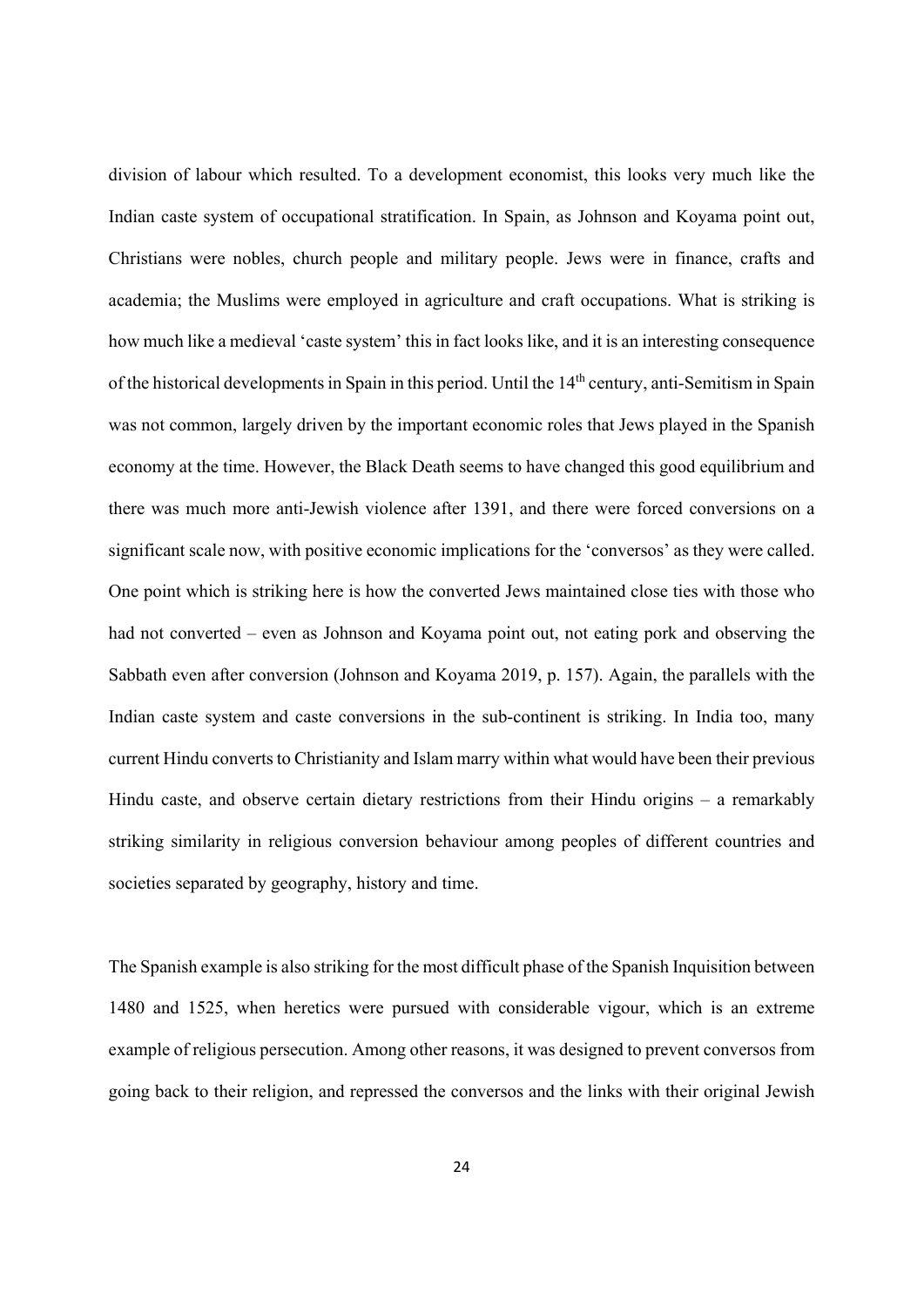community, which now becomes much weaker with time. The discussion of the effects of the Inquisition is an important part of *Persecution and Toleration* because in Spain, the effects of the Reformation were that the much greater religious diversity that Spain enjoyed up to the  $14<sup>th</sup>$  century was then replaced in the  $16<sup>th</sup>$  and  $17<sup>th</sup>$  centuries by much greater homogeneity of the population, with consequences for Spain's future. This made Spain's case very different to England, France and the Holy Roman Empire. According to the Johnson and Koyama argument, unlike these other countries, Spain relied on identity rules, especially the support of Catholicism to provide legitimacy for the Spanish monarchy to such an extent that she then did not develop sound economic policies that invested in state capacity sufficiently in areas like fiscal policy, poor agriculture and declining exports. In all this, they document that the Inquisition was 'a powerful tool of social control' (Johnson and Koyama 2019, p.163) with many long-term negative consequences for Spanish society.

Chapter 9 of the book examines how post the Reformation the conditional toleration equilibrium could not be restored again. Johnson and Koyama provide the interesting example of how in Germany rulers with different religions could live in different kingdoms peacefully, described in Latin as 'cuius regio, eius religio'. They consider the Thirty Years War as the last phase of the great wars of religion in medieval Europe; and the movement towards greater religious liberty in France and England towards to  $17<sup>th</sup>$  and  $18<sup>th</sup>$  centuries, even if religious violence continued. The most important consequence of the Reformation and the Thirty Years War was that states began investing in economic policies such as fiscal capacity, mercantilism and defence. This phase in medieval European history was also characterised by the Edict of Toleration of 1787 in France that allowed Protestants to worship. And about a century before, the English Civil War, in which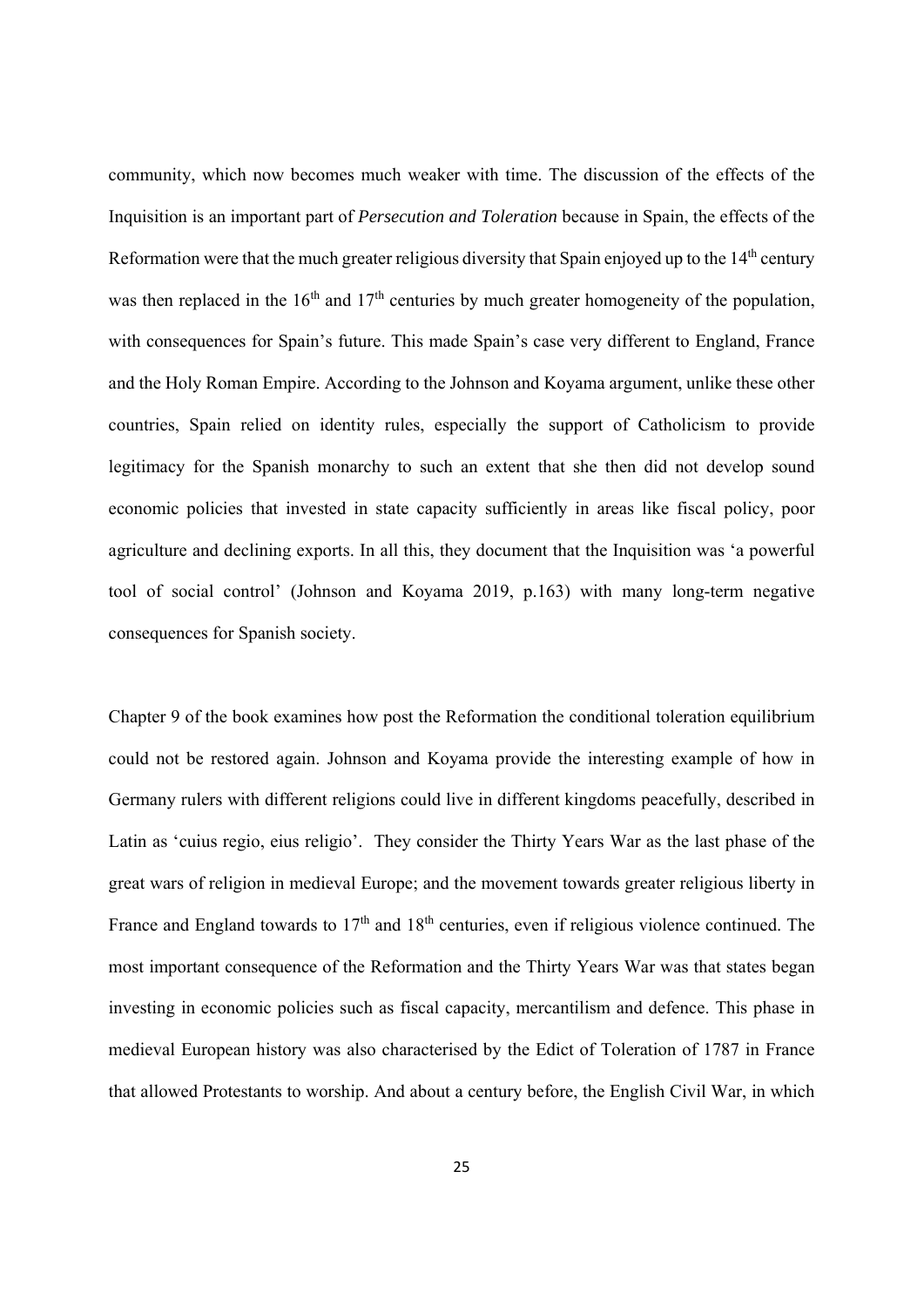the moves toward democratic government in England was initiated, subsequently followed by the Glorious Revolution which had economic consequences in terms of securing rights to private property (North and Weingast 1989; Montanye 2011). All this diminished the importance of religion, and hence religious persecution, in favour of greater reliance on fiscal and military strength from the 18<sup>th</sup> century onwards. The state did not need religion as much any more to confer legitimacy on it, as economic and political strength became more important over time. There was still no complete religious equality until the 19<sup>th</sup> century, but the movement towards it was clearly enshrined.

Chapter 10 of *Persecution and Toleration* revisits the persecution of the Jews and the reasons behind why such persecution diminished after 1600, relating this again to the core argument in the book about the rise in state capacity. It also explores the role of legislative changes, namely the emancipation of the Jews occasioned by the Edict of Toleration of 1782, which changed their status in society considerably at least to the extent that it granted civic rights to Jews. The hope was that this community would move into new spaces of economic activity including agriculture and manufacturing. The change in the status of the Jews is not so much related to the effect of the Reformation because Martin Luther was first concerned about the plight of the Jews and wanted them to convert to Christianity as the Catholic Church was not the only Christian Church. However, faced by the inability to do so he then reversed this position, with longer-term implications for anti-Semitism in Germany for example. Rather, the argument is that the conditional toleration equilibrium weakened considerably, and Jewish people were more widely accepted in society, driven also by their economic success for example in 19th century England which is one example, and political representation for this community followed in the late 19<sup>th</sup>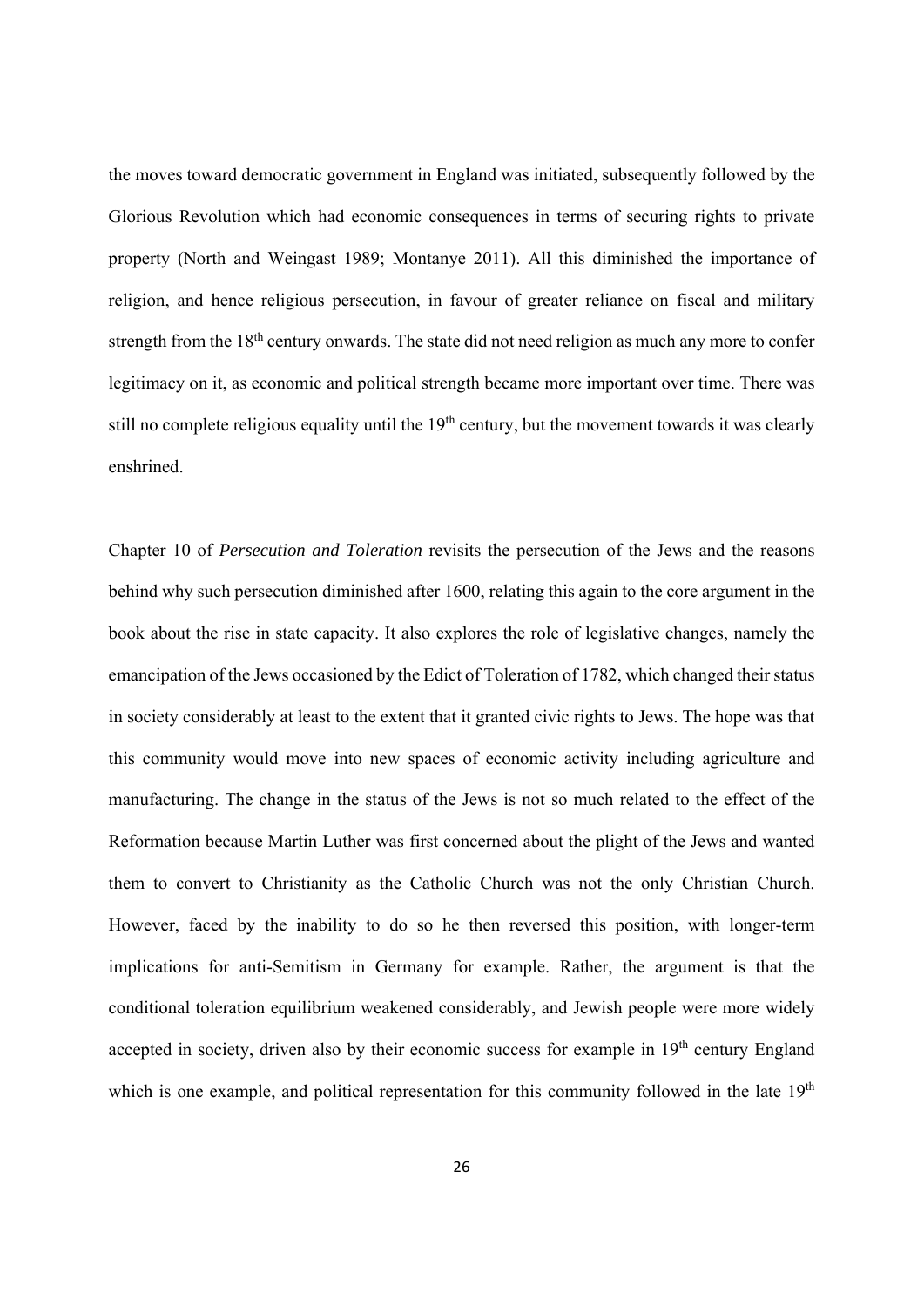century also in this country. As they argue, 'As a result, the late eighteenth and early nineteenth centuries saw increases in religious freedom for dissenters and Catholics in Britain, Protestants in France, and Jews across Europe.' (Johnson and Koyama 2019, p. 198). Johnson and Koyama argue that while the Jewish community became economically more successful and diversified into a range of careers, there was also a 'dark side to emancipation' (Johnson and Koyama 2019, p.196). Specifically, in the rise of anti-Semitism which was a feature of the 19<sup>th</sup> century in England, Russia and elsewhere, and which in its most extreme form, would have such grave consequences for these populations much later in the  $20<sup>th</sup>$  century, for example in Nazi Germany with the Holocaust.

Thus, in this second major part of their book, from Chapters 7-10, the authors show how the conditional toleration equilibrium alters after 1500, occasioned by the Reformation, state capacity and economic changes. This had implications first for the freedom of religious minorities such as Jews, but then also had consequences with the rise of anti-Semitism later in the 19<sup>th</sup> century.

#### **6. Witchcraft, Nations, Science and Economic Growth**

The third substantive part of *Persecution and Toleration* from Chapters 11-16 delves more deeply into the consequences and implications, both positive and negative, of greater religious liberty. According to the authors, this was visible in the relationship between state capacity and religious persecution such as witch trials; economic consequences in markets and city growth; as well as the rise of nationalism and liberalism more generally. They also seek to apply their framework to other contexts in different parts of the world.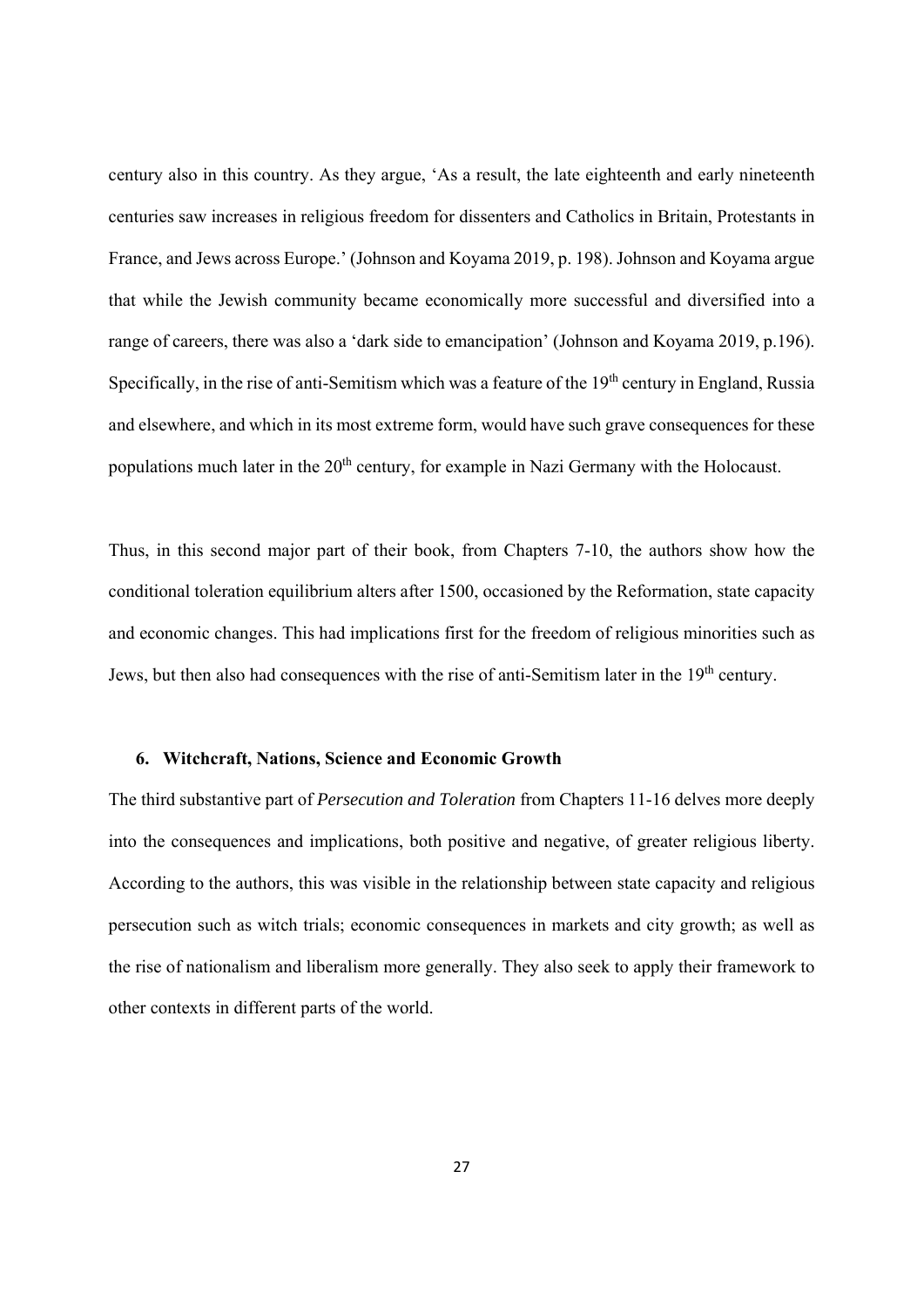Chapter 11 argues that medieval Europe was a 'persecuting society' not because of fundamental principles of Christianity, but because of the bigotry of individuals. Johnson and Koyama argue that when religious legitimation was no longer as important, identity rules also became less important. States then had to invest in fiscal, legal and other forms of activity that provided legitimation. One very serious issue that the book examines, and which also has implications for contemporary debates about gender rights, is the persecution of women and the witch trials in Europe between 1450 and 1750 which then resulted from that. This chapter is one of the most difficult chapters to read in the book, because of the brutality of the phenomena that are described, and the authors have done an excellent job of documenting all this, but the findings are distressing indeed. They cite calculations by Levack (2006, pp. 21-24) that in this period 100,000 women were put on trial for witchcraft and 30,000-40,000 were subsequently executed. Many explanations are advanced for these witch trials including religious superstition that the offending parties used magic to harm members of their family or communities. Johnson and Koyama cite evidence that economic stress heightened the tensions exacerbated by the breakdown of local village-level forms of mutual insurance. They cite classic studies by Thomas (1971) and Macfarlane (1970) who showed that the victims were poor, elderly women, and better-off villagers used the witch trials as a way of ridding themselves of the obligations of having to support the poor (Johnson and Koyama 2019, p. 207). They also advance the argument that the trials may also have been the outcome of competition between the Catholic and Protestant churches for a higher market share of religious adherents. As the Reformation threatened the Catholic Church, those areas saw a greater incidence of witch trials, all of which eventually changed with legal legislation such as the Parlement of Paris, which prevented such inhumane persecution. The authors conclude that there was also a positive correlation between investing in state capacity and the probability of a witch trial.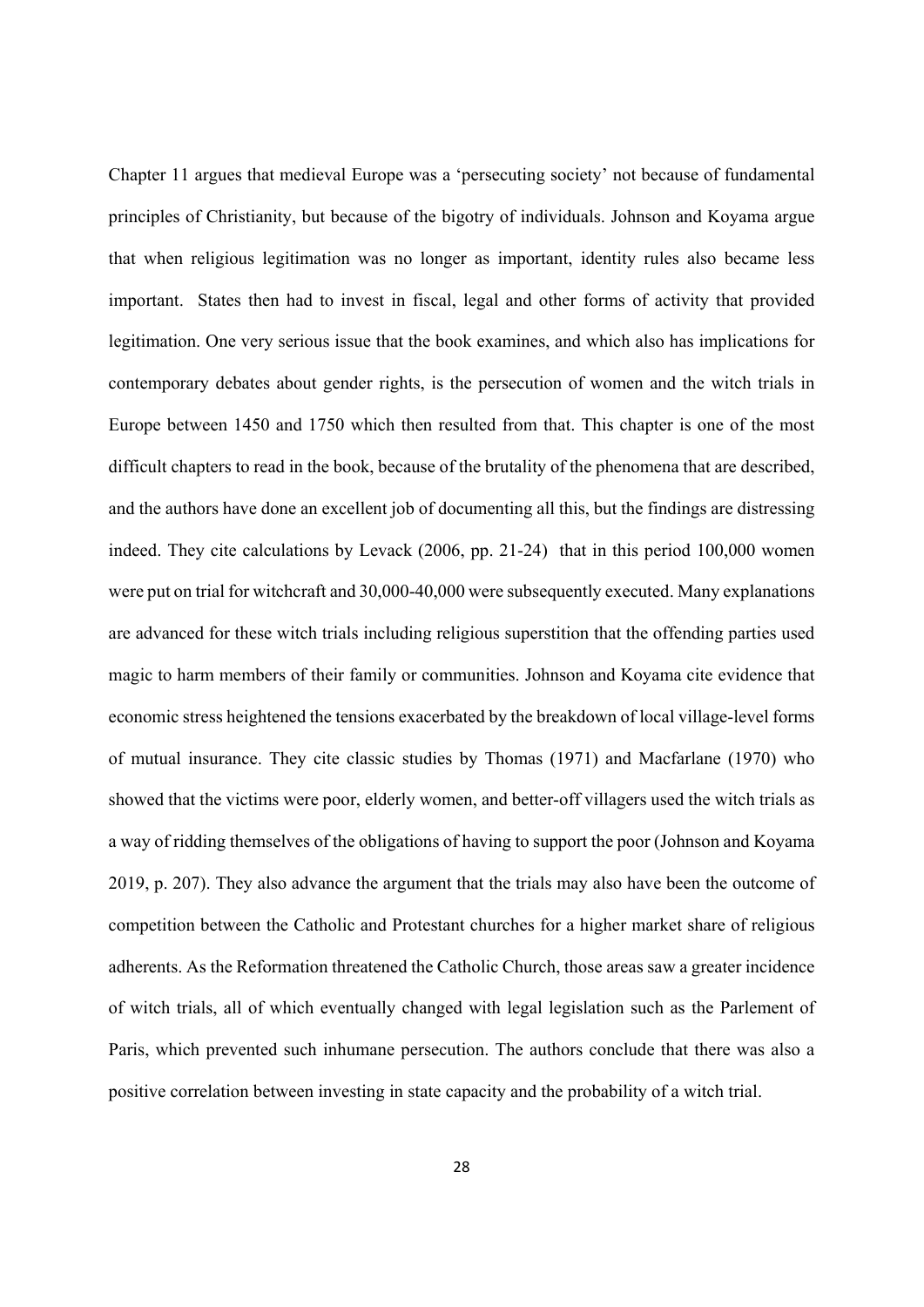Other scholars have also looked at these phenomena, linking them also to the development of science. Stark (2004) linked this directly to monotheism. Stark argues that the Christian conception of God resulted in the Protestant Reformation, the rise of modern science, the European witchhunts, and the Western abolition of slavery. In this view, which is arguable, the subsequent development of science was not in terms of it being a revolution that outweighed religion's importance, but as a direct result of medieval theology. Stark also argues that the same ideas about God led also to witch-hunting by otherwise 'rational' Europeans. Again, when reading this chapter, the parallels with the persecution and ill-treatment of widows in Hindu society before social reforms were introduced in 19<sup>th</sup> and early 20<sup>th</sup> century South Asia, are especially striking to me. Those reforms legalised widow remarriage, banned *suttee*<sup>5</sup> and other inhumane practices against vulnerable women; and eventually led to modern legislation in the  $21<sup>st</sup>$  century which finally awarded Hindu daughters the same rights of inheritance to land and property as Hindu sons, and so protected women's economic security. The parallels between medieval Europe and colonial India in terms of the vulnerability of women in transition societies are equally all too sad and all too striking.

Chapter 12 asks whether religious freedom contributed to economic growth in a positive way. This is of course a subset of a much broader set of questions that economists and other social scientists have been asking for some time about whether or not religion contributes to economic growth, or in turn is affected by it (Barro and McCleary 2019; Durlauf, Kourtellos and Tan 2012). Further, as Grim and Finke (2011) have shown in their book on religious persecution and conflict in the 21<sup>st</sup>

<sup>&</sup>lt;sup>5</sup> This was the practice of self-immolation where a widow is burned alive on her husband's funeral pyre.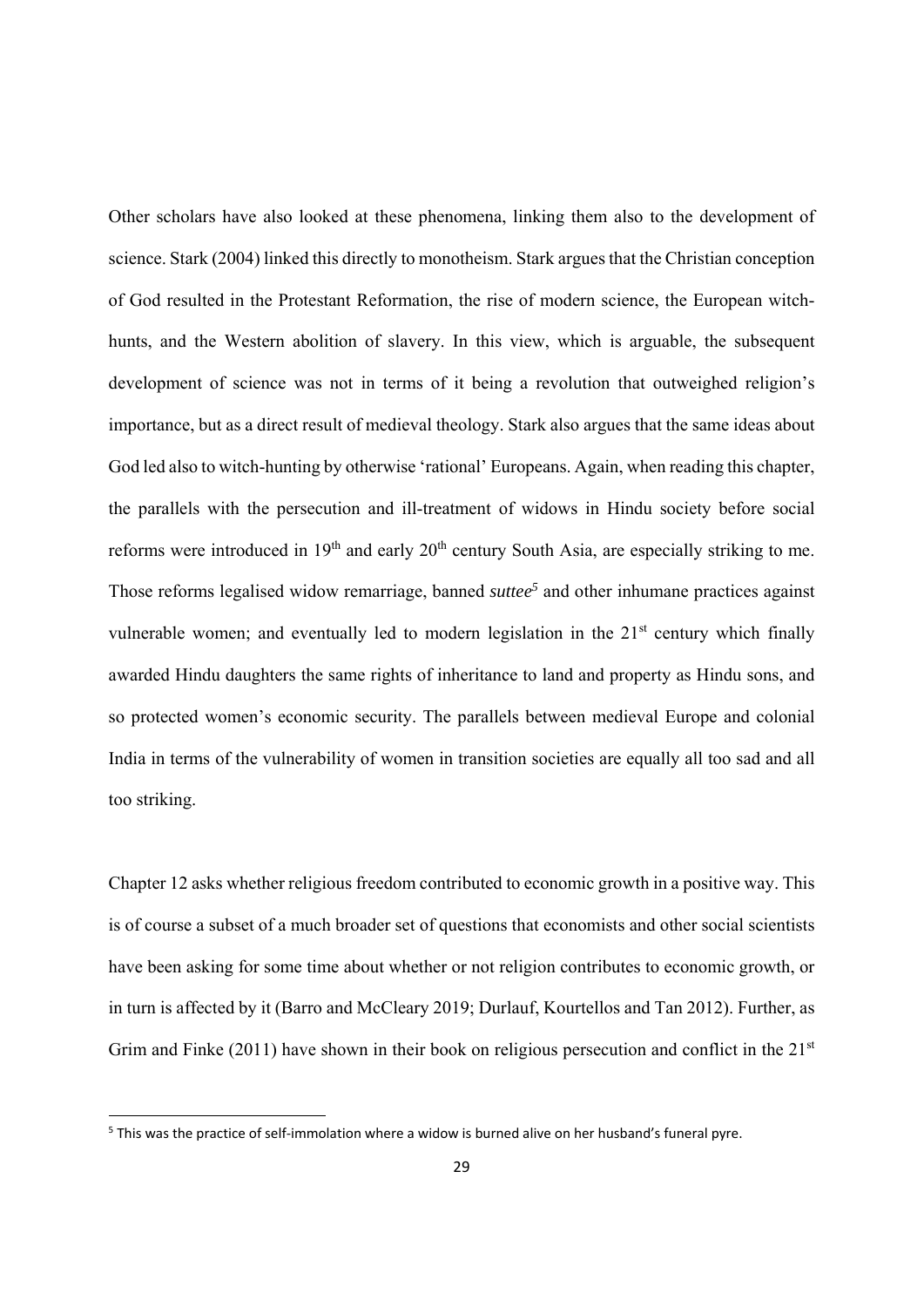century, relying on data for almost 200 countries, providing religious freedom for all does reduce violent religious persecution and conflict. They show that restricting religious freedoms is associated with more violent persecution; that persecution is evident in all parts of the world, and that both government and the society at large frequently restrict these freedoms.

This chapter revisits the question of Jews and cities, and reiterates the conclusion that if a city has a strong Jewish community, then it also experiences significant urban development, mainly because this community provided access to finance, trade and as a community themselves invested in their own human capital (Botticini and Eckstein, 2012; Chiswick, 2014). Johnson and Koyama (2019, p.239) argued that the market access afforded by Jewish communities explains 15% of the growth difference between Jewish and non-Jewish cities and that by 1850 that growth difference increases to almost 40%. This conclusion leads helpfully to Chapter 13 in which the authors document that after 1600 religious freedom emerged in Europe, also aided by the development of nationalism in the 19<sup>th</sup> century.

*Persecution and Toleration* also asks to what extent the development of religious freedom as a concept and as practice was influenced by the Enlightenment. There is a helpful discussion of the views of, among others, David Hume and Adam Smith. Ekelund and Tollison (2011) explain the growth of Christianity, which they argue, like a business developed strategies that increased its religious market share almost to a monopoly in the medieval period. Recent work, such as Boettke (2015), has asked if Adam Smith's views about religious competition resulting in more religious tolerance, does in fact stand up to rigorous empirical scrutiny. Religious competition and freedom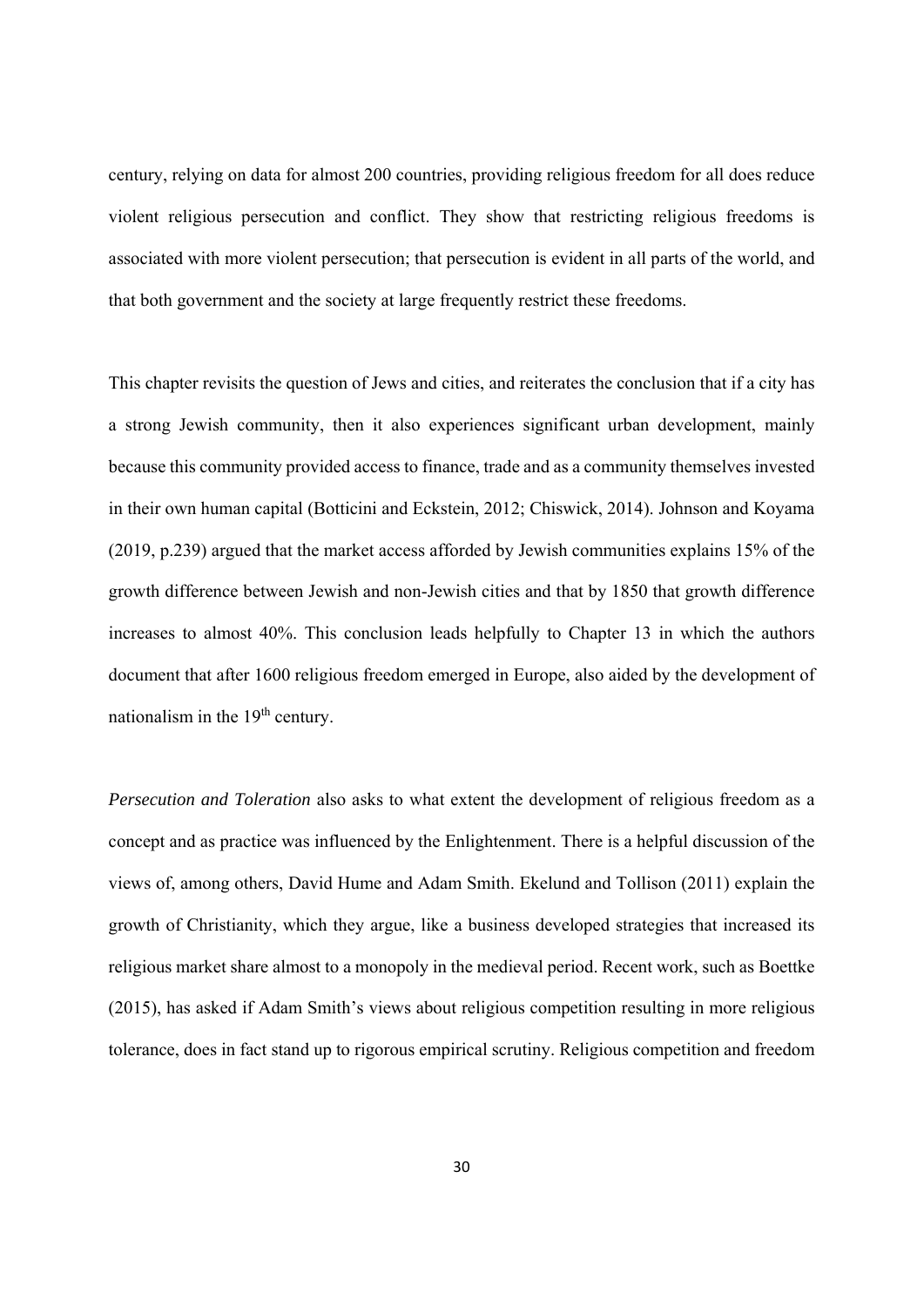for Adam Smith would counteract persecution because Smith contended that religious groups were forced to take extreme positions because they were persecuted in the first place.

This coincides with the development of nationalism as an ideology, which is a situation in which the political unit and the national unit i.e. the country are viewed similarly. The idea is that even if people possess multiple identities such as those defined by religion or class, there is still a basic, fundamental 'master' identity that people identify with and which is the core of the individual. This development also paralleled technological developments occasioned by the 'Industrial Enlightenment' that saw the emergence of the practical application of science and technology (Mokyr 2009). The move away from identity rules favoured market integration in Europe and eventually the onset of great innovation in science, technology and industry that eventually paved the way for modern economic growth as we know it today.

And this raises the issue of one aspect of the book which is less discussed, and this is the role played by the history of ideas in consonance with the role of institutions. The Johnson and Koyama argument, while recognising that ideas are important, nevertheless is centred on the role of institutions such as state capacity and identity rules, but there is a broader literature that attributes secularization as well as economic growth also to the development of science, liberal thinking, Darwinism and the influence of the Enlightenment. The Industrial Enlightenment, epitomised in the formation of the Royal Society in 1660 for example, was to increase the creation of ideas and knowledge such as natural philosophy and act as a bridge for their practical application through industrialists as well (Mokyr 2010, pp. 18-19). There also developed at this time a veritable 'market for ideas' and the fact that a whole century before the Industrial Revolution, there was as Mokyr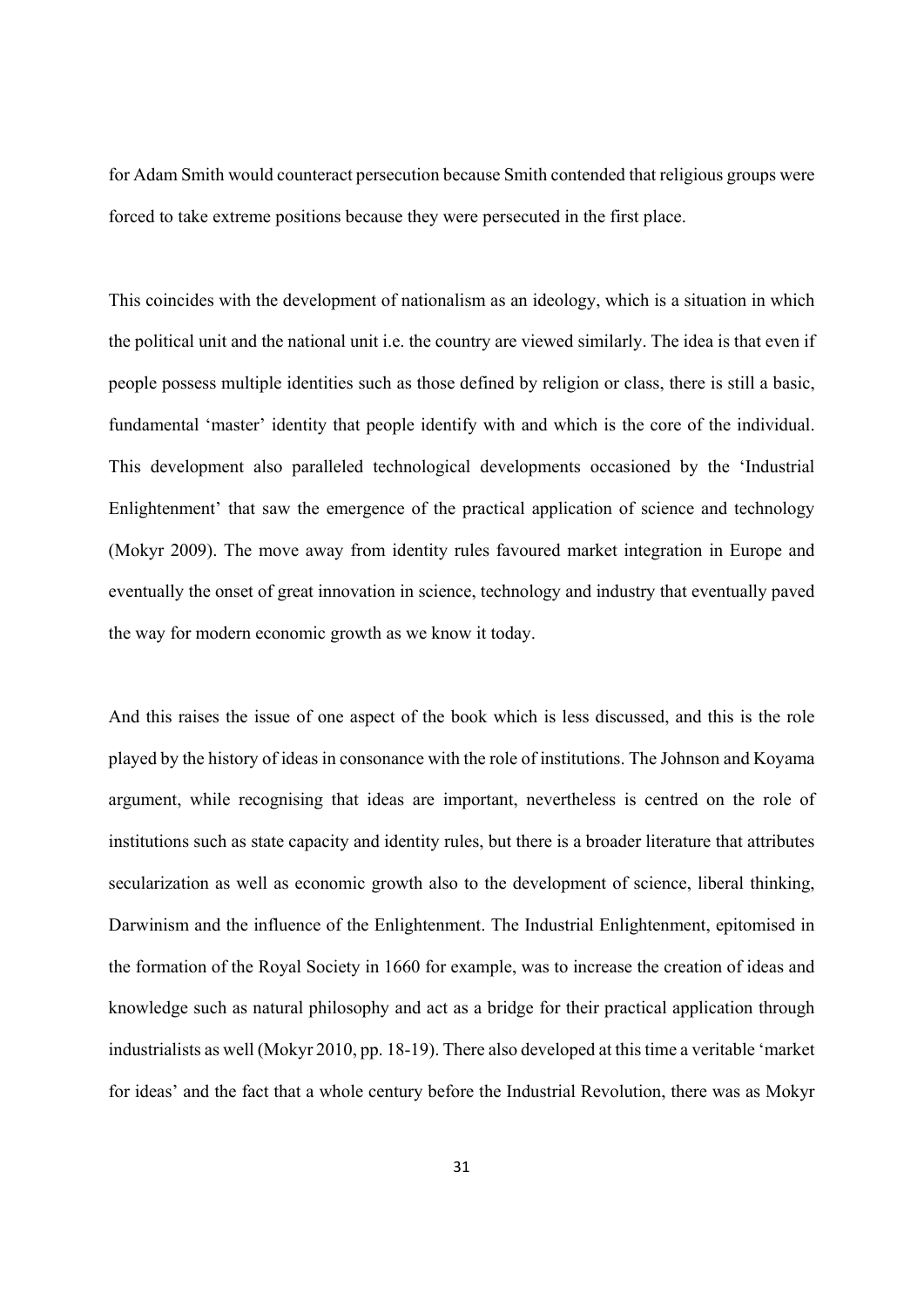writes, an 'open-source system of knowledge creation' (Mokyr 2010, pp. 38-40). This must have also influenced tolerance towards different groups in society and secularization more generally. I do wonder to what extent the development of scientific ideas and the development of tolerance may have been co-determined at this time. This is also linked during the Enlightenment to the rise of 'deism' in Britain and France in the 17<sup>th</sup> and 18<sup>th</sup> centuries when deist philosophers discussed the truth value of tolerance. Deism advocated the study of natural theology which examined religious truths through the lens of reason as well as revelation. This philosophical stance promoted reason as a potential source of religious knowledge and downplayed the role of revelation in Christian thought, which must have affected notions of tolerance at this time. This is also related to the important question of where the idea of liberalism itself comes from. Rosenblatt (2018) for example says that the concept of liberalism is not necessarily an Anglo-American concept. Her argument is that the French Revolution was significant for this idea and the transformation of it in Germany; and that it was a concept that was popularised in the US only in the  $20<sup>th</sup>$  century. The role of religion is important here because the original liberals were concerned with morality, inclusiveness and the family. It was only much later in US history that the emphasis shifted much more to notions of individual freedoms with which the concept is now so closely identified. To some extent the Johnson and Koyama argument could also be integrated more with the history of ideas that influenced economic growth equally.

Chapter 14 applies the main thesis of *Persecution and Toleration* to other parts of the world. Of all the chapters in the book, this one is covering a vast amount of history from the Middle East, China, Japan and the USA concisely, compared to some of the other more detailed chapters on Europe. And if I may be permitted to make only one criticism of an otherwise excellent volume,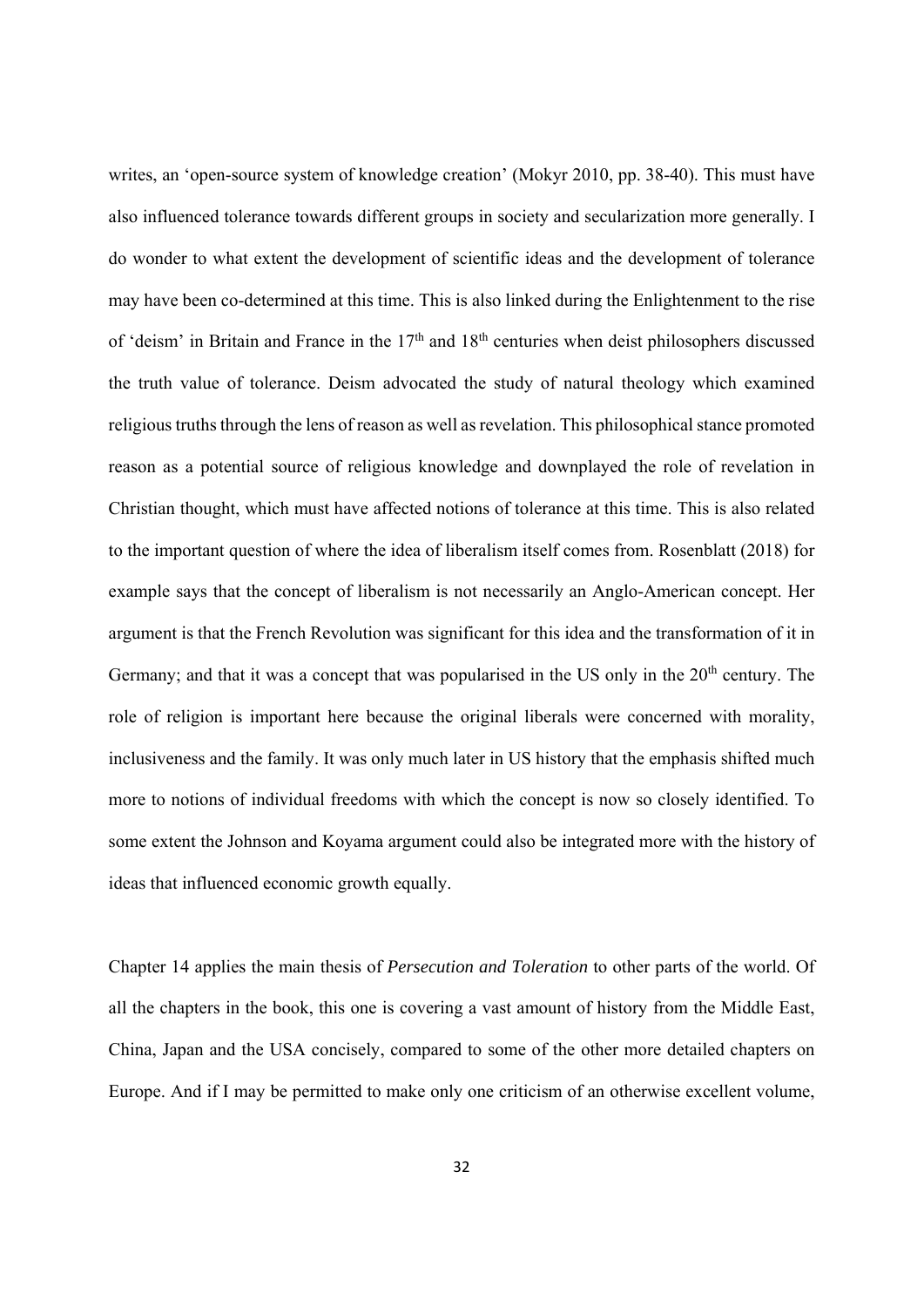it is that the one part of the world where religion is most saliently and inextricably linked with the role of national politics and the state is in South Asia – India, Pakistan, Bangladesh, Sri Lanka. So my sense is that having no discussion at all of the historical or contemporary relationship between religion and the state in this important geopolitical region of the globe seems, at least to this scholar of South Asia, a notable and singular omission from the discussion.

The discussion of the Middle East starts off by pointing out that in Middle Eastern kingdoms, there was a special term – *dhimmi* – used to denote groups which had special status, and provides a discussion of the *jaziya*, or poll tax on non-Muslims, which encouraged religious conversions (Saleh 2018). The authors are correct to point out that religious freedom was not the situation in many Arab kingdoms, but that there was a desire to retain religious conformity, so there is evidence for example of persecution of Sufi saints. Jews were not subjected to as much anti-Semitism in the Middle East but did face discrimination as in other societies. The Middle East tolerated non-Muslim communities; and religion was a great source of legitimacy for political leaders in times of economic shocks (Chaney 2013) as religious *ulema* could impose strong sanctions on political elites and rulers (Auriol and Platteau 2017). For example, this study explores the relationship between autocratic politics and religion in the context of non-secularised developing countries, and is very relevant to the Middle East. In the Auriol and Platteau model, the autocrat cares about stability and reforms that can enrich him. Since legitimacy cannot rest on democracy, autocracy must rely on religion – at the cost of rewards and privileges granted to religious clerics in exchange for cooperation. The ideal situation for the autocrat is a centralised church structure headed by undisputed authority (e.g. Western Europe). The significant problem with a decentralised structure is that the autocrat must co-opt all fractions. A decentralised structure is more unstable and has a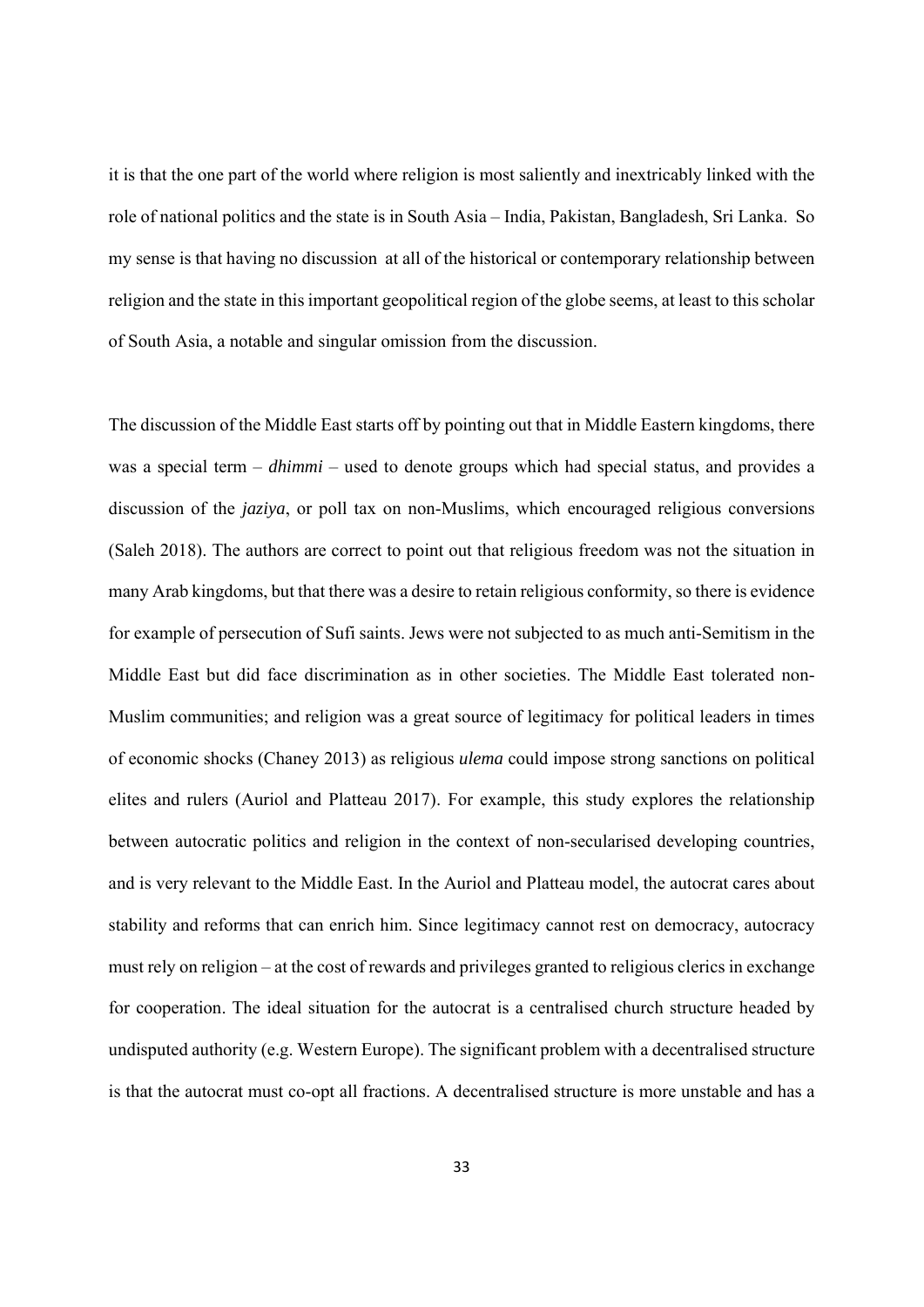lower level of reform because the autocrat must bribe the most radical cleric into submission (versus the average cleric under a centralised structure).

Rubin (2017) also argues that prohibitions on charging interest and on printing were costly for Middle Eastern development in the long term. This is also evident in Ekelund, Hebert and Tollison (1989) who provided an economic model of a medieval church that emphasises monopoly, rent seeking and vertical integration. In this context, usury can be understood in terms of an interestgroup theory of government: church policy promotes monopoly-bureaucratic interests of the ecclesiastical organisation; and this best fits the historical record. The model suggests the church's success at rent-seeking through usury encouraged market developments, contrary to accounts by historians. In related work, Koyama (2010) argues that usury prohibition transferred resources from borrowers to elite merchant-bankers, secular rulers and the Church; and that it persisted not because it was efficient because it distorted capital markets, but because it was consonant with existing power relations in society. Shared interest essentially made usury prohibition selfreinforcing.

This argument about the Middle East is also supported by Kuran (2010) and Kuran (2018) in his discussion of the long divergence between the West and the Middle East after 1200, attributing this to the failure of institutions to develop appropriately that could have benefitted banking, trade, exchange, inheritance and the economy. The argument is used to explain why the Industrial Revolution did not originate or spread widely in the Middle East after 1800. The Johnson and Koyama argument about identity rules is very relevant to the Middle East. The discussion of the US dwells on the development of religious freedom in the  $18<sup>th</sup>$  century as an integral part of the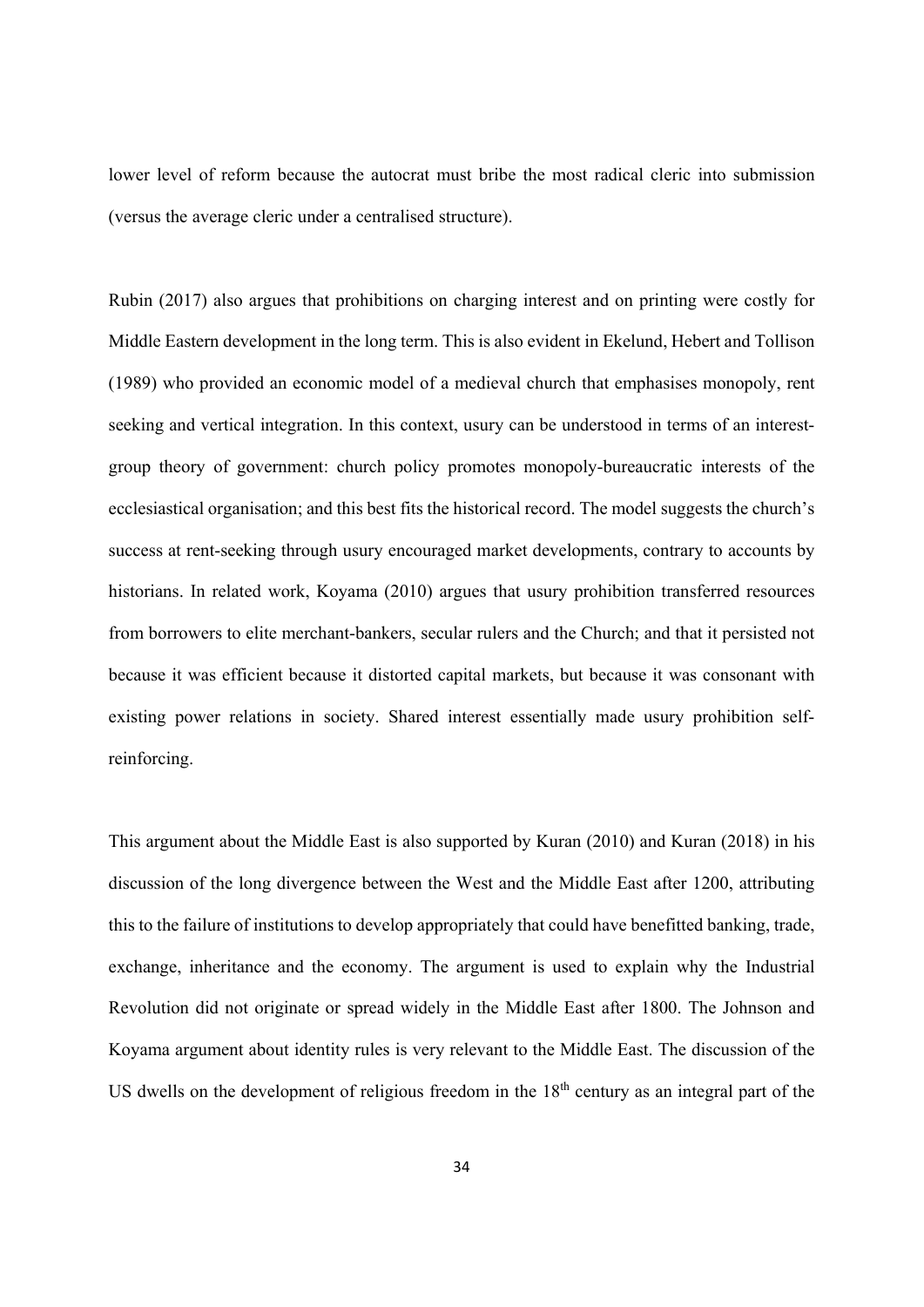country's civic identity, which was designed 'to protect the church from the state rather than to protect the state from religion' (Johnson and Koyama 2019, p.277).

The book also briefly discusses the persecution of Christians in Japan and the relatively small persecutions of religious minorities historically in China, a situation that may have clearly changed today. The role of religion in China historically is interesting because for the most part religion plays a secondary role to the state in this country. Persecutions on religious grounds in Imperial China are limited relative to other parts of the world. Religion in Japan is also for the most part syncretic, and Buddhist temples become powerful when the state is weak. There is evidence of discrimination against Christian minorities in Japan under Hideyoshi in the 16<sup>th</sup> century, and this is reinforced under the second Tokugawa Shogun, when this becomes much more determined (Johnson and Koyama 2019, p.269). As the authors point out, by 1630 Christianity is forced underground in Japan, and a ban on Christianity is only lifted in the  $19<sup>th</sup>$  century under the Meiji government. This government is also responsible for making Shintoism a state religion, and complete religious freedom only comes to Japan in 1946 (Johnson and Koyama 2019, p. 271).

A related issue, pointed out by Liedtke and Wendehorst (1999), and which is also relevant for minorities in contemporary developing countries, is that frequently there were differences in treatment between religious minorities. For example, they argue that legal and political rights for religious minorities were linked closely to the formation of more modern and secular nation states. Nevertheless, conditions for Catholics, Jews, and Protestants differed widely throughout Europe, influencing the pace of legal and political recognition for each group. In other work on the Jewish emancipation, Magnus (1997) shows that in Cologne, Germany between 1798 and 1871, Jewish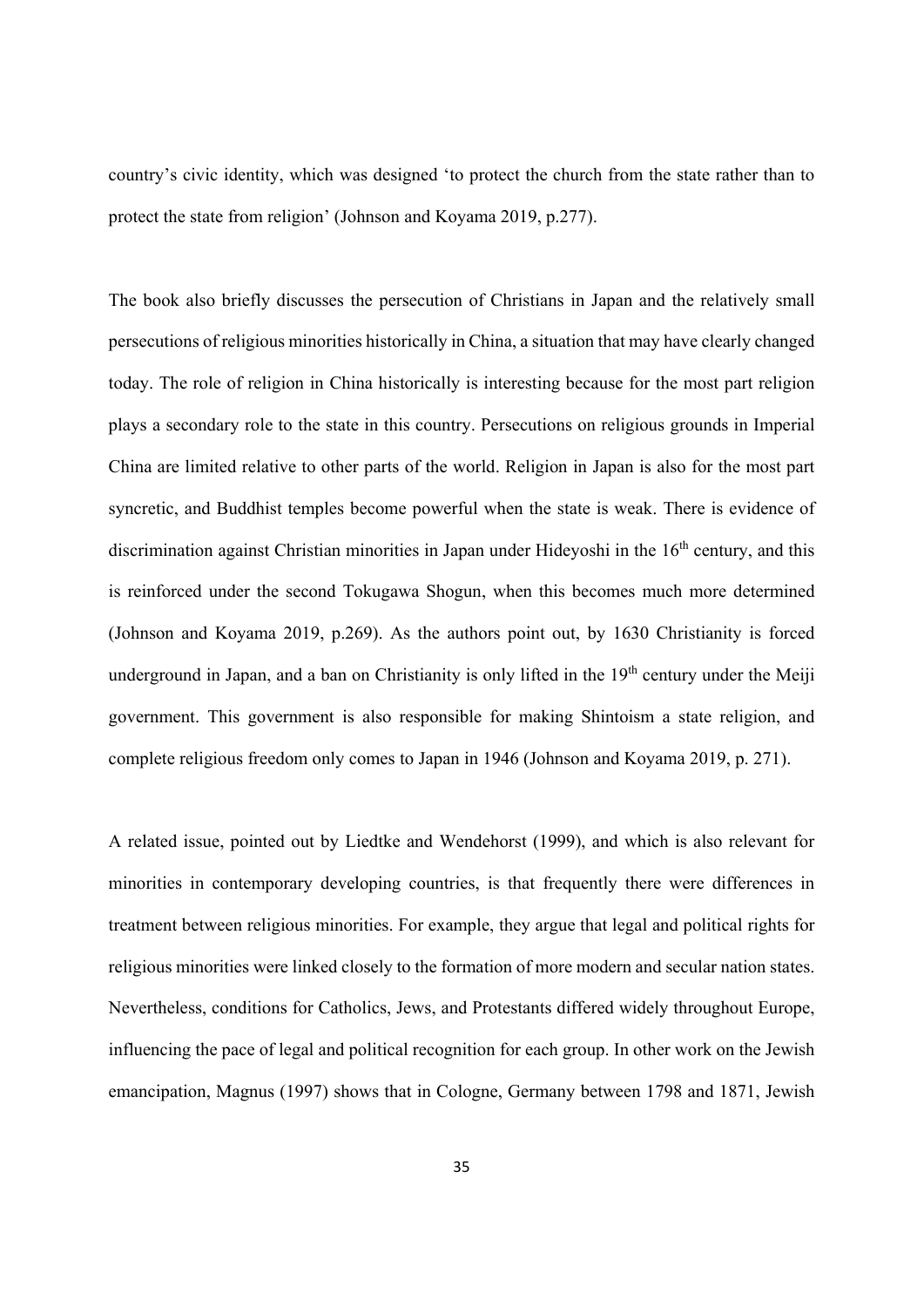emancipation in the 1840s hinged on a number of factors. The most important was socioeconomic change – the business class was supportive not because of self-interest but because of their identification with Jews and respect for Jews' material wealth (due to Jews' efforts to become middle class and acculturate). As this study points out, both Catholicism's status as a minority religion in Prussia and the strident evangelical views of the Hohenzollern court swayed Catholic and Protestant Rhinelanders alike to advocate for separation of church and state. Supporters of liberalism saw Jewish civic equality as a core of any principled liberalism.

The overall conclusion the authors reach is that both persecution and toleration were present in most parts of the globe in pre-modern times, regardless of whether religions were monotheistic or polytheistic, and that many of these societies did not really develop notions of religious freedom as we might conceive of them today. One related view is the work of Kaplan (2007) who argues that in post-Reformation Europe, it was difficult for people to coexist with people of different faiths – because of the confessional nature of Christianity, and the equation of civic and sacral community. Despite this, religious violence was not the norm due to the countervailing forces of rule of law, desire for stability and order, and demands of Christian charity. There were multifaceted ways in which the diversity of religious practice was exercised – dissent was muted through 'comprehension': agreement on essentials accompanied by latitude on things indifferent. Conversion and intermarriage blurred and violated the boundaries that made peaceful coexistence possible. He argues that the true roots of religious toleration lie in broader societal changes not in the works of philosophies that were adopted by only a fragment of the educated elite.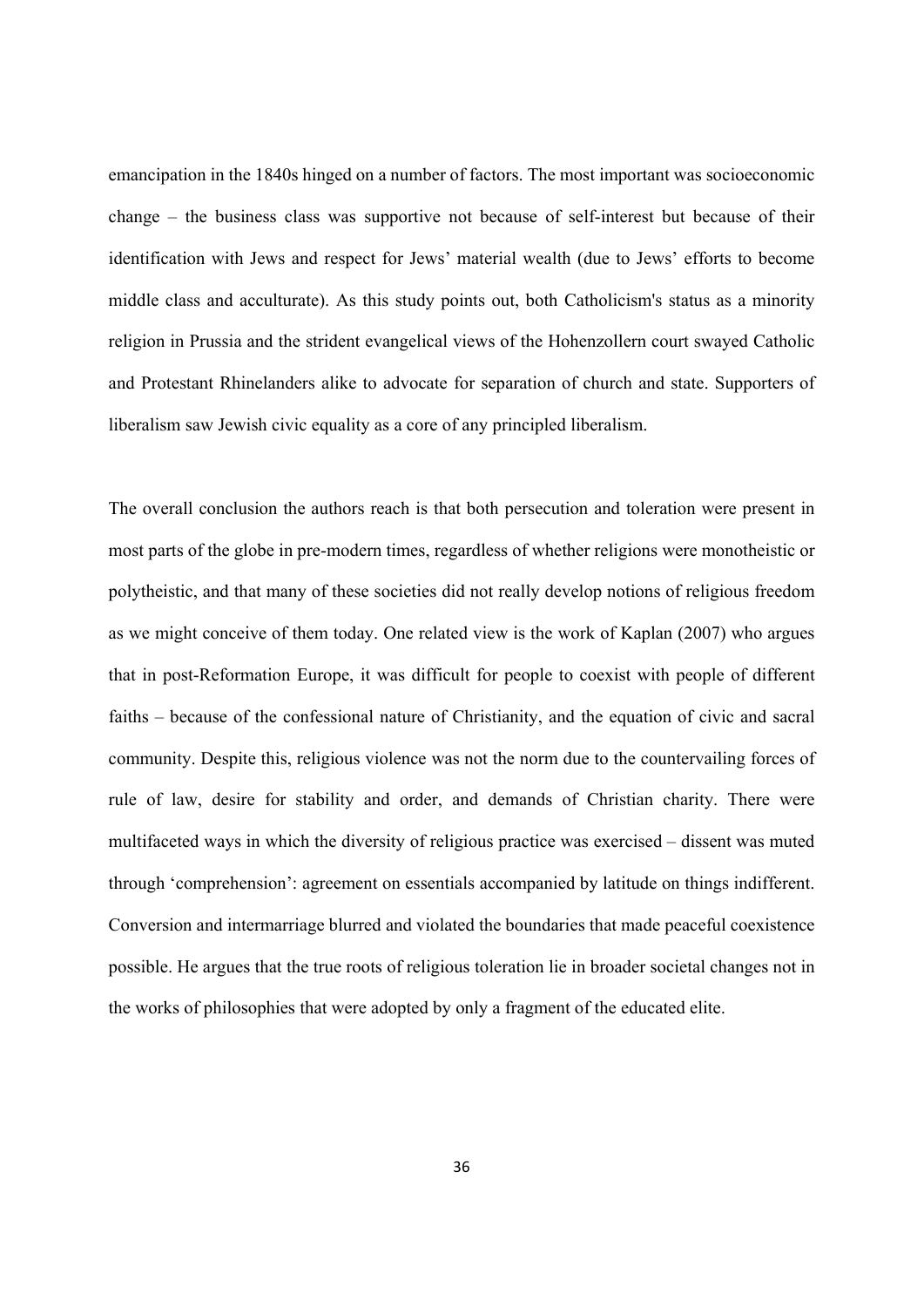However, with the rise of modern strong states in Europe after 1600 which had the fiscal capacity to raise taxes and to pass laws, this created the preconditions for the development of both notions of religious freedom because this protected minority groups, and eventually the rise of liberalism. And with this new tolerance and liberalism came symbiotically economic growth, science and technology, the Reformation, the Enlightenment, civic nationalism and state action on a scale unparalleled. Why should these all be related? Because as Benabou, Ticchi and Vindigni (2015) point out, there is a hill-shaped relationship between religiosity and growth: increased religion initially benefits growth by promoting trustworthiness amongst individuals and legitimising the authority of the ruler and state but further increases in religiosity have a drag on scientific knowledge.

A wider political science literature, notably in Holmes and Sunstein (1999) discusses why rights and liberties also demand fiscal measures such as taxes because limited resources create trade-offs for state action and enforcing rights requires distributing resources, and among other factors, religious liberty can promote stability. Dincer and Hotard (2011) also show using cross-country data from 58 countries over ten years, that ethnic and religious diversity affects income inequality positively; and an inverse U-shaped relationship between ethnic and religious fractionalization and income inequality. A wider empirical literature, for example Woodberry (2012) argues that both historically and statistically using instrumental variables analysis, Conversionary Protestants caused the spread of democracy across the world through their focus on religious liberty, education, printing of newspapers and other periodicals, and voluntary activity. Feldman (2005) argues that the USA has continually had to grapple with religious diversity, and to work to keep up the division between church and state, in order to promote liberty, equality and other shared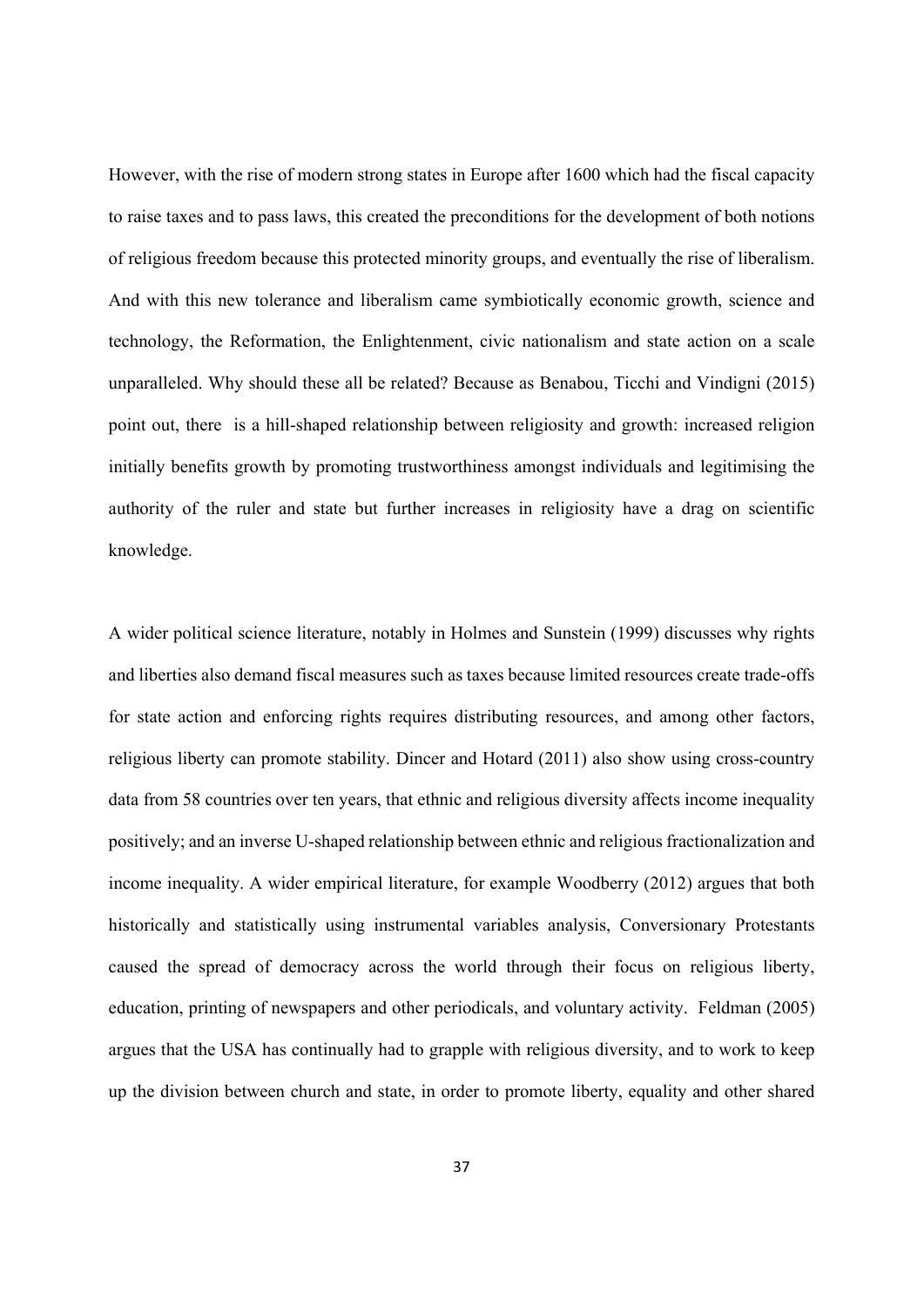values. Armstrong (2000) has explored the causes of religious fundamentalism in the US, Israel and Egypt, arguing that often it has emerged as a response to modernity in different contexts.

This is consistent with the argument made by Boettke and Candela (2017) that the institutionalisation of liberty exhibits increasing returns – accumulation of liberties provides positive feedback in terms of economic progress, thus aiding the process of developing more liberties. Liberty generates progress by individuals aligning their own purposive plans in coordination and interaction with those of others: realising mutual gains through productive specialisation and social cooperation. Thus, the relationship between liberty and progress may be interdependent and co-evolutionary. This is also consistent with Gill (2008) who provides a general theoretical framework for studying the origins and development of religious liberty: political and economic interests of politicians (rulers) and institutional interests of religious leaders. This book discusses the political rather than intellectual origins of religious liberty, suggesting that ideas do matter but when competing ideas exist, political interests tip the balance. Leaders of dominant religions prefer regimes that discriminate against minorities, making it difficult for them to gain converts. Religious minorities favour regimes that make it easy for them to practise their faith. The plurality of denominations is most favourable to expansion of religious freedom and vice versa. Secular rulers promote religious liberty when laws governing religion negatively affect their own political survival, the need to raise government revenue and ability to grow the economy. Religious liberty is then viewed as a matter of government regulation including both negative restrictions and positive endorsements of select denominations. Montanye (2011) points out that religious toleration has been an integral part of Western thought since the writings of John Locke and Samuel von Pufendorf in the late 17th century. He argues that if we were to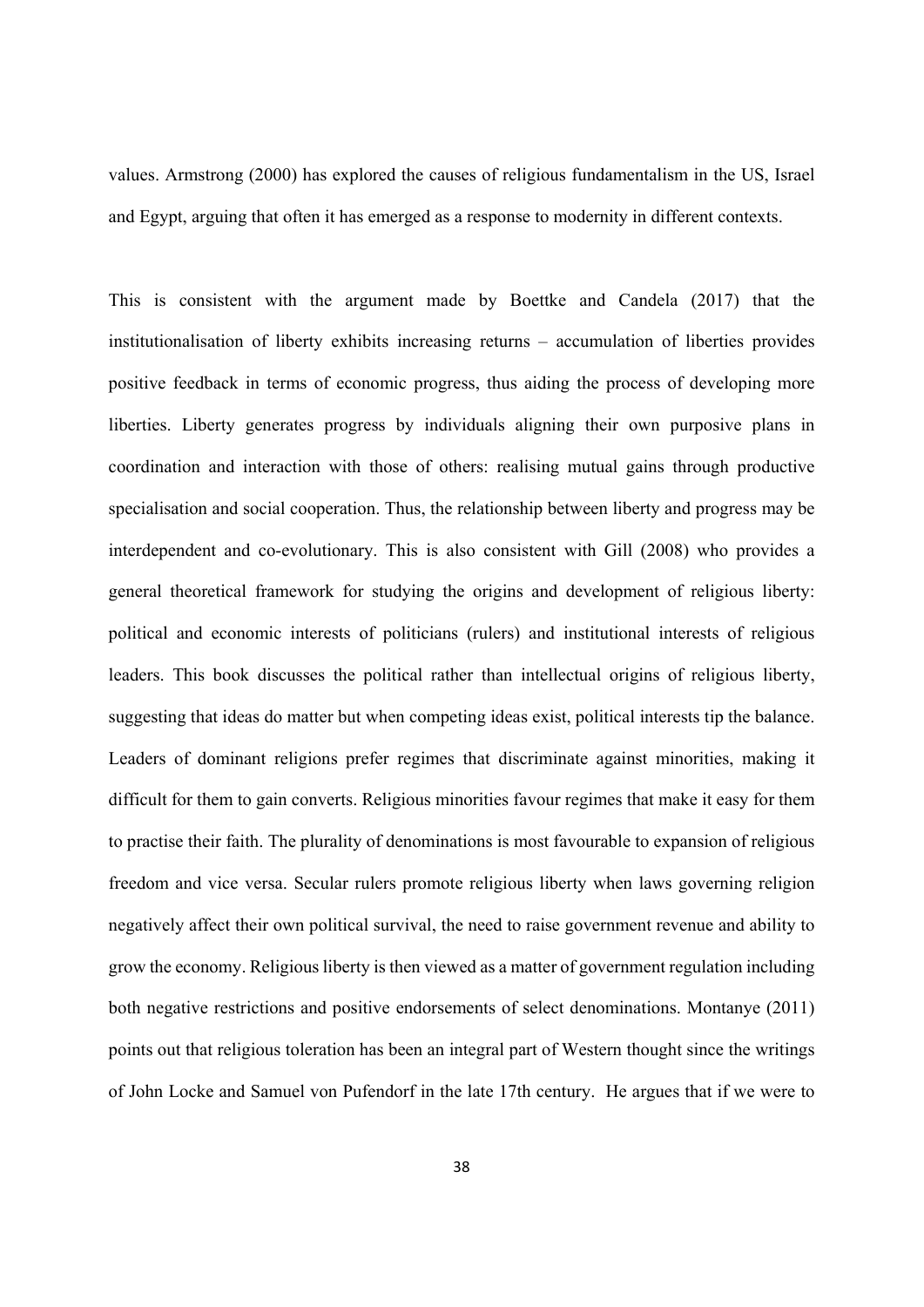think about religious liberty in terms of property rights and rational individual behaviour, this can also help wider discussions around religious discrimination, public order and private incentives. On balance, all of these studies suggest that ideas about religious liberty may be important for liberties more widely, and this is affected by the relationship between religion and the state, and the role for religious minorities.

Thus, in the third substantive part of *Persecution and Toleration*, from Chapters 11-16, the authors discuss the consequences of religious freedom for economic growth. Notably, they examine witch trials between 1550 and 1700; the effect of Jews on city growth, which had a positive effect on the growth of European cities after 1700; and the declining influence of religion alongside the rise of nationalism and the modern state, all of which led to profound economic growth across the globe.

#### **7. Going Forward**

*Persecution and Toleration* is a thoughtful book, carefully researched and presented. It makes an original contribution to the literature on the new economics of religion (Iyer 2016; Iannaccone 1998). It presents a new argument for how religion might have contributed to state action and how the links between religion and state affected religious freedom and eventually the development of liberalism. The evidence presented is compelling in the context of medieval European history; the interesting question for contemporary religious societies is whether increased state capacity will also necessarily lead to liberalism in all contexts. We have witnessed the rise of nationalism on an unprecedented scale in the  $21<sup>st</sup>$  century, along with continued religious persecution in many parts of the world, despite strong states which have well-developed fiscal and legal capacities. This may suggest that the relationship between religion and the state in some developing countries and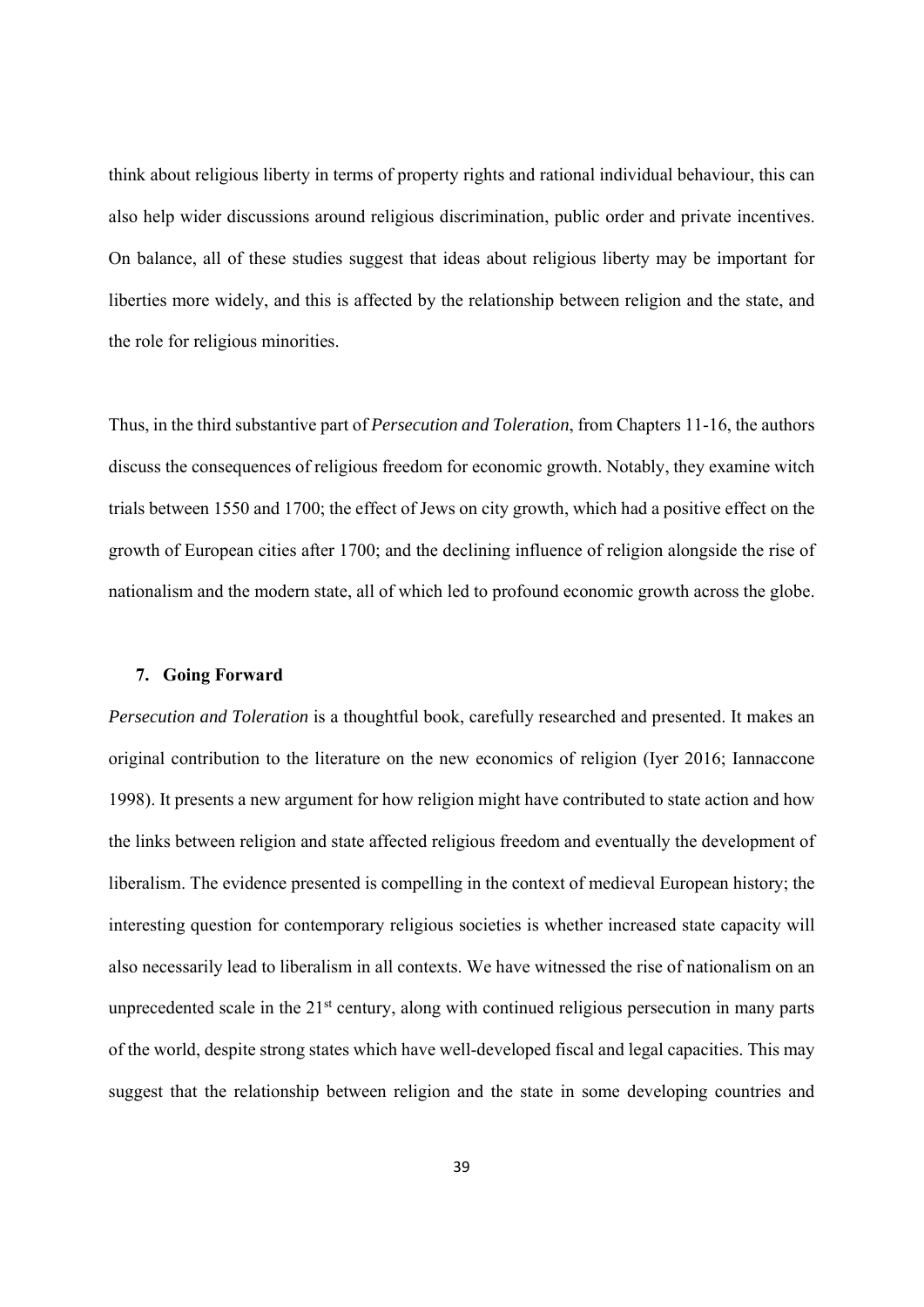emerging economies might be even more complex than the arguments put forward in this excellent book. Noel D. Johnson and Mark Koyama robustly are to be commended for getting us all to think about these important issues once again both in historical and contemporary contexts. Reading their book and going forward, my ardent wish for religion and discrimination across the globe as we see it today must be that someday conditional toleration eventually gives way to sincere, genuine tolerance.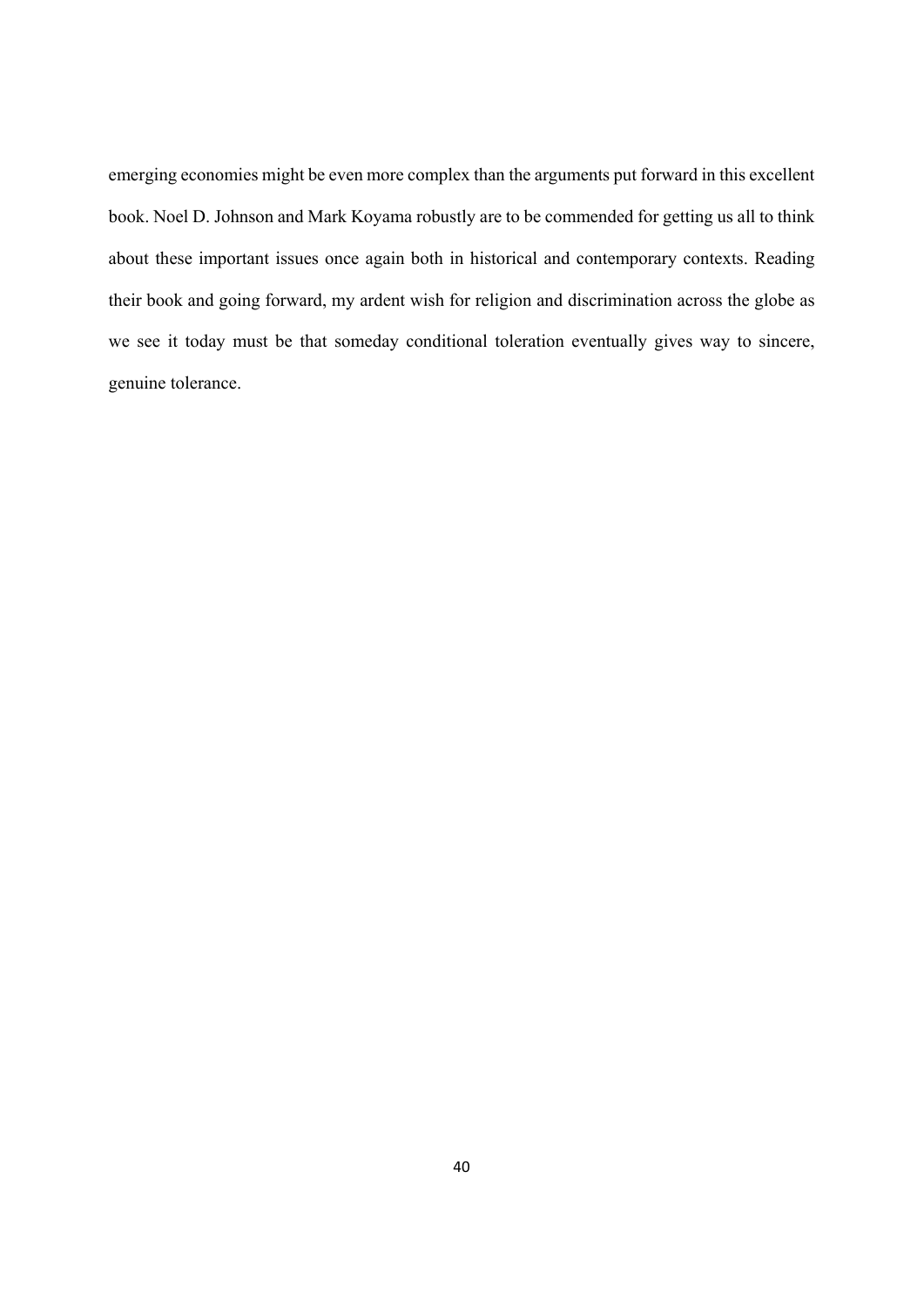#### **List of References**

Acemoglu, Daron, and James A. Robinson (2019). The Narrow Corridor to Liberty: The Red Queen and the Struggle of State against Society. Penguin, New York.

Ames, Christine Caldwell (2015). Medieval Heresies: Christianity, Judaism and Islam. Cambridge University Press, Cambridge.

Akbaba, Yasemin and Jonathan Fox (2011). 'The Religion and State-Minorities Dataset'. Journal of Peace Research. 48(6), 807-16.

Armstrong, Karen (2000). The Battle for God. Alfred A. Knopf, New York.

Auriol, Emmanuelle, and Jean-Philippe Platteau (2017). 'Religious co-option in autocracy: A theory inspired by history', Journal of Development Economics. 127, 395-412.

Barro, Robert J. and Rachel McCleary (2019). The Wealth of Religions: The Political Economy of Believing and Belonging. Princeton: Princeton University Press.

Becker, Sascha O., and Luigi Pascali (2018). Religion, division of labour and conflict: Anti-Semitism in German regions over 600 years. American Economic Review, in press.

Bellah, Robert N. (2011). Religion in Human Evolution: From the Paleolithic to the Axial Age. Cambridge, Massachusetts: Belknap Press of Harvard University Press.

Benabou, Roland, David Ticchi, and Andrea Vindigni (2015). Forbidden Fruits: The political economy of science, religion and growth. Working Paper 21105. National Bureau of Economic Research, Cambridge, MA.

Bentzen, Jeanet (2020) In Crisis We Pray: Religiosity and the COVID-19 Pandemic, COVID Economics, CEPR Press issue 20, May 20 2020, 52-108.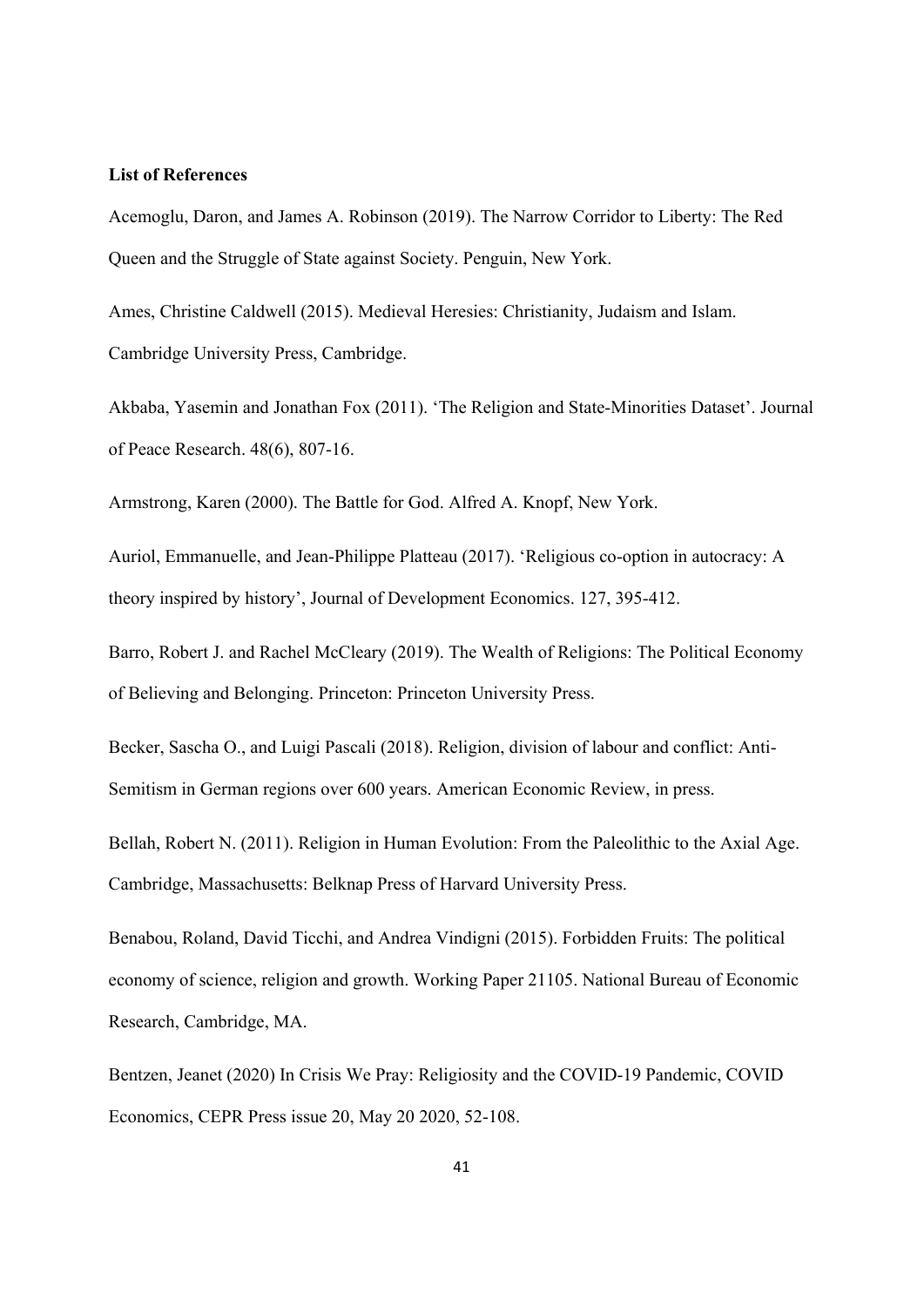Besley, Timothy, and Torsten Persson (2011). Pillars of Prosperity. Princeton University Press, Princeton, NJ.

Boettke, Peter (2015). 'Was Adam Smith Right About Religious Competition?' Department of Economics, West Virginia University, Working Papers: 15-47.

Boettke, Peter J., and Rosolino A. Candela (2017). 'The liberty of progress: Increasing returns, institutions, and entrepreneurship', Social Philosophy and Policy. 34(2), 136-163.

Botticini, Maristella, and Zvi Eckstein (2012). The Chosen Few. Princeton University Press: Princeton NJ.

Chaney, Eric. (2013). "Revolt on the Nile: Economic Shocks, Religion and Political Power." *Econometrica* 81(5): 2033-2053.

Chiswick, Carmel U. (2014). Judaism in Transition: How Economic Choices Shape Religious Tradition. Stanford University Press: Stanford.

Christman, Victoria (2015). Pragmatic Toleration: The Politics of Religious Heterodoxy in Early Reformation Antwerp 1515-1555. University of Rochester Press, Rochester NY.

Coşgel, Metin M., Thomas J. Miceli (2009). 'State and Religion', Journal of Comparative Economics. 37(3): 402–416.

Dincer, Oguzhan C. and Michael J. Hotard (2011). 'Ethnic and Religious Diversity and Income Inequality'. Eastern Economic Journal. 37(3): 417-30.

Durlauf, Steven N., Andros Kourtellos and Chih Ming Tan (2012). 'Is God in the Details? A Reexamination of the Role of Religion in Economic Growth' Journal of Applied Econometrics, 27(7): 1059-1075.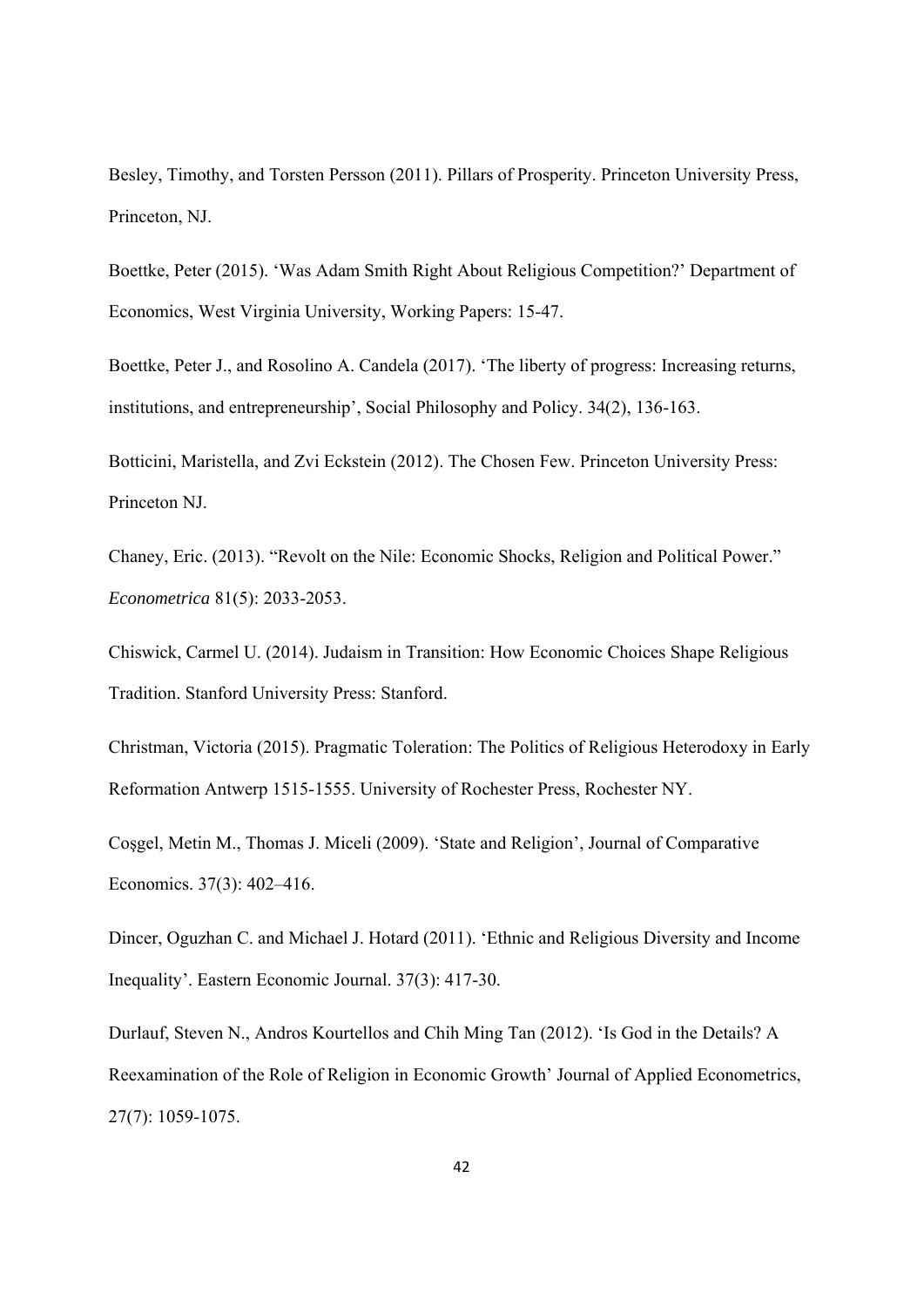Ekelund, Robert B., Robert Hebert, and Robert D. Tollison (1989). 'An economic model of the medieval Church: Usury as a form of rent seeking', Journal of Law and Economic Organisation. 5(2), 307-331.

Ekelund, Robert B. and Robert D. Tollison (2011). The Economic Origins of Roman Christianity. Chicago University Press, Chicago.

Esteban, Joan, Gilat Levy and Laura Mayoral (2018). 'Liberte, Egalite . . . Religiosite'. Journal of Public Economics. 24, 241-253.

Feldman, Noah (2005). Divided by God. Farrar, Straus and Giroux, New York.

Finley, Theresa, and Mark Koyama (2018). Plague, Politics, and Pogroms: The Black Death, Fragmented States, and the Persecution of the Jews in the Holy Roman Empire. Journal of Law and Economics, 61(2), 253-277.

Garrioch, David (2014). The Huguenots of Paris and the Coming of Religious Freedom, 1685- 1789. Cambridge University Press, Cambridge.

Gill, Anthony (2008). The Political Origins of Religious Liberty. Cambridge University Press, Cambridge.

Grell, Ole Peter (1991). From Persecution to Toleration: The Glorious Revolution and Religion in England. Oxford University Press, Oxford.

Grim, Brian J., and Roger Finke (2011). The Price of Freedom Denied. Cambridge University Press, Cambridge.

Holmes, Stephen and Cass R. Sunstein (1999). 'The cost of rights: Why liberty depends on taxes'. Norton.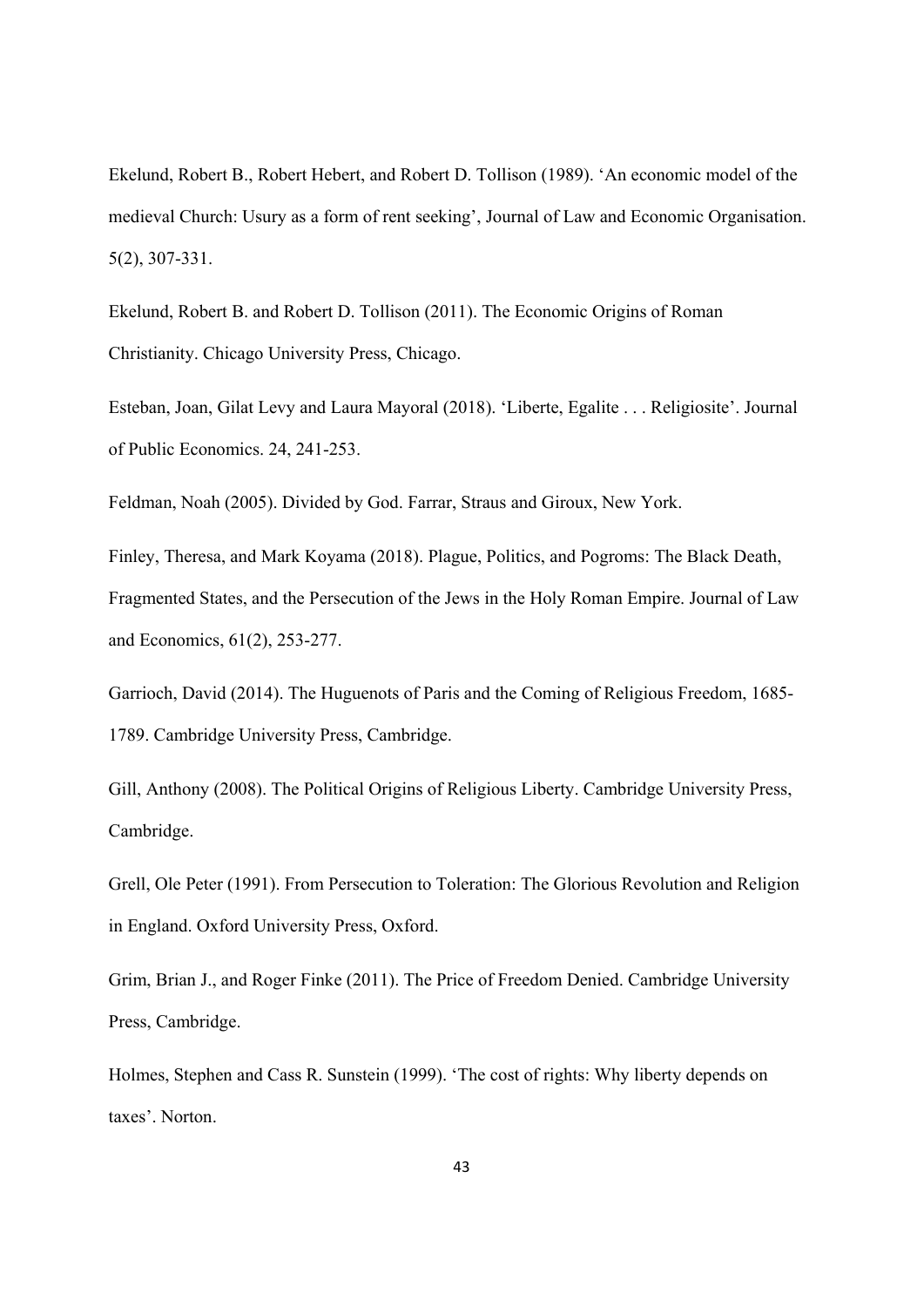Hylton, Keith N. (2011). 'Church and State: An Economic Analysis.' American Law and Economics Review. 13(2), 402-52.

Iannaccone, Laurence R. (1998). "Introduction to the Economics of Religion." Journal of Economic Literature 36(3): 1465–95.

Iannaconne, Laurence R, Roger Finke and Rodney Stark (1997). 'Deregulating religion: The economics of church and state', Economic Inquiry. 35(2), 350-364.

Iyer, Sriya (2018). The Economics of Religion in India. Cambridge, Massachusetts: Belknap Press of Harvard University Press.

Iyer, Sriya (2016). 'The New Economics of Religion'. Journal of Economic Literature. 54 (2), June, 395-441.

Iyer, Sriya (2002). Demography and Religion in India. New Delhi: Oxford University Press.

Iyigun, Murat (2015). War, Peace, and Prosperity in the Name of God. University of Chicago Press, Chicago.

Johnson, Dominic D. P. (2016). God Is Watching You: How the Fear of God Makes Us Human. Oxford University Press, New York, NY.

Johnson, Noel D. and Mark Koyama (2019). Persecution and Toleration: The Long Road to Religious Freedom. Cambridge University Press, Cambridge.

Kaplan, Benjamin (2007). Divided by Faith. Harvard University Press, Cambridge, MA.

Koyama, Mark (2010). 'Evading the "taint of usury": The usury prohibition as a barrier to entry', Explorations in Economic History. 47(4), 420-442.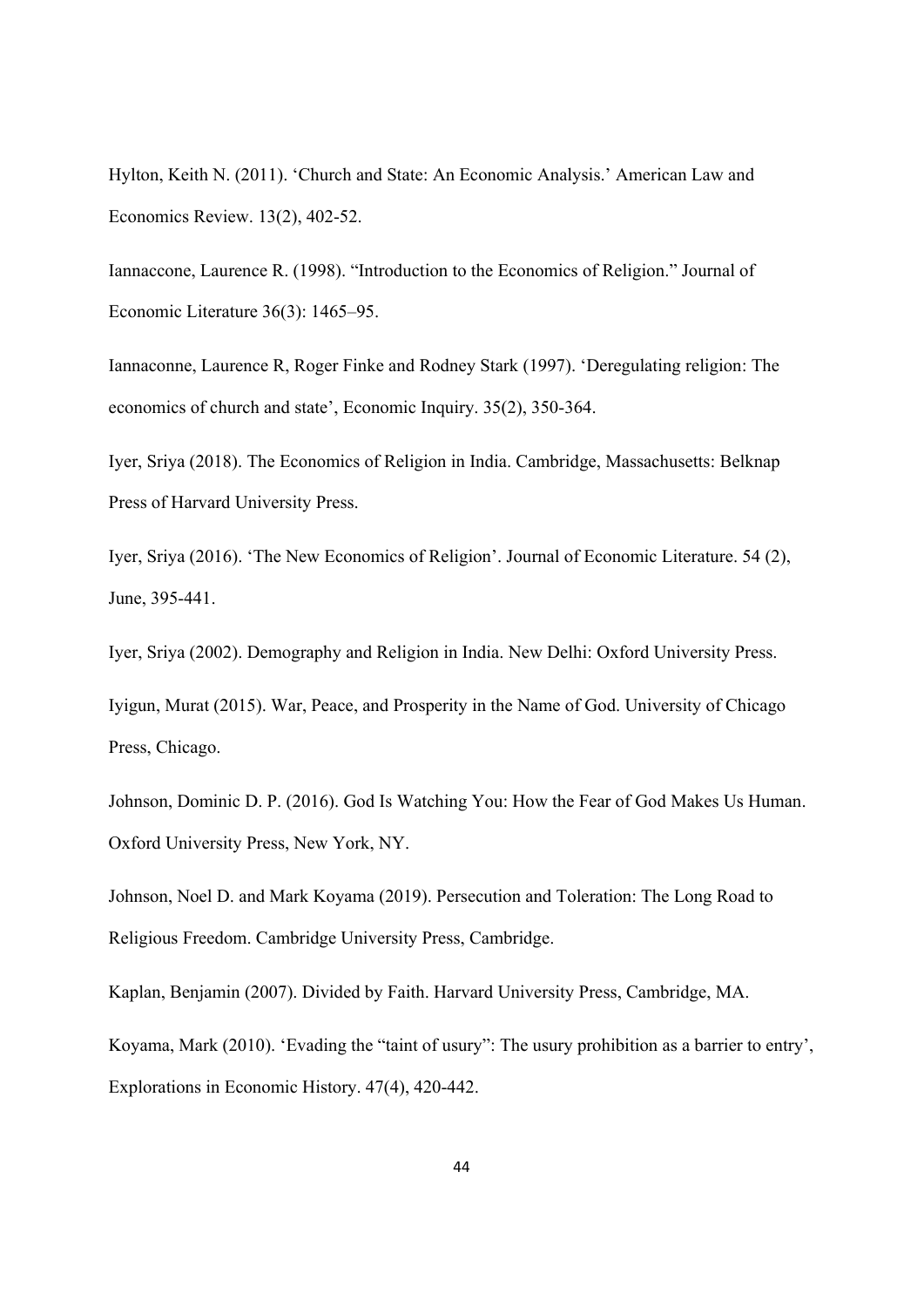Kuran, Timur. (2018). 'Islam and Economic Performance: Historical and Contemporary Links.' Journal of Economic Literature, 56 (4): 1292-1359.

Kuran, Timur (2010). The Long Divergence: How Islamic Law Held Back the Middle East. Princeton: Princeton University Press.

Levack, Brian P (2006). The Witch-Hunt in Early Modern Europe. 3<sup>rd</sup> Edition. Person, Harlow. Liedtke, Rainer and S. Wendehorst (1999). The Emancipation of Catholics, Jews, and Protestants. Manchester University Press, Manchester.

Magnus, Shalumit S. (1997). Jewish Emancipation in a German City: Cologne, 1798-1871. Stanford University Press, Stanford, CA.

Mcfarlane, Alan (1970). Witchcraft in Tudor and Stuart England. Routledge and Kegan Paul, London.

Mokyr, Joel (2010). 'The Contribution of Economic History to the Study of Innovation and Technical Change,' in B. W. Hall and Rosenberg, N., Handbook of the Economics of Innovation Amsterdam: Elsevier, pp. 11-50.

Mokyr, Joel (2009). The Enlightened Economy: An Economic History of Britain 1700-1850. Yale University Press, New Haven.

Montanye, James A. (2011). 'Property Rights and the Limits of Religious Liberty'. Independent Review. 16(1), 27-52.

Moore, Barrington (2000). Moral Purity and Persecution in History. Princeton University Press, Princeton, NJ.

Nirenberg, David (1996). Communities of Violence. Princeton University Press, Princeton, NJ.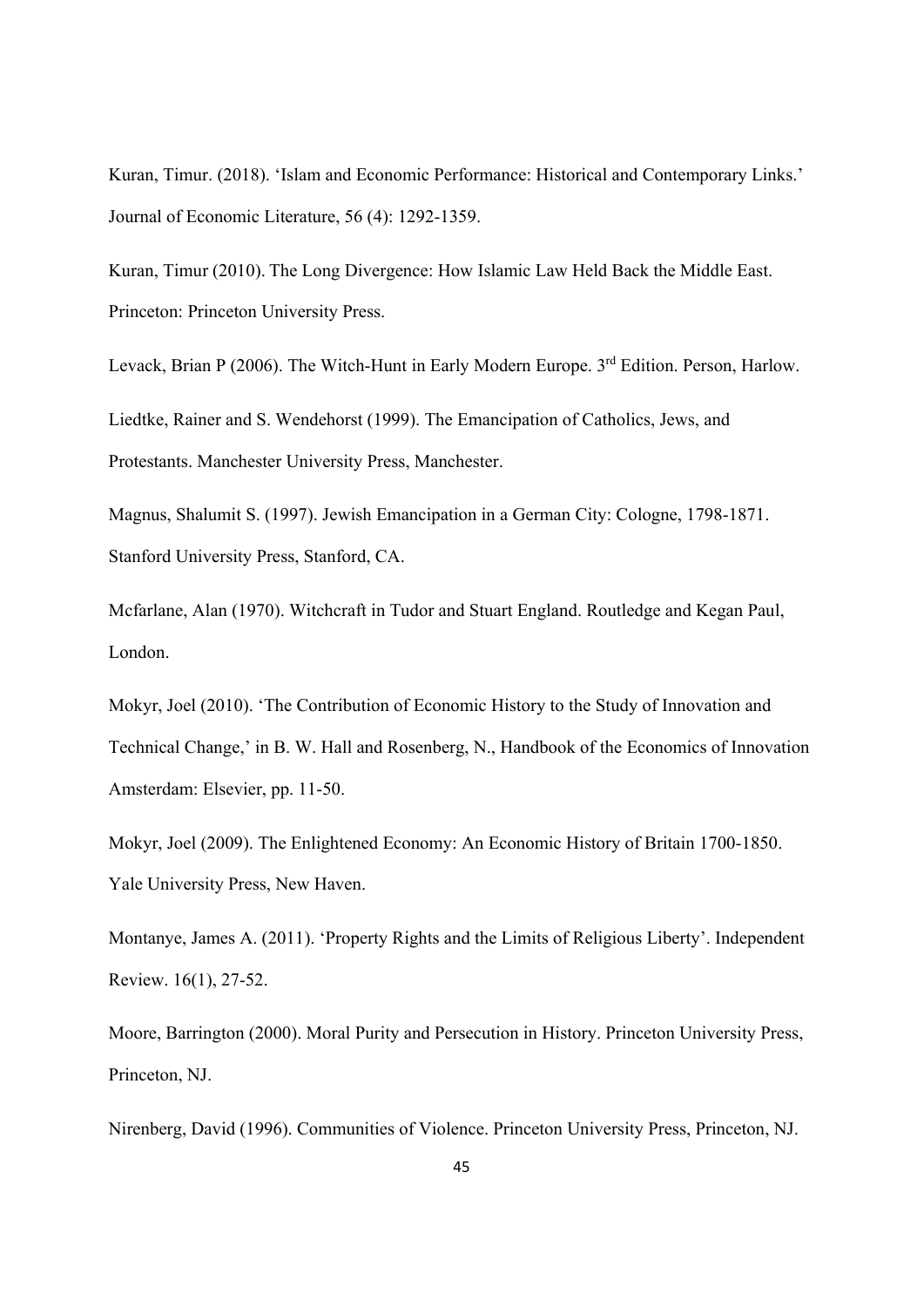Norris, Pippa, and Ronald Inglehart (2004). Sacred and Secular: Religion and Politics Worldwide. 2nd edn, 2011. Cambridge University Press, Cambridge.

North, Douglass C., and Barry R. Weingast (1989). ' Constitutions and Commitment: The Evolution of Institutions Governing Public Choice in Seventeenth-Century England'. The Journal of Economic History, vol. 49, no. 4, 1989, pp. 803–832.

Ogilvie, Sheilagh (2019). The European Guilds: An Economic Analysis. The Princeton Economic History of the Western World - Princeton University Press.

Renna, Thomas (2015). 'The Holy Roman Empire was Neither Holy, Nor Roman, Nor an Empire.' Michigan Academician 42 (1): 60–75.

Riley-Smith, Jonathan (2005). The Crusades: A History. Yale University Press; 2nd ed. Edition. Rosenblatt, Helena (2018). The Lost History of Liberalism. Princeton: Princeton University Press.

Rubin, Jared (2017). Rulers, Religion & Riches: Why the West Got Rich and the Middle East Did Not. Cambridge: Cambridge University Press.

Saleh, Mohamed, and Jean Tirole (2018). Taxing unwanted populations: Fiscal policy and conversions in early Islam. Working Paper, Toulouse School of Economics.

Scheidel, Walter (2019). Escape from Rome: The Failure of Empire and the Road to Prosperity. The Princeton Economic History of the Western World. Princeton: Princeton University Press. Scribner, Bob (1996). Preconditions of tolerance and intolerance in sixteenth-century Germany. In O. P. Grell and B. Scribner, eds, Tolerance and Intolerance in the European Reformation. Cambridge University Press, Cambridge, pp. 32-47.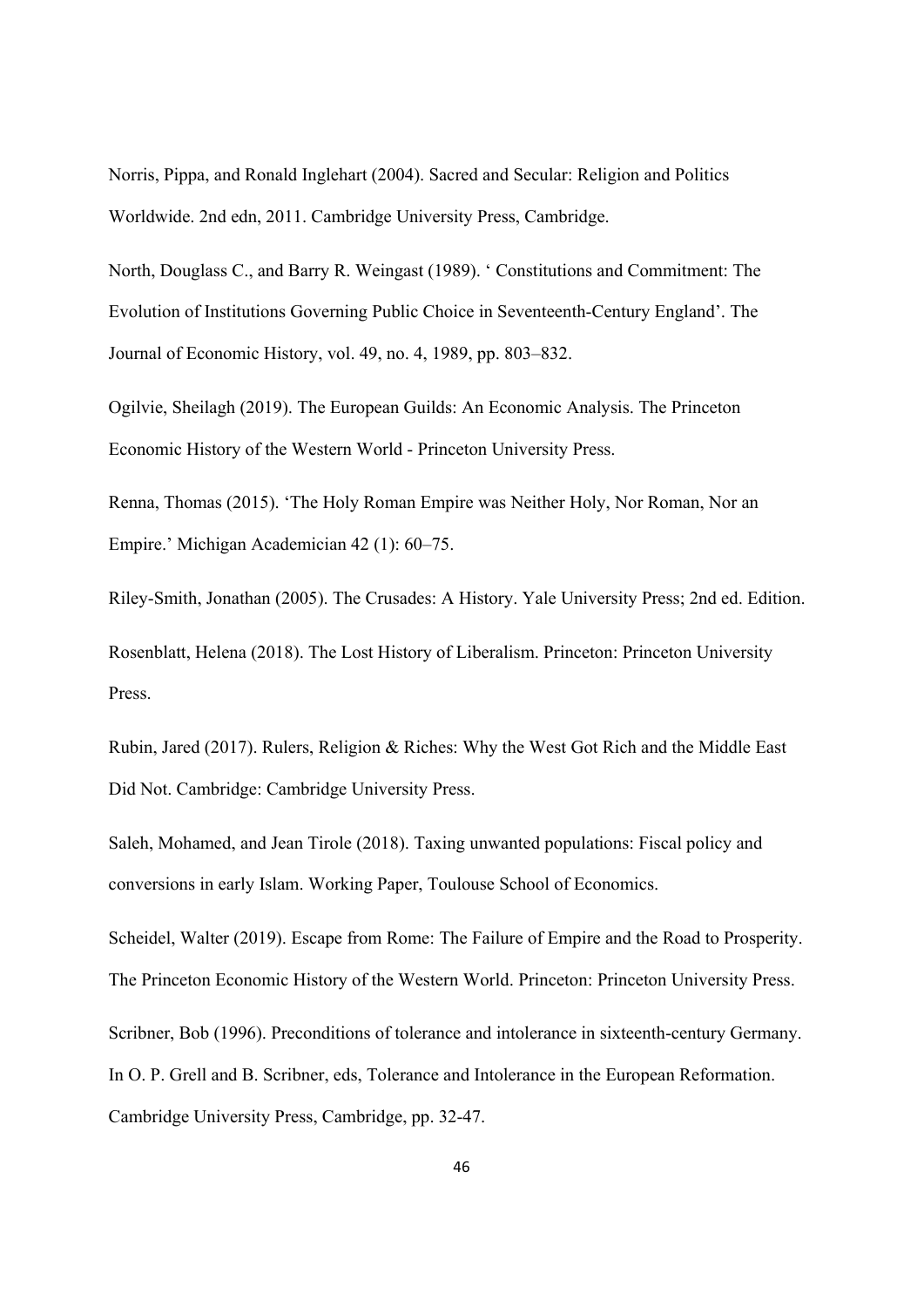Shariff, A. F., Norenzayan, A., & Henrich, J. (2010). The birth of high gods: How the cultural evolution of supernatural policing influenced the emergence of complex, cooperative human societies, paving the way for civilization. In M. Schaller, A. Norenzayan, S. J. Heine, T. Yamagishi, & T. Kameda (Eds.), Evolution, culture, and the human mind (p. 119–136). Psychology Press.

Stacey, Robert C. (2000). Anti-Semitism and the medieval English state. In J.R. Maddicott and D. M. Palliser, eds, The Medieval State: Essays Presented to Jmes Campbell. Hambledon Press, London, pp. 163-177.

Stark, Rodney (2004). For the Glory of God: How Monotheism Led to Reformations, Science, Witch-Hunts, and the End of Slavery. Princeton: Princeton University Press.

Szreter, S. and A. Ishkanian (2012). The Big Society Debate. A New Agenda for Social Welfare? Edward Elgar.

Ticku, Rohit, Sriya Iyer and Anand Shrivastava (2020). Economic shocks and temple desecrations in medieval India' Cambridge Working Papers in Economics, University of Cambridge.

Thomas, Keith (1971). Religion and the Decline of Magic. Penguin Books, London.

Voigtländer, Nico and Hans-Joachim Voth (2012). 'Persecution Perpetuated: The Medieval Origins of Anti-Semitic Violence in Nazi Germany' Quarterly Journal of Economics, 127(3): 1339-1392.

Woodberry, Robert D. (2012). 'The Missionary Roots of Liberal Democracy.' American Political Science Review. 106(2), 244-74.